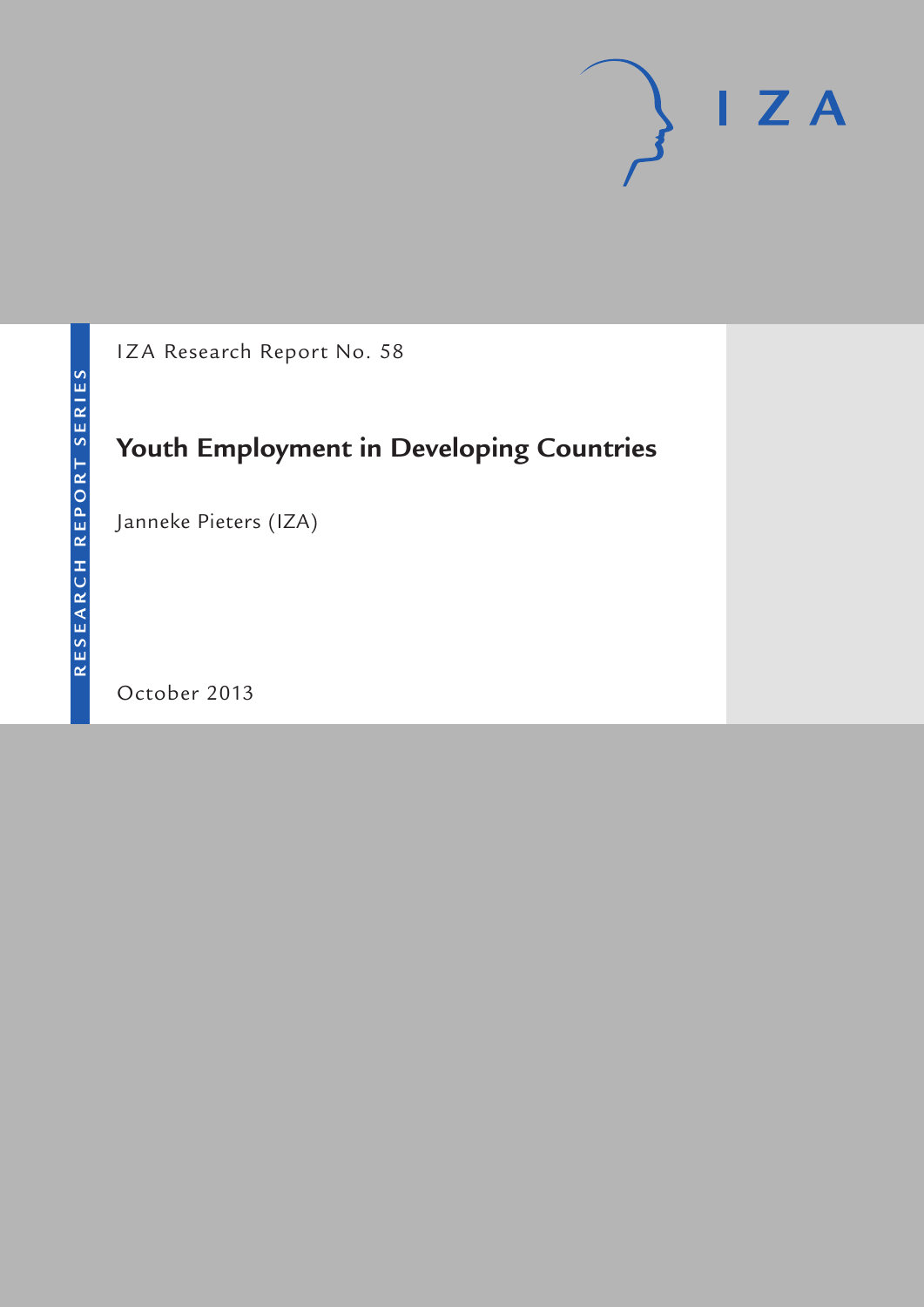This report has been commissioned and funded by the European Commission. The content of this (Youth Employment in Developing Countries – Contract DCI-EDUC/2012/310-255) includes text data which are protected by the provisions of national and international law applying to intellectual property. These textual data are the exclusive property of the European Union represented by the European Commission. The user undertakes to respect the intellectual property rights held by the European Union without prejudice to the rights and exceptions provided for by any binding provisions.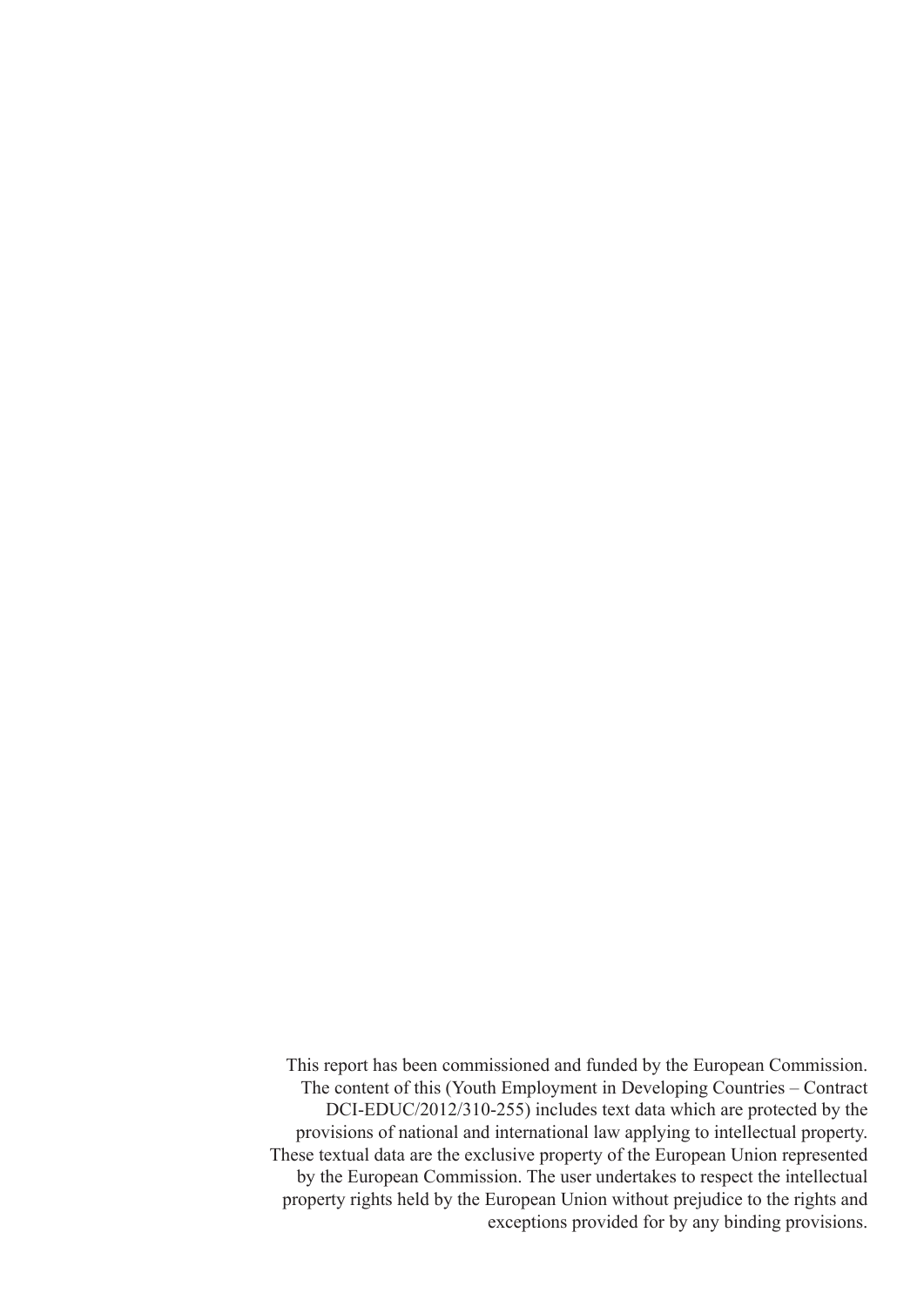

# **Youth Employment in Developing Countries**

*Background paper prepared under Service Contract DCI-EDUC/2012/310-255*

Janneke Pieters, Institute for the Study of Labor

Development and Cooperation -EuropeAid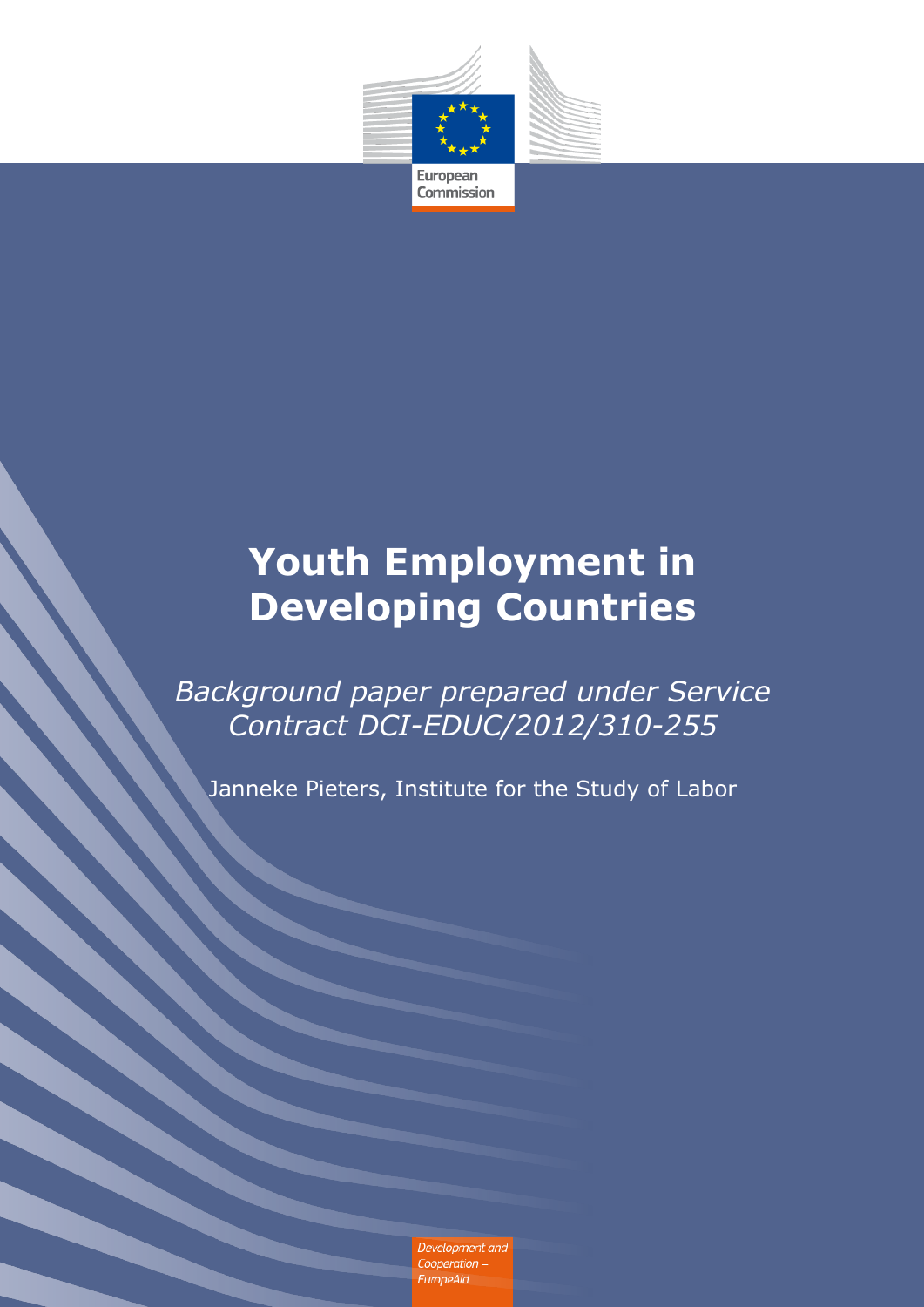

## <span id="page-3-0"></span>**TABLE OF CONTENTS**

| 1.                                                                   |
|----------------------------------------------------------------------|
| 2.                                                                   |
|                                                                      |
| 2.2. Youth in the labour market: common trends and key differences 8 |
| $2, 2, 1$ .                                                          |
|                                                                      |
|                                                                      |
| 3.1.                                                                 |
|                                                                      |
|                                                                      |
|                                                                      |
|                                                                      |
| 3.2.1.                                                               |
| 3.2.2.                                                               |
| 3.2.3.                                                               |
| 3.2.4.                                                               |
| POLICY RECOMMENDATIONS AND LESSONS FOR PROGRAM DESIGN24<br>4.        |
| 4.1.                                                                 |
| 4.2.                                                                 |
| 4.3.                                                                 |
| 4.4.                                                                 |
| 4.5.                                                                 |
| 4.6.                                                                 |
| 4.7.                                                                 |
| 4.8.                                                                 |
| 5.                                                                   |
| CONCLUSIONS AND RECOMMENDATIONS FOR EU DEVELOPMENT<br>6.             |
|                                                                      |
|                                                                      |
|                                                                      |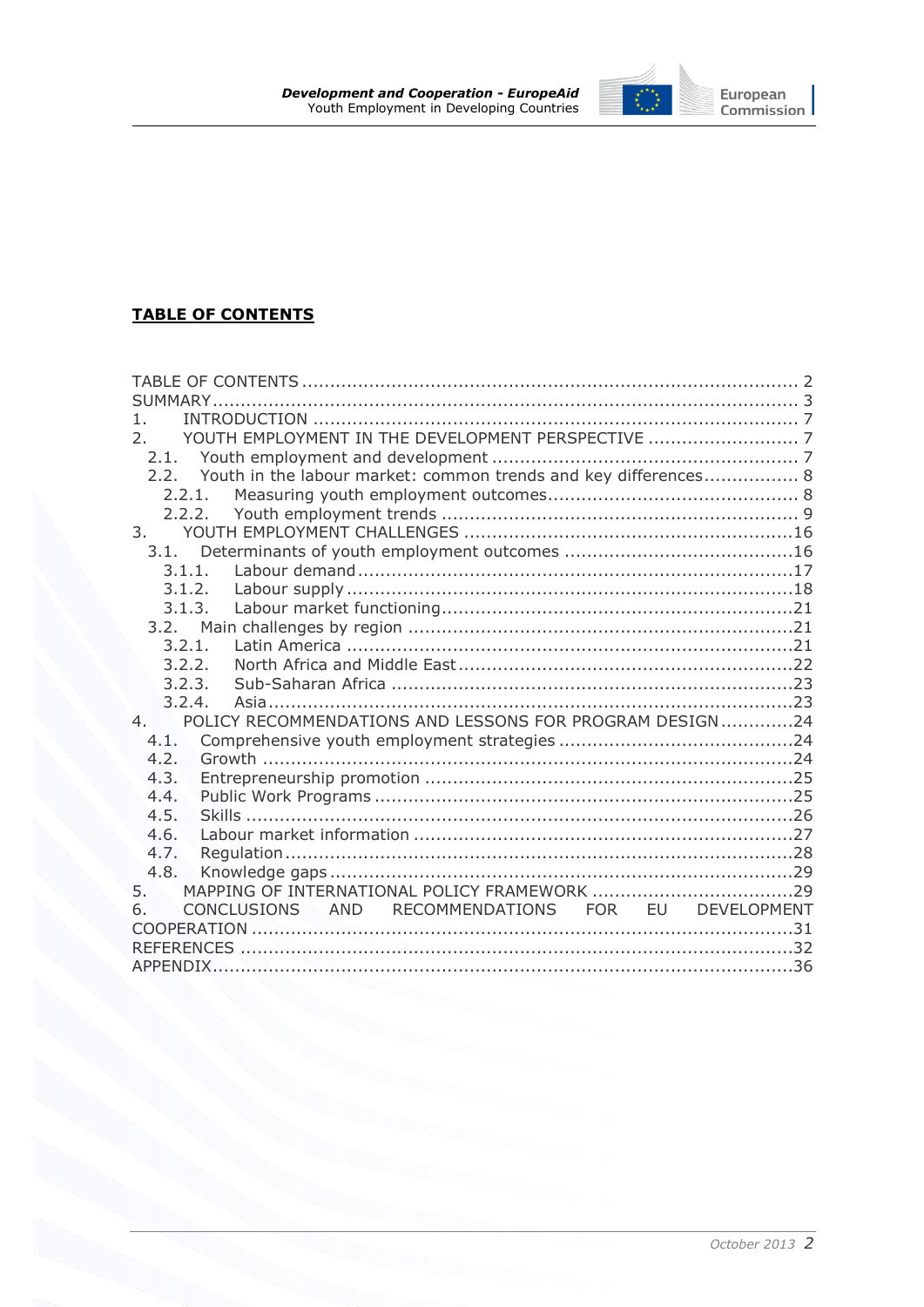

#### <span id="page-4-0"></span>**SUMMARY**

Youth employment and development

- A youth focus within the employment and development debate, including the post-2015 agenda, is warranted for a number of key reasons:
	- Early work experience affects work and wellbeing throughout a person"s life.
	- Youth employment outcomes have spillovers across society, affecting social and political stability, and to future generations.
	- Today"s youth population is the largest the world has ever seen. The size of the challenge and economic burden is therefore unprecedented.
	- Vulnerable groups of youth stand to lose out in today"s environment of fierce competition for scarce jobs, exacerbating inequality within current youth cohorts.
	- The school-to-work transition of young people has to be analysed taking into account of parallel key early life transitions, including cohabitation, marriage and childbearing.
- The various youth employment indicators show that low unemployment and inactivity rates are not necessarily signs of better youth labour market outcomes, as they mask high rates of vulnerable employment, informal work, and working poverty.
	- South Asia and especially Sub-Saharan Africa face the largest youth employment challenge in terms of size and share of the youth population. These are also the regions where vulnerable employment shares (self-employment and unpaid work) are highest, particularly in the low-income countries. Vulnerable employment and working poverty are highest among youth with no or little education and in rural areas.
	- Middle-income countries in the Southern Mediterranean and Sub-Saharan Africa have the world's highest youth unemployment rates. Youth unemployment rates tend to rise with education and are higher in urban areas. Women fare much worse than men in these regions, both in terms of unemployment and vulnerable employment.
- Even in wage employment, jobs can be informal, low-productivity, and low-pay. It is thus important not to focus exclusively on unemployment and self-employment rates as youth employment indicators. If the aim of youth employment policies is to secure decent work for young people, then productivity, earnings, social protection, and aspects such as occupational safety and health and job security all need to be considered.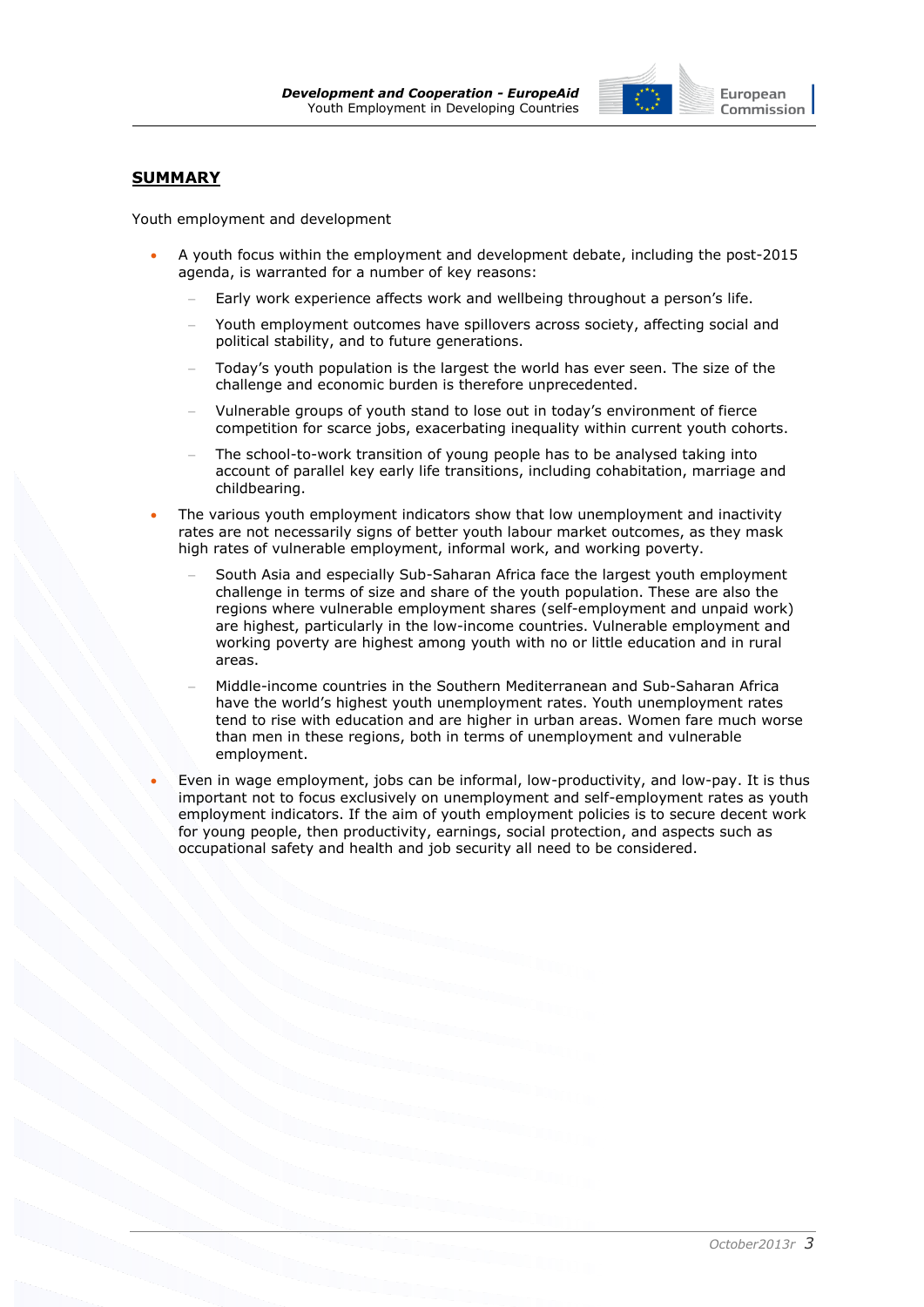

## **Youth in unemployment and vulnerable employment (% of youth labour force)**



Note: Numbers are for 2011. Source: ILO 2010 and 2012a

#### Main challenges

Youth employment outcomes are affected by three groups of determinants:

| Labour demand                | Growth of productive yet labour-intensive activities,<br>especially in the formal private sector<br>Entrepreneurship                                                                                           |
|------------------------------|----------------------------------------------------------------------------------------------------------------------------------------------------------------------------------------------------------------|
| Labour supply                | Equal access to education<br>Quality of education<br>Relevance of skills acquired in general education and VET<br>Skill development for self-employment and employment in<br>the informal economy<br>Migration |
| Labour market<br>functioning | Availability and quality of information<br>Transparency in hiring practices<br>Labour market regulation                                                                                                        |

 Labour demand ultimately depends on the growth and labour-intensity of production in different sectors, which is subject to domestic as well as global influences. Through the channel of international trade, the financial crisis has indirectly affected developing countries. Due to the increasing global interconnection of jobs, as well as labour-saving technological change, urbanization, and the transition to more energy efficient production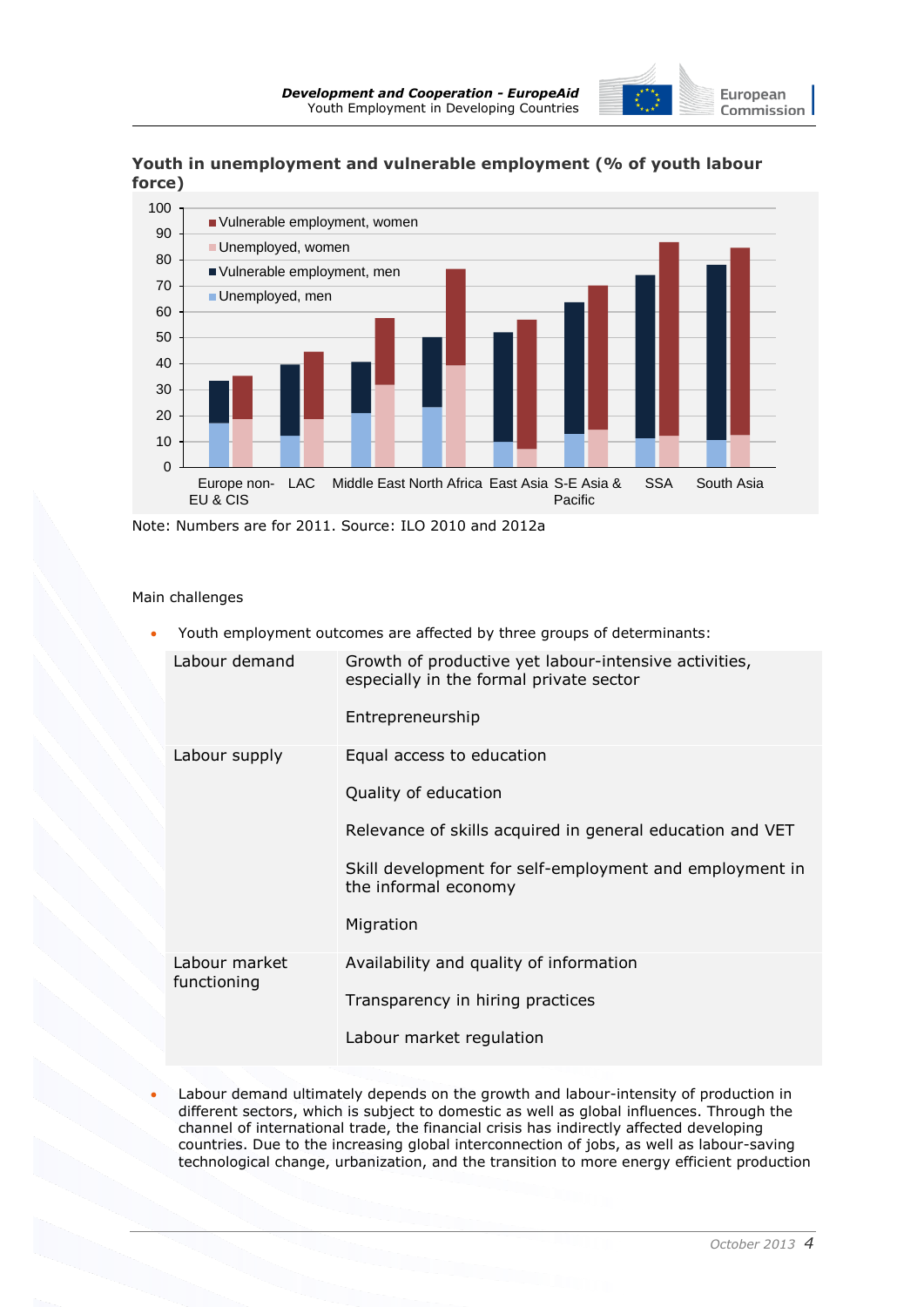

and consumption, countries will keep experiencing mismatches between labour demand and supply at the sectoral and regional level.

- Most developing countries are making progress towards universal primary education, but many are less successful in improving the transition from primary to secondary education and the quality of schooling. Vocational education and training often play a limited role due to weak links with skills demanded by private sector, insufficient funding, poor monitoring and evaluation, stigmatization, and low (perceived) returns.
- Young people make up a significant share of international migrants and the majority of rural-urban migrants. Migration can serve to build human capital of youth, but also exposes them to several risks, due to weak social networks and limited access to information on their rights and entitlements.
- Low-income countries, characterized by high vulnerable and informal employment and limited formal sector jobs, share the challenge of realizing labour-inclusive structural change to increase demand for low- and medium-skilled workers in private enterprises. Given the importance of small and medium enterprises, the challenge includes fostering growth and productivity particularly for SMEs with the potential to develop, and link them with markets and supply chains. In the short term, however, their main challenge is to improve productivity, earnings, and wellbeing of young agricultural and informal workers. Another challenge for low-income countries is the low rate of primary and especially secondary enrolment. Low enrolment as well as poor quality of education is at the base of young people being trapped in subsistence work.
- Middle-income countries, particularly those in the Middle East and North and Southern Africa, face high youth unemployment. In some middle-income countries, this is closely linked to the slowdown of public sector employment growth. The main challenges for youth employment in these countries are lack of employment-intensive private sector growth, public-private dualism, and lack of transparency hiring practices.
- A number of developing countries in different regions are characterized by low female labour force participation and high gender segregation in the labour market. Women are overrepresented in vulnerable employment, agriculture, and the public sector. Segregation limits women"s choices and opportunities, but also harms growth through inefficient allocation of labour and high degrees of inactivity.

#### Lessons and recommendations

- To address youth employment challenges, countries will need an integrated approach involving different levels of government and linking with overall development and employment policy that reaches beyond the labour market and education sectors. Strong labour market information and analysis systems, which cover the informal sector and qualitative job aspects, will be necessary to inform policy, set targets, and evaluate impacts.
- Governments need to complement any short-term and youth-specific measures with longer term policies to stimulate labour-intensive growth. In a low-growth or capitalintensive growth environment, programs aimed at improving youth employability risk having no or only limited impact.
- Youth entrepreneurship promotion requires increased access to credit, business regulation reform, and entrepreneurship programs that combine different types of skills training – including "hard" and "soft" skills – with support services such as coaching and mentoring. Livelihood self-employment should be targeted separately from entrepreneurship, and address the specific needs of vulnerable groups of self-employed workers.
- Youth employability could be improyed through skills building or other extensions (e.g. access to finance, employment exchange services, or business development services) within Public Works Programs (PWPs). These extensions may address the concerns about the short-term nature of PWPs and their inability to link beneficiaries to future, long-term employment opportunities. However, the impacts of graduation strategies in these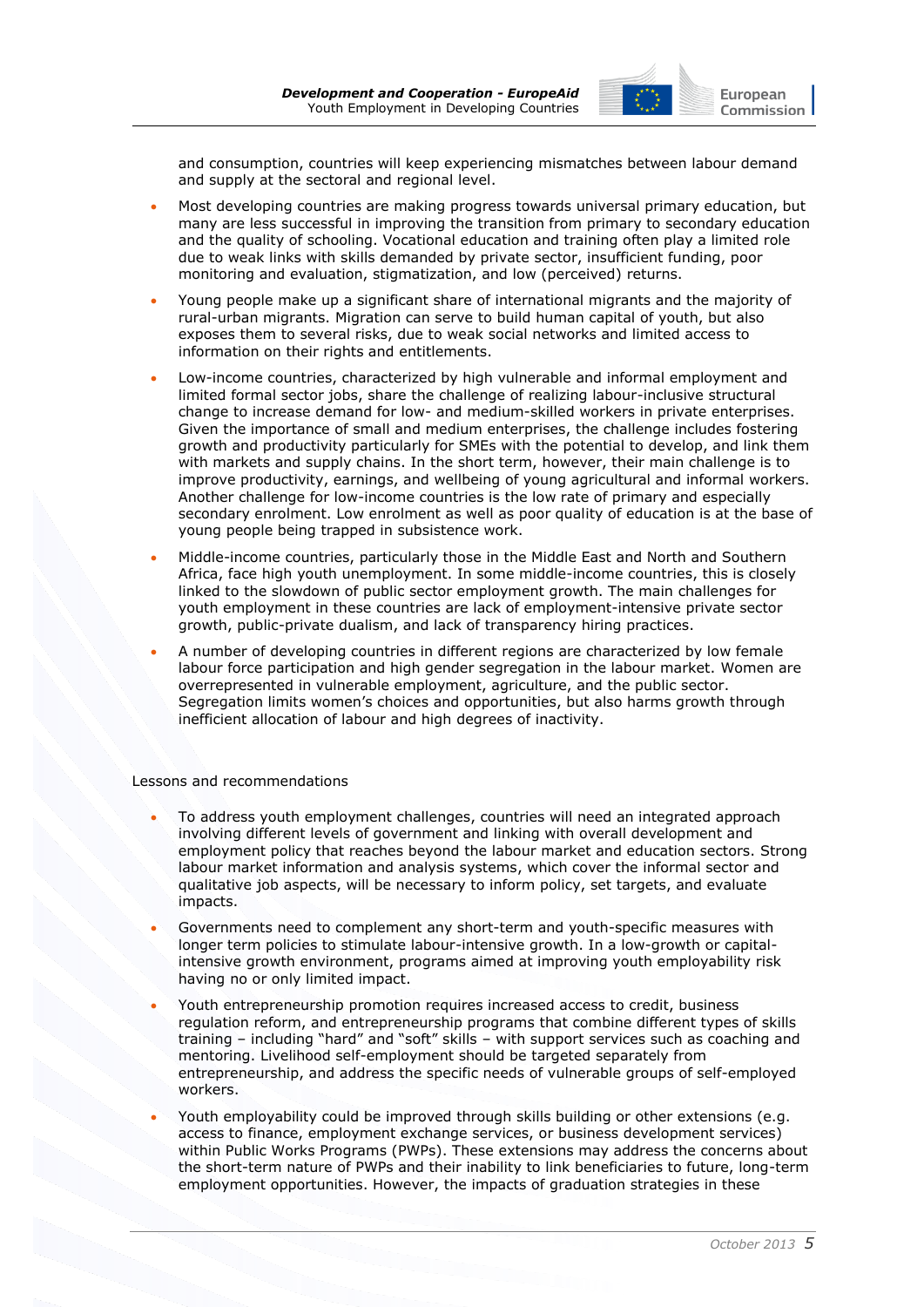

programs have not yet been sufficiently evaluated and there is limited guidance on effective design of these broader programs in order to enhance youth's labour market outcomes.

- To address skill shortages and mismatches, current youth cohorts need permeable VET systems and second chance education. Reaching vulnerable groups of youth may require flexible course delivery and customized training. For the majority of developing countries, a key message is that skills development policies need to include youth in agriculture and in the informal economy, building on existing informal training providers where possible, and including recognition of skills acquired in non-formal learning.
- For training programs to be effective, hard skills training needs to be combined with life and employability skills training, and on-the-job experience. Adjusting program components to the capacities and interests of different target groups improves outcomes and can reduce drop-outs.
- Governments can encourage the use of new technologies to expand job search networks for youth in the informal economy, partly by enabling private provision of employment exchange services. In formal labour markets, youth would benefit from increased transparency and fairness in hiring through regulation and better enforcement of laws.
- A key lesson from policies aimed at stimulating youth labour demand is that short-term measures, such as lowering restrictions on temporary jobs, may come at the cost of lower job quality in the long term. Furthermore, regulation can enhance formal-informal dualism in countries with a large informal economy.
- Important knowledge gaps exist regarding the functioning and youth-specifics of informal and agricultural labour markets. In addition, a number of policy areas such as urbanization and green growth strategies are relatively new on the international research agenda. Even where policies and programs have been evaluated, however, there is usually no assessment of spillovers on non-targeted groups.

#### **Conclusions**

- Although youth unemployment is probably the most visible aspect of the current youth employment crisis, the challenge for the majority of youth in developing countries is to improve the quality of employment rather than the quantity. With poverty reduction as the principal objective, policies need to have a specific focus on the most vulnerable groups of youth in low-income countries.
- However, keeping in mind the broader role of decent work in promoting social cohesion, development cooperation also needs to target the large group of the openly unemployed youth in middle-income countries. Young women are another key subgroup in employment-related strategies and interventions.
- It has to be acknowledged that programs aimed at improving youth employability risk having no or only limited impact in a low-growth environment. Improving youth employment outcomes requires a combination of targeted policies and programs for current youth cohorts with a longer-term strategy for stimulating employment-intensive growth. In most countries this will include reforms ranging from business and labour regulation to economic diversification and industrial and trade policies.
- Another clear message in a context where most of the labour force is operating in the informal economy, is that reaching vulnerable groups of youth can only be achieved by targeting productivity, skills, social safety nets, and labour market functioning in the informal economy, as well as by reinforcing their position in the value chain.
- Effective policy design and evaluation require stronger labour market information and analysis systems, particularly in low-income countries, Youth and private sector representatives will need to be included throughout the process of policy design, implementation, and evaluation.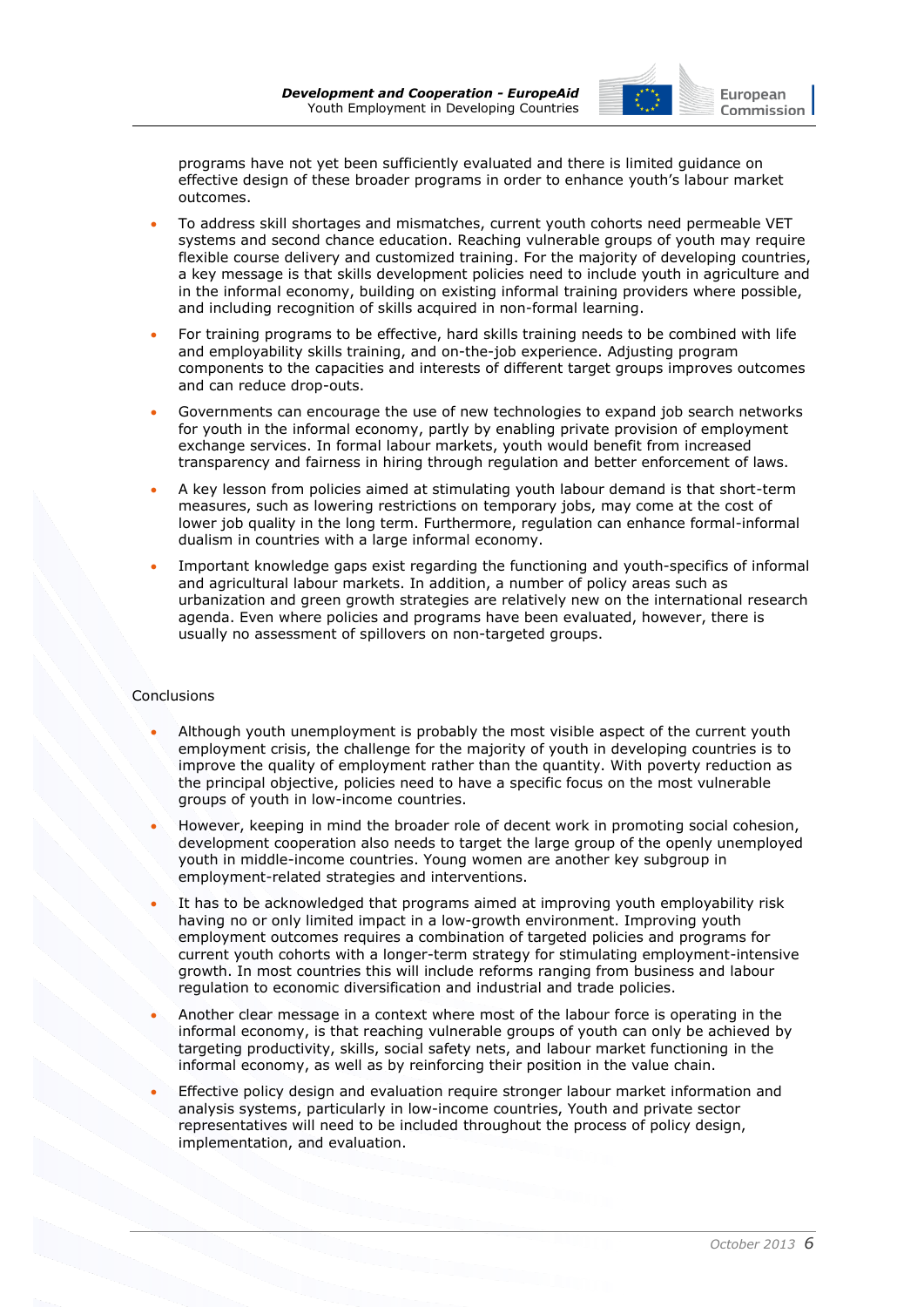

## <span id="page-8-0"></span>**1. INTRODUCTION**

The aim of this paper is to identify the key challenges in relation to youth employment in developing countries and provide recommendations on how EU development cooperation could support the youth employment agenda. It starts with a general discussion of the main reasons why youth employment challenges matter for development and a comprehensive description of common trends and key differences in youth employment outcomes across developing regions (Section 2). The determinants of youth employment outcomes and main challenges by region are discussed in Section 3. Section 4 discusses relevant policy measures and lessons from existing policies and programs. After a brief mapping of the international policy framework on youth employment in Section 5, the paper ends with conclusions and recommendations in Section 6.

## <span id="page-8-1"></span>**2. YOUTH EMPLOYMENT IN THE DEVELOPMENT PERSPECTIVE**

## <span id="page-8-2"></span>*2.1. Youth employment and development*

Full and productive employment and decent work for all is one of the targets in the first Millennium Development Goal to eradicate extreme poverty and hunger: employment is people"s main route out of poverty. Under target 1B the MDGs particularly mention full employment for youth and women, groups that tend to have the weakest labour market positions. As decent work for all is considered a key driver of inclusive growth, employment with a focus on youth is a prominent topic within the post-2015 development agenda (Koehler 2013).

Youth employment outcomes need to be analysed in the perspective of a life-long career. A lack of decent work, if experienced at an early age, threatens a person's future employment prospects and frequently leads to undesirable labour market outcomes over longer periods (ILO 2012a). The evidence from the UK and US shows that unemployment during youth and early adulthood results in lower earnings, higher probability of unemployment, and lower health and job satisfaction in the future (Kletzer and Fairlie 2003; Burgess et al. 2003; Bell and Blanchflower 2011). Even graduating from college during a recession, when joblessness affects many youth at the same time, has a significant scarring effect on future earnings (Kahn 2010).

Furthermore, the impact of a job on individual wellbeing reaches far beyond current and future earnings and employment prospects, through giving a young person self-esteem and social identity, including a sense of belonging in society (World Bank 2012). The World Bank"s 2013 World Development Report analyses the connection between jobs and social cohesion, measured as levels of trust and civic engagement. Although the direction of causality between having a job and a person's level of trust and civic engagement is hard to establish, joblessness clearly means more than a lack of income. People also lose social status and access to social networks, and may feel disempowered. Widespread job losses have been found to weaken social ties and even create mistrust within communities.

Through such impacts on trust and engagement, as well as other spillovers through the shaping of young people"s values and behaviour associated with productive work participation, youth labour market outcomes matter a great deal for the society at large. Meaningful employment opportunities for young people are crucial for social and political stability. A perceived lack of job opportunities, for example in a context of rapid educational growth or rural-urban migration combined with rising unemployment, can be a source of frustration. A lack of job opportunities may also result from unequal distribution of jobs. The Arab spring was partly associated with frustration among youth about the lack or absence of merit-based hiring in the public and formal private sector. Unemployment or poor quality employment may have a particularly strong political and social impact as youth are relatively easily mobilized, while they tend to have little voice in policy making. In the extreme case, youth may develop violent behaviour and radicalism in search for social ties and self-esteem.

Youth employment analysis also needs to acknowledge parallel life transitions. The school-towork transition of young people coincides with several other important early life transitions,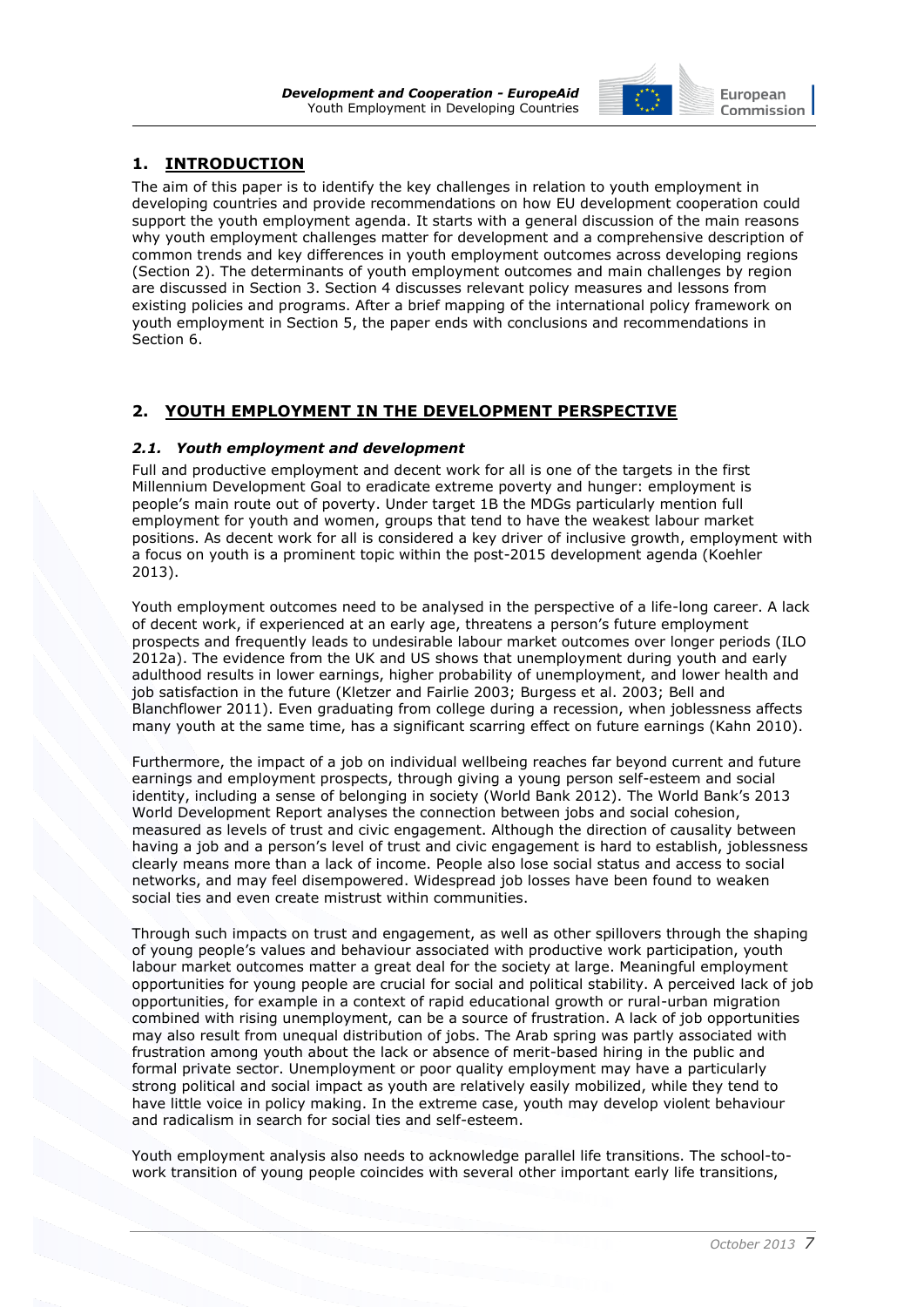

including cohabitation, marriage and childbearing. Limited job opportunities for young people thus also determine involuntary increases in the age of household formation, marriage, and starting their own family (e.g. Egel and Salehi-Isfahani 2010 on Iran).

At the same time, if new families form despite poor access to stable and productive employment, this can have intergenerational spillovers through the investment in their children"s schooling and health. Youth from poor households are likely to become working poor, while unemployed youth in several countries are increasingly found in households without any employed members (ILO 2012b). Young women"s work has an additional intergenerational impact, as mothers" labour force participation is a strong predictor of the labour force participation of their daughters.

The youth-focus in the employment debate is further warranted by the sheer size of youth cohorts in developing regions, particularly in Africa and Asia. Today"s youth population is the largest that the world has ever seen and the majority live in developing countries. These large youth cohorts enter every year in the labour market with higher expectations than former generations. Especially the low-income countries in Africa and Asia are still in earlier phases of the demographic transition, with relatively high fertility rates. In Sub-Saharan Africa, HIV/AIDS is also having significant demographic impacts by reducing life expectancy (ILO 2013b). The ILO has argued for the need to turn "the demographic challenge into a youth dividend" as productive employment of youth is key to sustaining economic development, inter-generational solidarity and – in some countries – pension systems.

A direct consequence of the historically large number of youth is that youth unemployment and non-productive employment bears high economic cost. Instead of contributing to society, unemployed or unproductively employed youth create direct costs, for example through public support programs. For the Arab region, these have been estimated at \$40-45 billion annually, or 2-3 per cent of the region"s economy (IFC 2011). Examples of indirect economic costs are the loss of investment in education, forgone earnings, lower savings, and lower aggregated demand (ILO 2010).

Finally, youth employment challenges are related to growing inequality *within* the current youth cohorts (ILO 2012b). Fierce competition for scarce jobs makes it harder to keep fighting labour market discrimination. This warrants a specific focus on the vulnerable groups of youth, for whom the labour market situation is most likely to deteriorate further if no targeted action is taken. Rural-urban migrants, for example, are likely to be the first ones losing out in urban labour markets. And young women may be easily discouraged in countries where female labour force participation has been historically low. Other vulnerable groups are low-educated youth, ethnic minorities, and young people with disabilities.

## <span id="page-9-0"></span>*2.2. Youth in the labour market: common trends and key differences*

Labour markets in developing countries present a complex combination of realities, including paid employment and self-employment, often characterized by persistent informality, low productivity, and limited access to social security. Since regular wage employment is often the exception rather than the rule, understanding the position of youth in the labour market requires a discussion of various measures of labour market outcomes.

#### <span id="page-9-1"></span>*2.2.1. Measuring youth employment outcomes*

There are different typologies of young people, defined as the population age 15 to 24, in the labour market. Figure 1 below summarizes how the youth population can be classified into different groups according to their employment or activity status. Based on this classification, the labour market situation of youth can only be described by a combination of several indicators capturing both quantitative and qualitative aspects.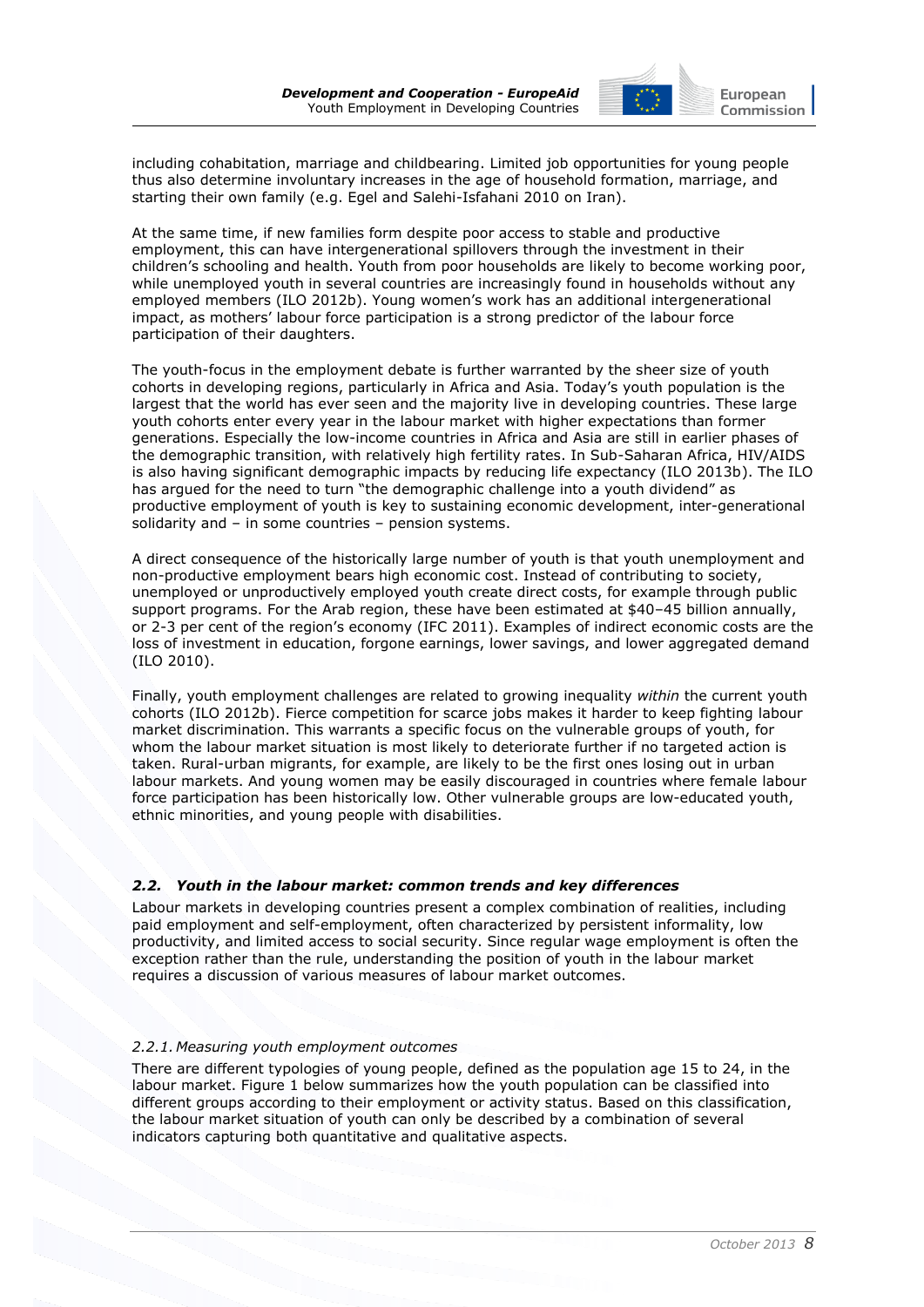

The main quantity-of-work indicators are the youth employment-to-population rate, unemployment rate and the share of youth neither in employment nor in education or training (NEET). The employment-to-population rate measures the share of employed youth in the total youth population. The unemployment rate measures the share of unemployed youth, which are those not working but searching for a job, as a percentage of the youth labour force (those employed or unemployed). The NEET rate captures a broader group of inactive youth, also including those that are discouraged from searching for work and those inactive for other reasons (many women, for example, do housework that is not considered to be work in employment statistics). It considers youth with employment but also youth still in education as being active. It is calculated as the share of NEET youth in the total youth population.

Regarding the quality of work, an indicator that is often used is the so-called vulnerable employment share. This is calculated as the share of self-employment and unpaid family work in total employment. Another indicator that captures the quality of work, not included in Figure 1, is working poverty. This measures the share of workers living below the poverty line.

| Labour Force Status        | <b>Employment Status</b>                      |              |                          |  |
|----------------------------|-----------------------------------------------|--------------|--------------------------|--|
| In the labour force        | Wage employment                               | Employed     | Wage<br>employment       |  |
|                            | Self-employed                                 |              | Vulnerable<br>employment |  |
|                            | Contributing family worker<br>/ unpaid worker |              |                          |  |
|                            | Unemployed                                    |              |                          |  |
| Out of the labour<br>force | <b>Discouraged</b>                            | Not employed | <b>NEET</b>              |  |
|                            | Inactive or housework                         |              |                          |  |
|                            | In education                                  |              | <b>Student</b>           |  |

## **Figure 1: Typology of labour market outcomes**

*Source*: adapted from AfDB 2012, figure 6.2.

Across developing countries, there is wide variation in these indicators. Some countries and regions face high youth unemployment, while in other countries unemployment is low but a large share of youth is in vulnerable employment. In yet other countries, the main challenge is a high share of discouraged or inactive youth.

#### <span id="page-10-0"></span>*2.2.2.Youth employment trends*

Before discussing the trends in youth labour market outcomes, Figure 2 shows the size of the youth population in the developing world by region. Youth populations in all developing regions except East Asia and South East Europe & CIS are growing in absolute numbers. The growth rate of the number of youth has been particularly high in South Asia, where it is now tapering off, and in Sub-Saharan Africa, where it is projected to remain high throughout the coming decades.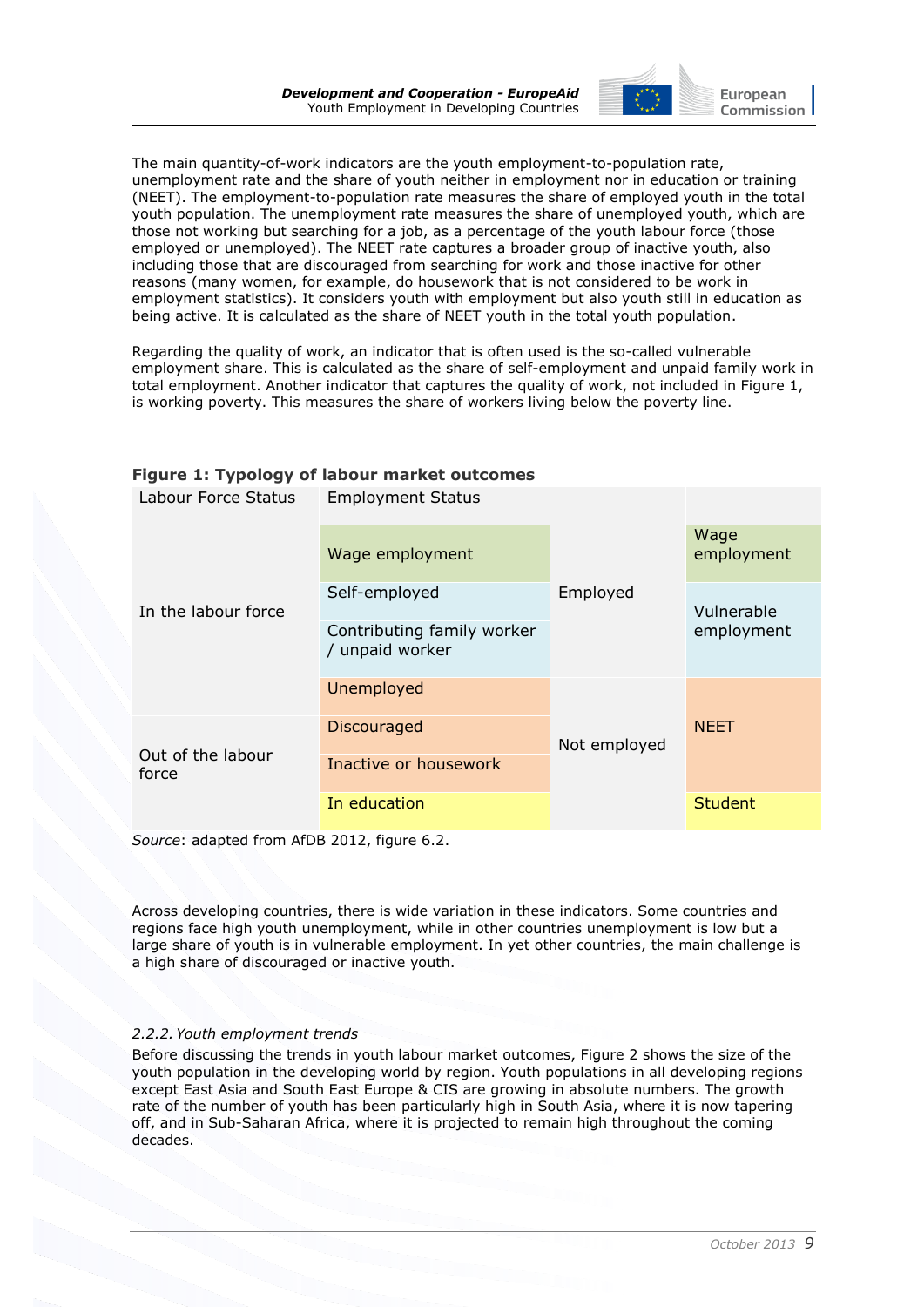

However, the share of youth in total working age population in most developing regions peaked already in the 1970s (Figure 3). A significant outlier here is Sub-Saharan Africa, where the peak was experienced much more recently, in the early 2000s. Youth now accounts for nearly 40 per cent of the working age population in Sub-Saharan Africa, compared to 23 to 33 per cent in other developing regions.





Note: Number of youth age 15-24. *Source:* UN World Population Prospects, 2010 revision, medium-fertility projections.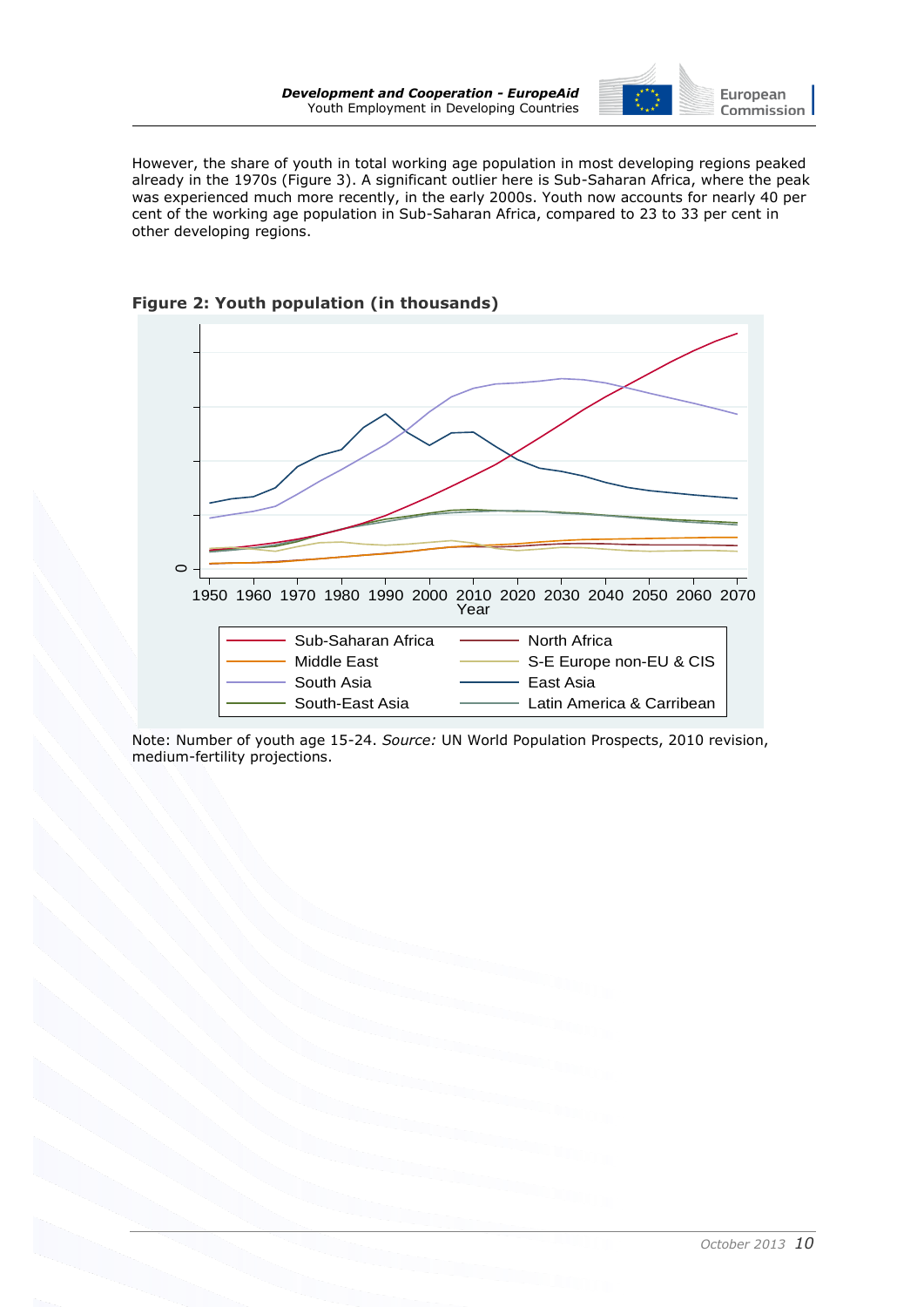



**Figure 3: Youth share of working age population** 

While it is true that a growing number of youth requires faster job creation in order to absorb new cohorts in the labour market, research has shown that absolute and even relative cohort size are not the main determinants of young people's labour market outcomes (Lam 2006, Fares et al. 2006). In other words, demographic pressure alone cannot explain the youth labour market crisis. Still, the youth share in the population does indicate the scale of the challenge. In this respect the challenges are most pressing in Sub-Saharan Africa, followed by the North Africa, the Middle East, and South Asia.



**Figure 4: Youth employment-to-population rate (%), by region**

Note: Workers as a percentage of the total population, age group 15-24. The 2012 figures are estimates; figures for 2013-2015 are projections. *Sources*: ILO 2013a (Table A3 and A9) and ILO 2013 (Table A5).

Note: Share of youth in the total population age 15-59. *Source:* UN World Population Prospects, 2010 revision, medium-fertility projections.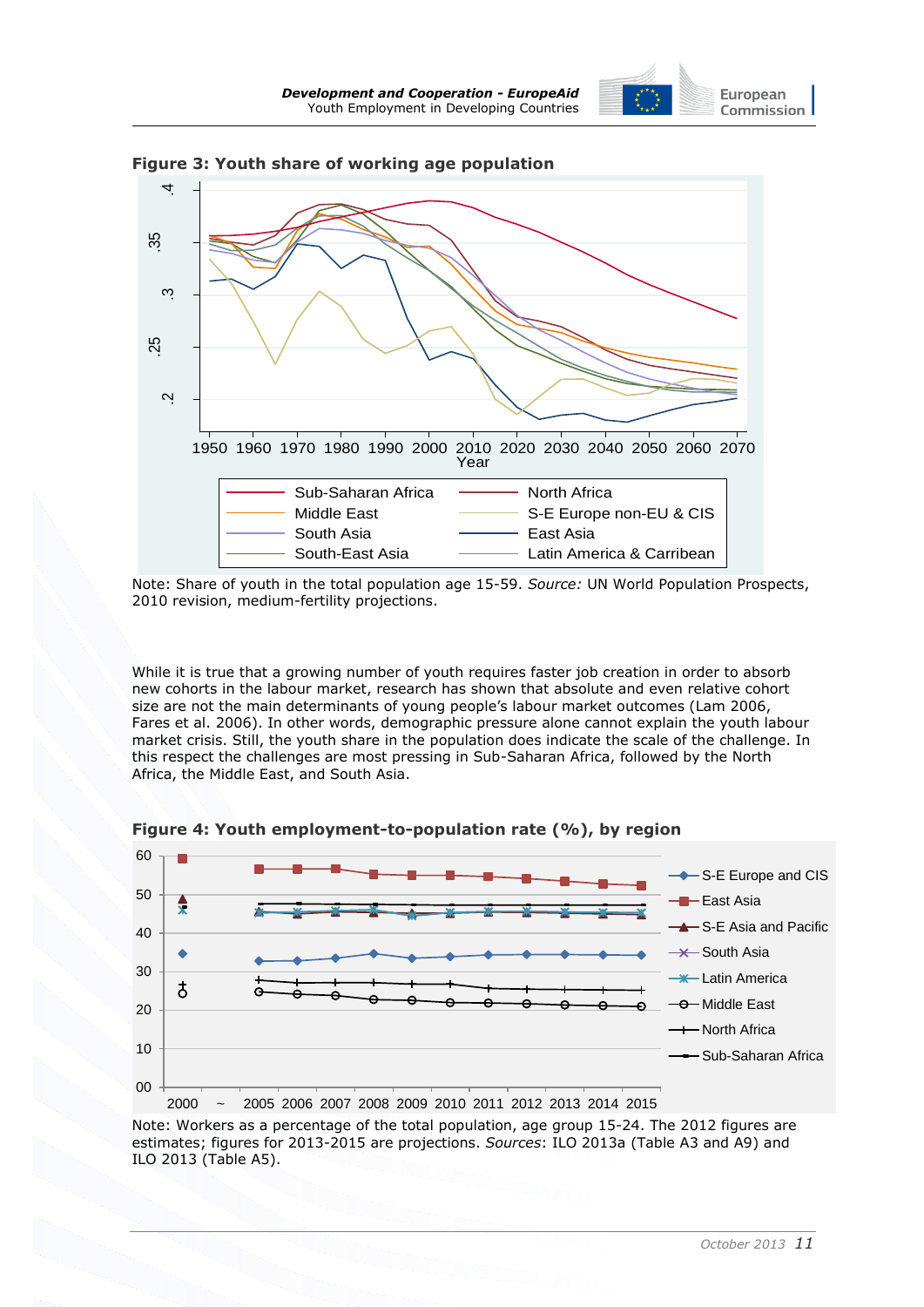

Of the total world youth population, 42.5% are employed (2012 ILO estimate), which is almost four percentage points less than the 2000 youth employment-to-population rate of 46.2%. Figure 4 shows the recent trend in developing regions, where currently the rate varies from almost 22% in the Middle East to 54% in East Asia.

Workers can be divided into wage employment on the one hand, and self-employment and unpaid family work on the other, to get an indication of the quality of work. The self-employed and unpaid family workers are used as a proxy for vulnerable employment. Figure 5 shows vulnerable employment shares by region, for workers of all ages (statistics by age group are not available). Self-employed and unpaid family workers are considered vulnerable because they are less likely to have formal work arrangements, and therefore often lack employment protection, access to adequate social security, and voice through effective representation. Low productivity and earnings, and lack of decent working conditions further characterize vulnerable employment. The vulnerable employment share of total employment is highest in Sub-Saharan Africa and South Asia, at more than 75%. It is lowest in South Eastern Europe and CIS, the Middle East, and Latin America. In all regions, vulnerable employment shares are lower today than they were in 2005, indicating that wage employment has grown somewhat faster than vulnerable employment. But in several regions the decline seems to have stagnated since the late 2000s.

ILO KILM data for the early 2000s for 24 developing countries show that youth and adult vulnerable employment shares are quite similar within countries. However, the majority of youth vulnerable workers are active as unpaid family workers, while adults are more likely to be own account workers (Appendix Figure A1).



**Figure 5: Vulnerable employment share (%), by region**

Note: Vulnerable employment as a percentage of total employment, all ages. The 2012 figures are estimates. *Source*: ILO 2013a

It is important to note that in many developing countries a large share of wage-employment is informal and not necessarily any less vulnerable than self-employment or unpaid family work. Vulnerable employment is therefore a limited quality indicator and it does not cover poor quality wage-employment. A more complete measure would need additional information on the rate of informal wage employment or working poverty. Informal wage employment is less clearly defined than self-employment, but can contain agricultural wage labour, wage employment in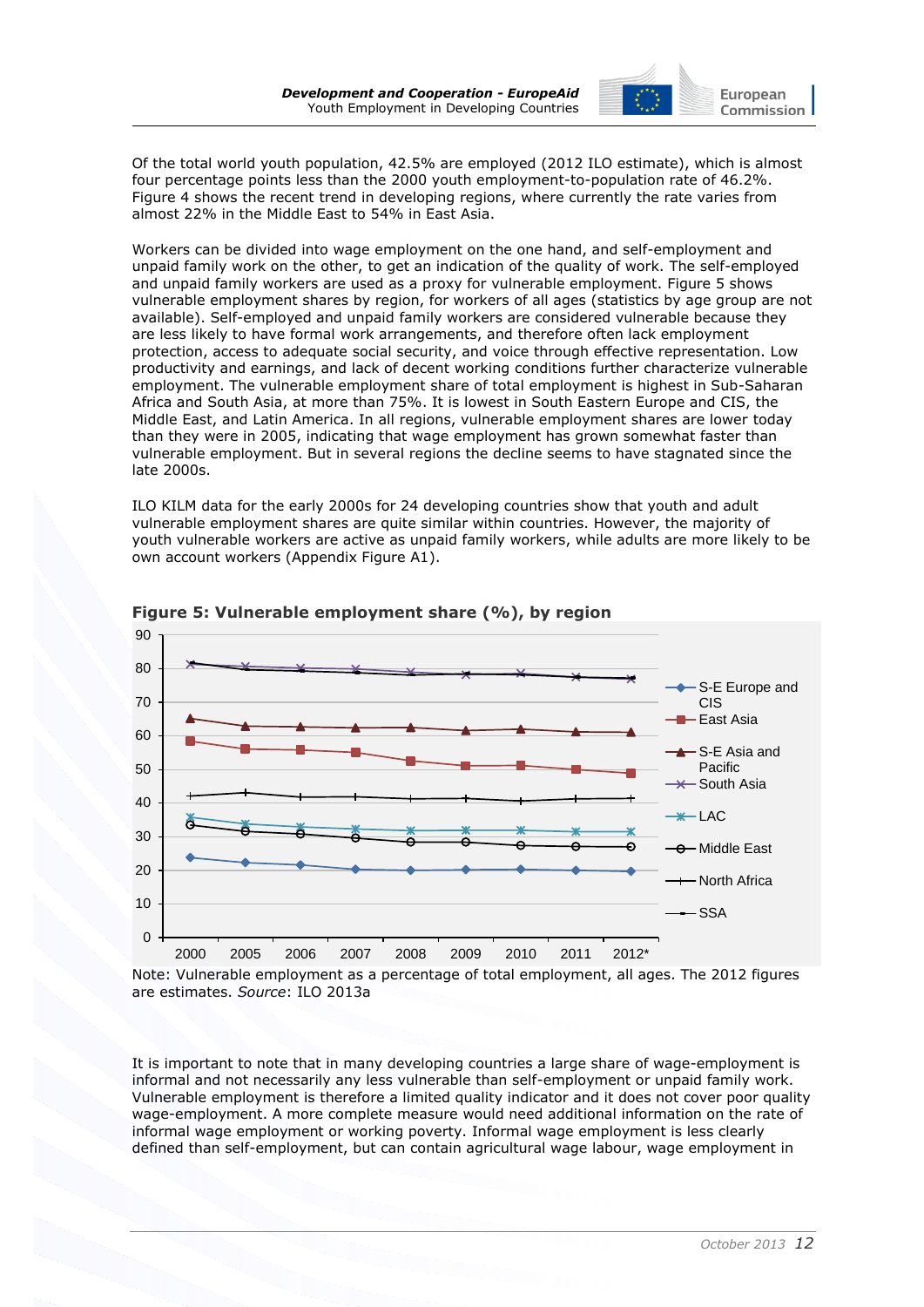

informal establishments, and informal jobs in formal establishments.<sup>1</sup> In early labour market research for developing countries, self-employment and informal wage employment were not distinguished: they were both labelled urban informal sector and considered unproductive and undesirable from the worker"s perspective. But more recent labour market models (Fields 1990, Maloney 2004) account for the fact that the two types of work are different, and that there is a group of workers who voluntarily choose to be self-employed.<sup>2</sup> Self-employment can be attractive because it offers independence and flexibility, but it also depends on many other factors, including a person's abilities, access to capital, education, previous labour market experience, and wealth (Van der Sluis et al. 2005). However, very often self-employment is the only income-generating option for those that are further from the formal labour market with decent jobs. Those who become self-employed "by necessity" are more similar to low-earning informal employees.

For Latin America, there is evidence that a large part of the self-employed have chosen their desired labour market outcome, whereas informal wage employment is more often considered a temporary means of earning income while searching for a formal job, especially for youth (Bosch and Maloney 2010). Informal wage employment is increasing and affects more than 50% of youth in Latin America, especially workers with low education (IDB 2012). Informal employment increased during the 1908s-2000s even in rapidly growing countries like China, India, South Korea, and the Philippines (Freeman 2009).

Informal economy indicators from the ILO and WIEGO show that in Asia and Latin America, the share of workers in non-agricultural informal wage employment is as large as the share of nonagricultural self-employed and unpaid workers. In Sub-Saharan Africa informal non-agricultural wage employment is somewhat less prevalent than self-employment and unpaid work, while in Eastern Europe and Central Asia the former accounts for a larger share of workers than the latter.<sup>3</sup>

Changes in vulnerable employment rates are also less relevant in rural contexts, where agricultural self-employment is the most common type of work. Development in rural areas tends to be reflected in a shift from agricultural to non-agricultural self-employment. Even if this is an improvement in terms of productivity or vulnerability (due to income diversification), it will not reduce vulnerable employment shares (Van der Geest, 2010).

All in all, what we label vulnerable employment includes a segment of voluntary self-employed, whereas wage employment includes a large and growing number of informal wage employees who are likely to be very vulnerable. Quality deficits of work would best be measured by low productivity and informality of jobs, but data are not always available and hardly ever comparable across countries.

Another quality of work indicator often used is working poverty. This is defined as the share of workers whose households live on less than US\$1.25 or US\$2 per person per day (at purchasing power parity, see Figure A2). Working poverty is clearly higher in low-income countries, where, first of all, many jobs are low-productivity and low-pay. Second, high poverty also pushes many people into the workforce, because people in poor households cannot afford to be inactive.

3 [http://laboursta.ilo.org/informal\\_economy\\_E.html](http://laborsta.ilo.org/informal_economy_E.html)

 $\overline{a}$ 

<sup>&</sup>lt;sup>1</sup> Informal employment is defined by the ILO to include self-employment in an informal enterprise, contributing family workers, and informal employees. Employees are considered to have informal jobs if their employment relationship is, in law or in practice, not subject to national labour legislation, income taxation, social protection or entitlement to certain employment benefits.

 $2$  This voluntary self-employment segment of the labour market is probably best described by the term "entrepreneurs", although entrepreneurship is currently often used to refer to all kinds of self-employment.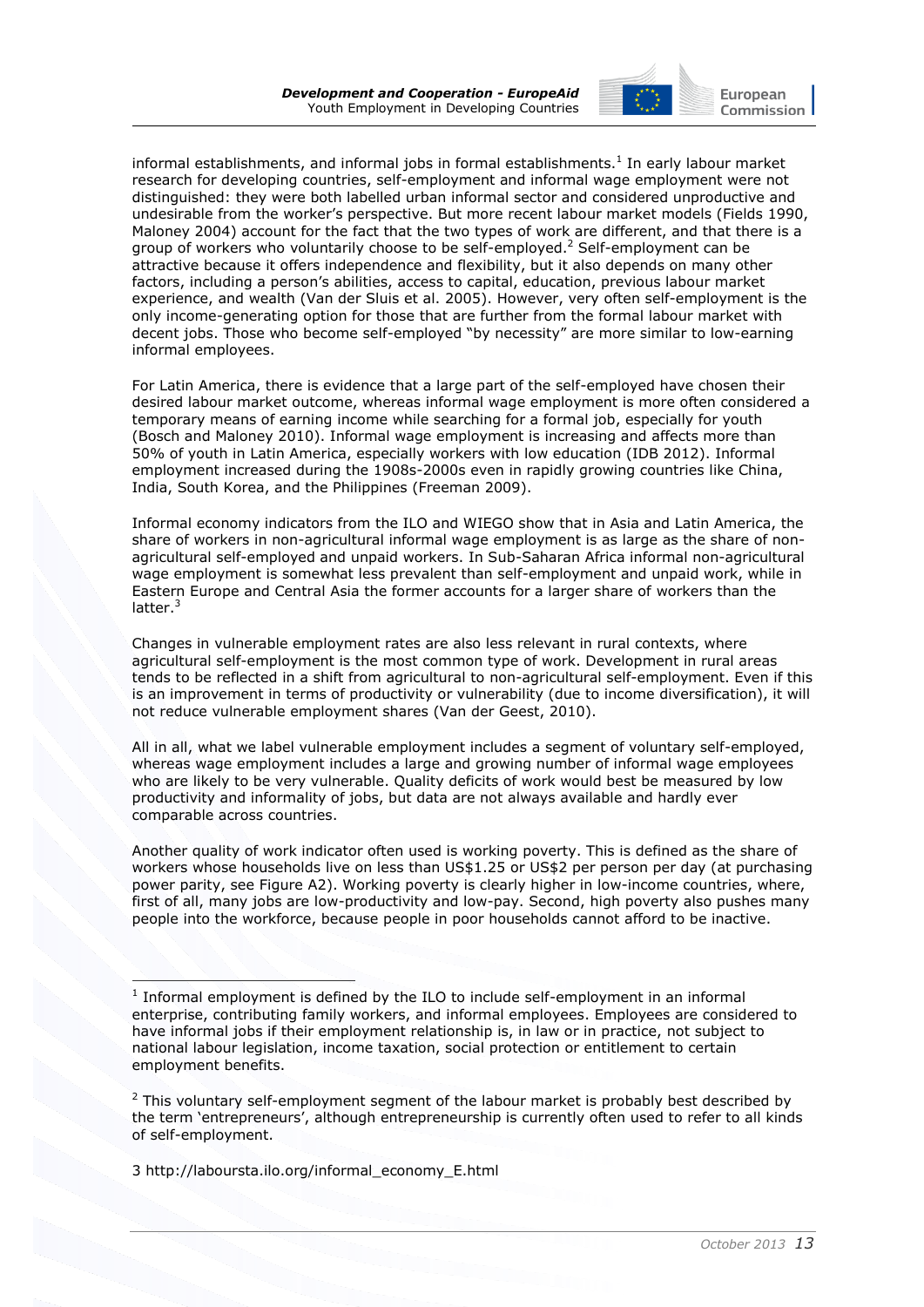

Vulnerable employment, informal employment, and working poverty are most prevalent among rural youth and youth with no or little education, especially in low-income countries. In Africa, for example, 87 per cent of working youth without education is in vulnerable employment, compared to 50 per cent of working youth with tertiary education (AfDB 2012). According to the ILO (2012) most of the poor working youth are in agriculture and often lacking a primary level education.

A third group in the labour force, besides those in wage employment and vulnerable employment, are the unemployed. The world youth unemployment rate in 2012 was 12.4 per cent (ILO 2013c), varying from 9.3 in South and South East Asia to 28.3 per cent in the Middle East. Globally, youth unemployment is twice the overall unemployment rate and almost three times as high as the adult unemployment rate. A higher unemployment rate among youth reflects at least partly that young people are making the school-to-work transition, but in many regions youth have been hit harder by the financial crisis than adults, and long unemployment spells of more than one year are increasingly common. The youth unemployment rate is currently more than 5 times higher than adult unemployment in the South-East Asia and Pacific region, while the ratio is around 4 in the Middle East and South Asia, and 3.5 in North Africa (Appendix Figure A3).



**Figure 6: Youth unemployment rate (%), by region**

Note: Number of unemployed as a percentage of the labour force, age 15-24. The 2012 figures are estimates. *Source*: ILO 2013a (Table A3) and ILO 2013c (Table A2).

Looking at young men and women separately, Figure 7 shows the percentage point change in the youth unemployment rate before and after the start of the financial crisis by region. In all regions with rising youth unemployment rates, female unemployment increased faster than male unemployment. The male-female difference in North Africa is particularly striking, with the unemployment rate increasing three times as much for young women as for young men.

Thus, while Southern Mediterranean countries have very high youth unemployment, the vulnerable share of employment is much higher in South Asia and Sub-Saharan Africa. The two quantity and quality indicators can be combined to show the share of the youth labour force (i.e. all those willing to work) who are not in wage employment: this combined measure can be seen as an indication of the share of youth who have not reached their desired labour market outcome. Figure 8 shows these shares by region, separately for men and women.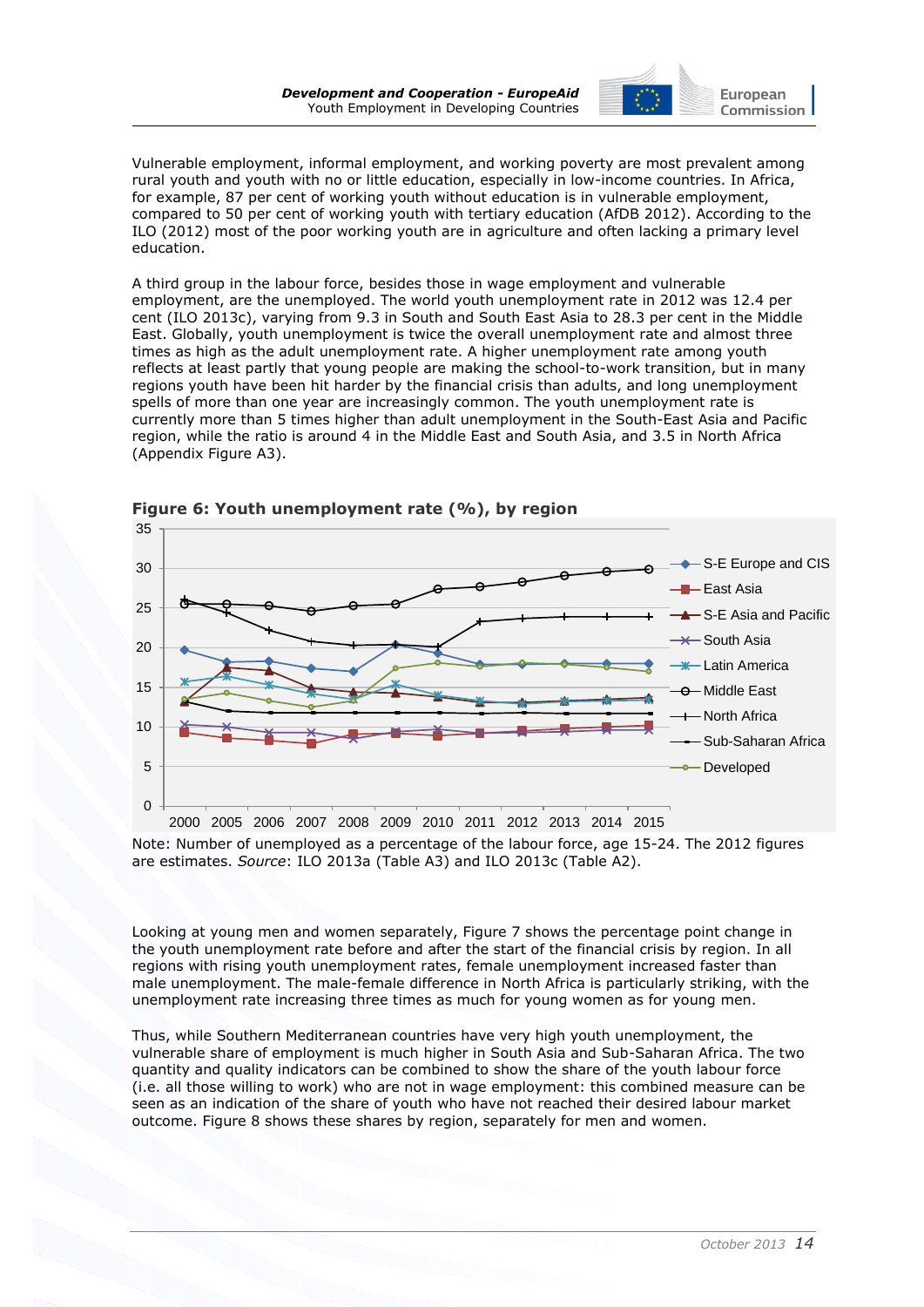

**Figure 7: Change in youth unemployment rate (percentage points), by region and sex**

*Source*: ILO 2012a



**Figure 8: Youth in unemployment and vulnerable employment (% of youth labour force)** 

Note: Numbers are for 2011. *Source*: ILO 2010 and 2012a

Figure 8 clearly shows that because the vulnerable employment shares in Sub-Saharan Africa and South Asia are much higher than the unemployment rates in the other developing regions, Sub-Saharan Africa and South Asia have the lowest share of the youth labour force in wage employment: only about 25 percent of young men and 15 percent of young women who are willing to work, actually have a wage job. In the MENA region, where unemployment rates are very high, the gender gap is striking. The largest part of the female-male gap in MENA is due to higher unemployment rates among young women, but the share of women in vulnerable employment is also higher than the share of men.

European Commission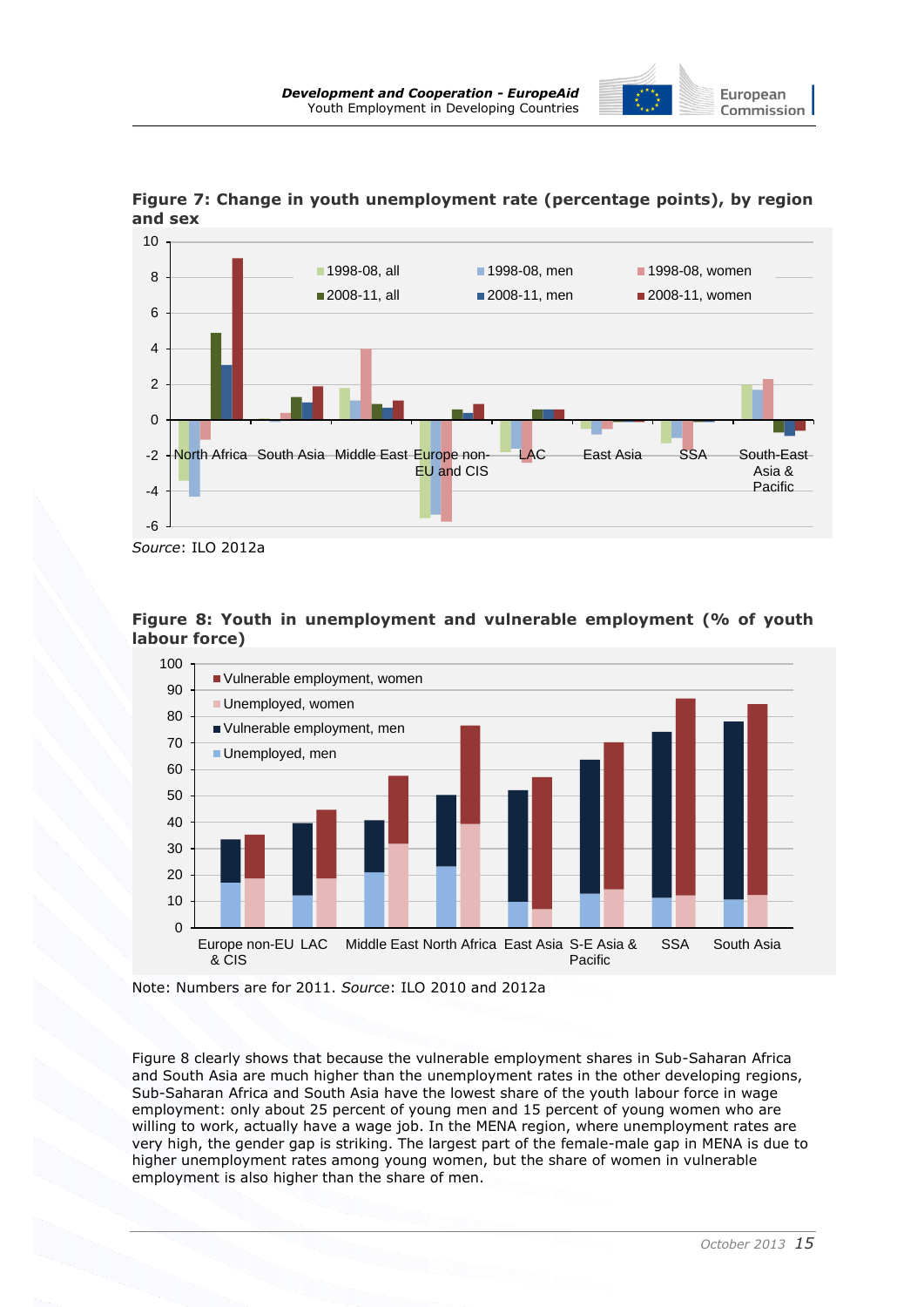

Unemployment and vulnerable employment are measured with respect to the labour force or to total employment. However, youth can be discouraged from looking for work and therefore drop out of the labour force, not being counted as unemployed. To get a broader picture of the activities of young people, therefore, it is useful to look at the share of youth neither in employment (whether or not actively searching for work) nor in education or training. Data on youth NEET rates are available from household surveys for 24 developing countries, for the early or mid-2000s. In these countries, on average, 12.4% of young men and 28.1% of young women are not in employment, education or training.

NEET rates are generally higher for women than for men, especially in countries with low female labour force participation. In those countries, institutional and cultural factors may be more important in explaining gender differences in NEET rates than structural economic conditions and or transitional problems.

NEET rates also tend to be higher in high-unemployment countries, which are typically middleincome countries where youth can afford to be unemployed or inactive. Unfortunately, there is little evidence on changes in NEET rates over time. In Latin America NEET rates have been rather stable since the early 1990s, reflecting a combination of expanding education and increasing unemployment. But within the region, large differences across countries exist (IDB 2012).



## **Figure 9: NEET rate (% of youth)**

Note: Youth not in employment, education, or training, as a percentage of the total youth population (age 15-24). Data are for 2002 (Bolivia, Indonesia, Jordan, Thailand), 2003 (Benin, Bhutan, Burkina Faso, Colombia, Nepal, Mozambique), 2004 (Cambodia, Mexico), 2005 (Congo, Gabon, Kenya, Nicaragua, Niger, Pakistan, Uganda), 2006 (Mali, Togo, Vietnam), 2007 (Liberia). *Source*: ILO 2012a.

## <span id="page-17-0"></span>**3. YOUTH EMPLOYMENT CHALLENGES**

## <span id="page-17-1"></span>*3.1. Determinants of youth employment outcomes*

In order to understand the main youth employment challenges in developing countries, it is useful to first discuss the determinants of labour market outcomes. While these determinants are interrelated, they can be grouped into three types: labour demand, labour supply, and the functioning of labour markets. The main determinants can be summarized as follows: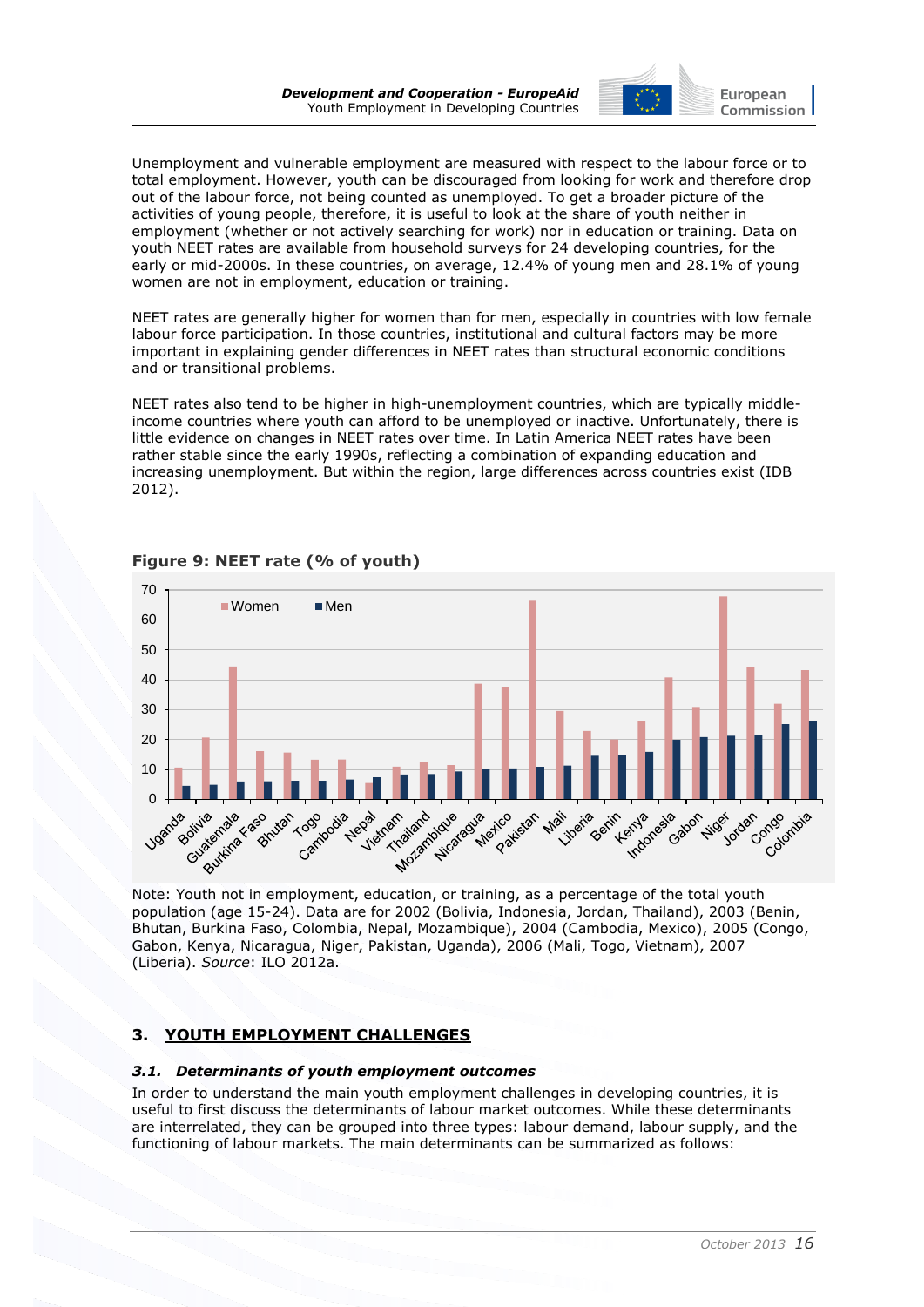

| Labour demand                | Growth of productive yet labour-intensive activities,<br>especially in the formal private sector |
|------------------------------|--------------------------------------------------------------------------------------------------|
|                              | Entrepreneurship                                                                                 |
| Labour supply                | Equal access to education                                                                        |
|                              | Quality of education                                                                             |
|                              | Relevance of skills acquired in general education and VET                                        |
|                              | Skill development for self-employment and employment in<br>the informal economy                  |
|                              | Migration                                                                                        |
| Labour market<br>functioning | Availability and quality of information                                                          |
|                              | Transparency in hiring practices                                                                 |
|                              | Labour market regulation                                                                         |

#### <span id="page-18-0"></span>*3.1.1. Labour demand*

Demand for workers is ultimately driven by growth and structural change: job creation depends on the growth and labour-intensity of production in different sectors. Data on the main productive sectors where young people work are not widely available, but agriculture and the public sector each are particularly relevant. Furthermore, youth employment challenges are closely related to the informal non-agricultural economy, including manufacturing and services.

The majority of young workers in South Asia and Sub-Saharan Africa, especially in low-income countries, work in agriculture in rural areas. Typically, the most vulnerable people in agriculture are the landless, who work for a wage on the land of others. Agricultural labour demand depends on factors such as the labour-intensity of production technology and land distribution, and varies seasonally. The rural poor increasingly diversify into non-agricultural activities as part of their livelihood strategies, mainly in the form of informal, unpaid or self-employment. In many countries, the urban poor are also concentrated in the informal non-agricultural economy, and are not any better off than the rural population.

In Sub-Saharan African middle-income countries, the services sector accounts for a high and growing share of employment, while the share of agriculture and sometimes even manufacturing declines (IMF 2012). The majority of developing country workers in the services sector are self-employed, for example in retail or transportation services. This kind of structural change, with an increasing share of the workforce in low-productivity activities, can result from a lack of labour demand in high-productivity formal enterprises. In Latin America, for example, productivity growth since the 1990s has been accompanied by a declining share of manufacturing in total employment, with workers moving into lower productivity employment in services (McMillan and Rodrik, 2012).

Most jobs that have been created in North Africa and the Middle East are in low value added sectors, such as construction and the public sector, and little in manufacturing. Furthermore, job growth has not kept pace with growth of the working age population. The public sector accounts for a large share of the total wage bill in countries in the region, due to a high public employment share and especially high wages in the public sector (Ahmed et al., in World Economic Form 2012). Public sector employment, including public administration and publicly owned enterprises, has especially dominated the market for educated labour. In the case of Egypt, this was the outcome of public employment guarantees for secondary and postsecondary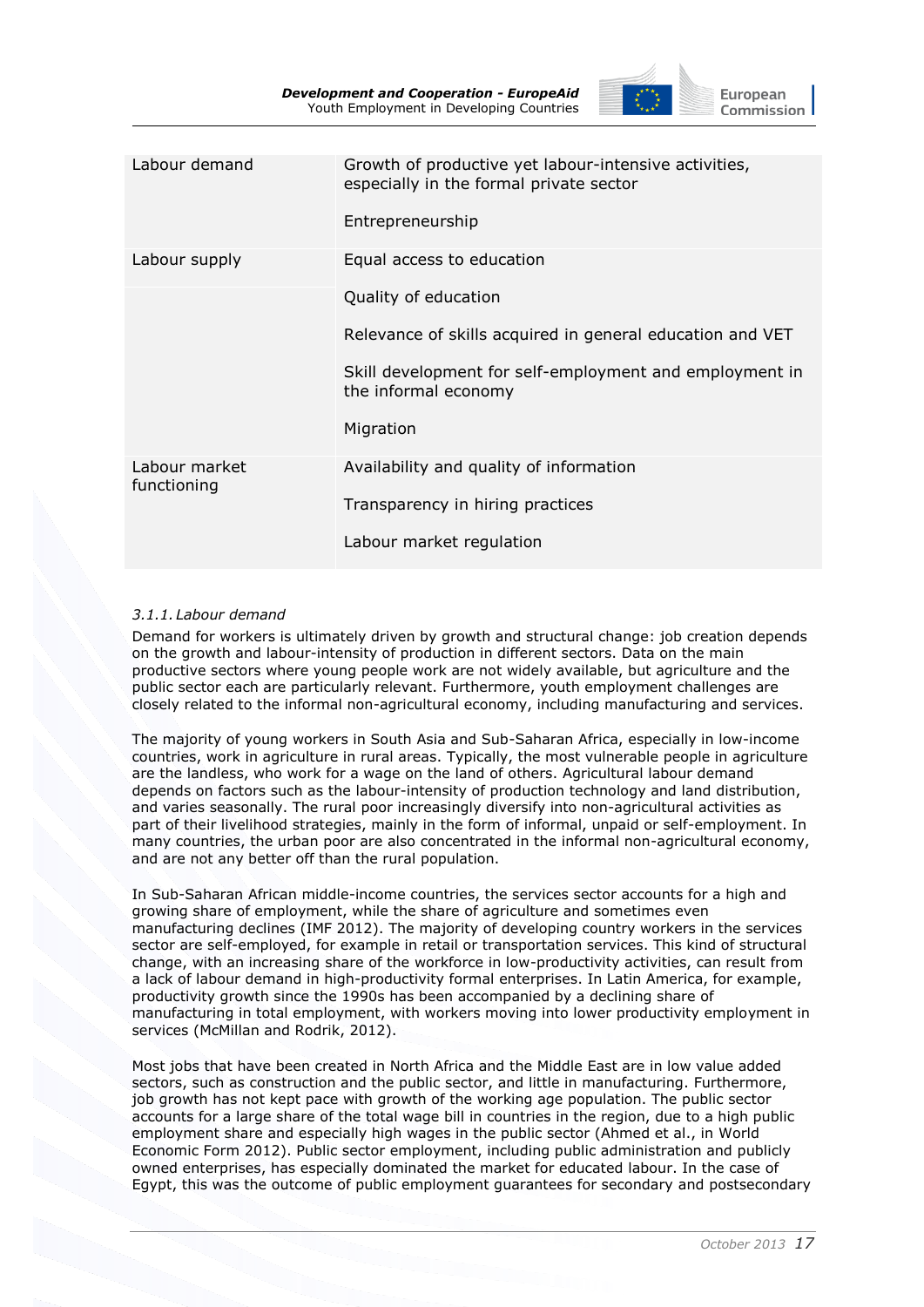

graduates. The guarantees proved untenable and have been suspended in the early 1990s (see Assaad 1997). An important development closely related to rising youth unemployment in the region, therefore, is the slowing down of public sector employment growth.

With increasing global integration of economies, the structure of (employment) growth is also affected by external factors. The financial crisis impact on GDP and consumption in the developed world, for example, indirectly affected developing countries through reductions in demand for their exports. The global economic and financial crisis has particularly affected youth as they are making the school-to-work transition. Young jobseekers have worse prospects for decent formal sector employment than older generations and have little choice but to settle for part-time work, fixed term contracts, or self-employment (ILO 2013c), if they find any work at all. This way the crisis has also contributed to a slowdown in the reduction of working poverty among those who have jobs (UNDG, 2013)

As discussed in the 2013 World Development Report, countries' employment challenges are further interconnected through the proliferation of production fragmentation. Jobs in manufacturing – and more recently in services as well – have become increasingly mobile. It is mentioned that growing labour costs in Asia, particularly in China, could open up opportunities for other developing countries to jump-start their industrialization (World Bank 2012). Nonetheless, mismatches between labour demand and supply at the sectoral and regional level will keep arising due to the increasing global interconnection of jobs, as well as labour-saving technological change, urbanization, and the transition to more energy efficient production and consumption (UNDG, 2013).

Finally, it is important to note that when labour demand slows down, self-employment may be the only alternative opportunity. The self-employed thus consist of necessity-driven on the one hand, and voluntary entrepreneurs on the other, as discussed in section 2.2.2 above. Section 3.1.2 below further discusses the determinants of self-employment.

#### <span id="page-19-0"></span>*3.1.2. Labour supply*

The main supply side determinants of youth employment outcomes are education and skills, in terms of quantity, quality and relevance. Migration is another important supply side factor, discussed in a separate subsection below. Skills are built through formal general education, formal vocational education and training (VET) and apprenticeships, and through non-formal education and training. Better cognitive skills are associated with reduced "idleness" and increased school enrolment, with lower incidence of vulnerable employment, and with reduced agricultural employment in low-income countries (Lee and Newhouse 2012). At the same time, lack of non-cognitive skills is often mentioned by employers in the private formal sector as an obstacle to hiring young workers.

Access to primary education is a first requirement for obtaining basic literacy and numeracy skills, which are a precondition for ensuring access to decent work. Poverty is a major barrier to education, because the costs of schooling can be substantial even in absence of tuition fees (due to costs of materials, transportation, the opportunity cost of foregone earnings, etc.). The poor have a high risk of being trapped without basic numeracy and literacy skills and therefore perpetuating limited chances to find decent work.

Most developing countries are making progress towards universal primary education, but the transition from primary to secondary education is an important next step. In Sub-Saharan Africa, this transition rate is increasing along with primary enrolment. In South and West Asia, on the other hand, the transition rate to secondary education has declined somewhat with the expansion of primary enrolment. Enrolment rates in secondary education have increased in all developing regions, but remain relatively low in the Arab States (61 per cent), South and West Asia (51 per cent), and especially in Sub-Saharan Africa (29 per cent). These regions also have the largest enrolment gender gaps.

Among the poorest, gender gaps in schooling tend to be low because schooling is not affordable for most boys or girls. At the other end of the distribution, gender gaps are also small among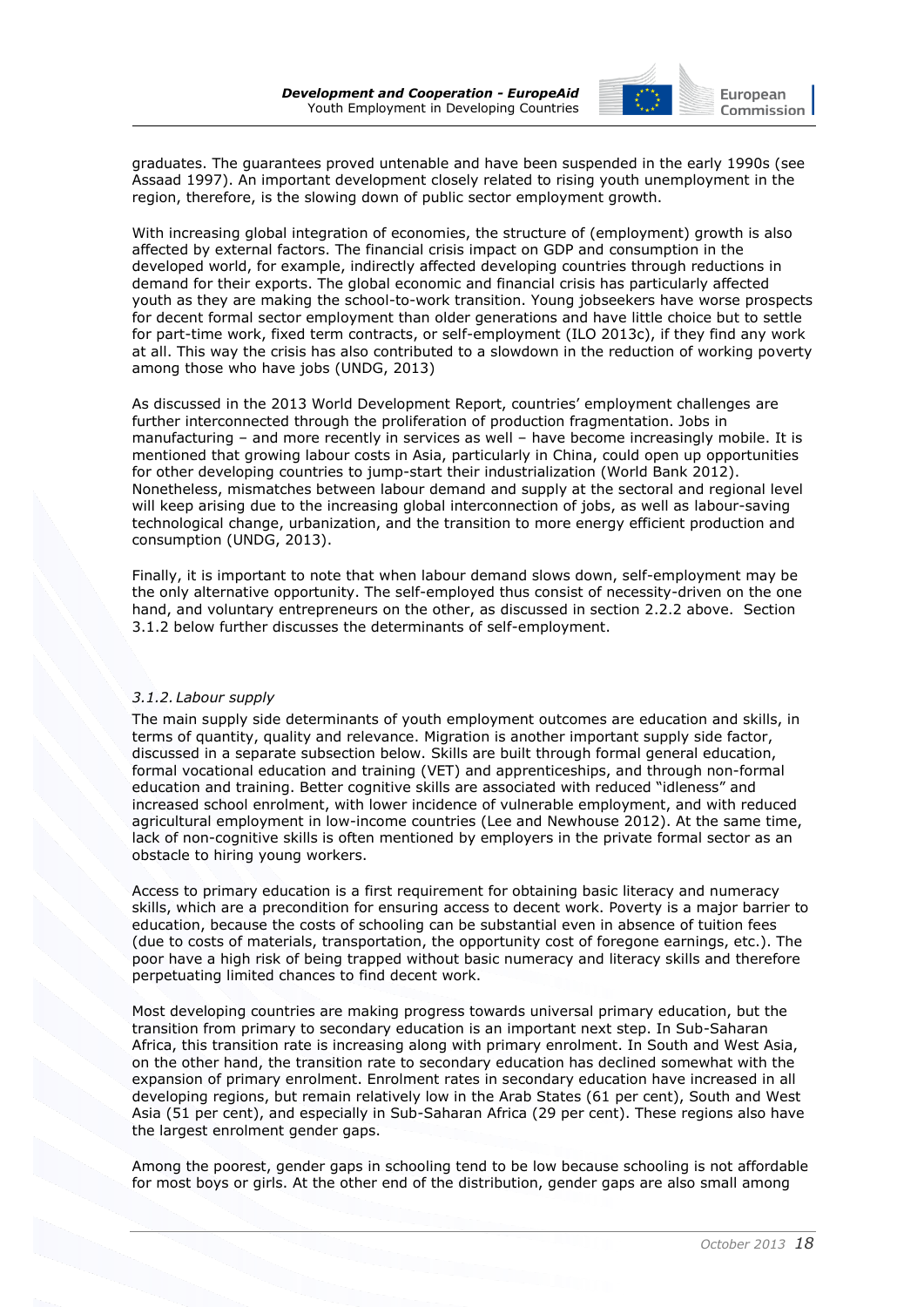

the richest household, where boys and girls are equally able to attain primary education. At intermediate income levels, however, girls lag behind boys because in most countries parents tend to prioritize investment in boys" education. Gender gaps in education are therefore largest among the relatively rich households in LICs, and among the relatively poor households in MICs (UNESCO 2012).

While it is commonly assumed that it takes four or five years of schooling to become literate, completing primary school is no guarantee for literacy in many low-income countries. Furthermore, evidence shows that education quality gaps are not necessarily decreasing. Evidence from Demographic and Health Surveys for different Sub-Saharan Africa countries shows that literacy skills of youth with six years of education did not improve between the early and late 2000s. Besides equal and universal access to education, therefore, the quality of primary and secondary education remains an urgent challenge in many developing countries.

Net enrolment in higher education is rising across the developing world, but there is very high regional variation. LAC saw enrolment rates increase from 23 to 41 per cent between 2000 and 2010, while in Central Asia and Arab States, the increase was much slower, from around 21 to 24 per cent. Sub-Saharan Africa has the world"s lowest tertiary education enrolment at 6.8 per cent in 2010, followed by South and West Asia with 16.7 per cent. In most developing regions, the gender gap in higher education enrolment is now slightly in favour of females, but in Sub-Saharan Africa and South and West Asia, the relatively low enrolment rates are still coupled with a substantial disadvantage for females (UNESCO Institute for Statistics Database).

Besides general education, youth can acquire work-relevant skills through VET. VET can be integrated in compulsory schooling as an alternative to an academically oriented track, or it can be part of several post-compulsory schooling options. Eichhorst et al. (2012) show that in MENA countries, VET has a limited role quantitatively. This is due to weak links between skills provided by the VET system and demanded by private sector, insufficient funding, poor monitoring and evaluation, stigmatization, and lower returns compared to secondary education. In Sub-Saharan Africa, the expected benefits from VET relative to general secondary schooling are not evident, and many view VET as an inferior alternative. Because the majority of firms and jobs are informal, traditional apprenticeships after primary education seem sufficient to gain access to employment.

The benefits of VET in terms of earning and social promotion vary across countries and influence its attractiveness. Returns to VET are higher than general secondary education in e.g. Cambodia, Indonesia (for older cohorts), Thailand and Turkey. In other countries, such as Egypt, Indonesia (younger cohorts), Iran, Rwanda and Tanzania, returns to vocational secondary are lower than to secondary general education. Cross-country differences may be due to variation in implementation, labour market institutions and employers' willingness to invest in skills on-the-job (Eichhorst et al. 2012). Evidence for OECD countries shows that the returns to vocational education decline with age, in line with the idea that VET limits students" ability to adapt to technological change (Hanushek et al. 2011). VET may thus have limited or negative impacts in countries with fast structural and technological change, even if it improves the school-to-work transition, because the acquired skills become obsolete in later phases of the working life. In these contexts, good quality VET needs to prepare students for adapting to changing technologies.

While most young workers in developing countries do not have access to formal sector jobs, available data show that existing technical and vocational training policies in sub-Saharan Africa take no account of the majority of informal workers. Except in a few cases, there are no skilldevelopment and certification schemes for youth seeking work in the informal economy (Walther 2013). Exceptions are several professional crafts organizations in West Africa, namely the National Federation of Malian Craftsmen, the Benin National Confederation of Craftworkers, and the Cameroon Interprofessional Association of Craftsmen (Walther 2012).

The importance of the relevance of education is illustrated by the fact that higher education is no guarantee for a successful school-to-work transition. Although highly educated youth is less likely to be in vulnerable employment, unemployment tends to increase with education. This may be due to large numbers of youth completing higher education degrees fit for public sector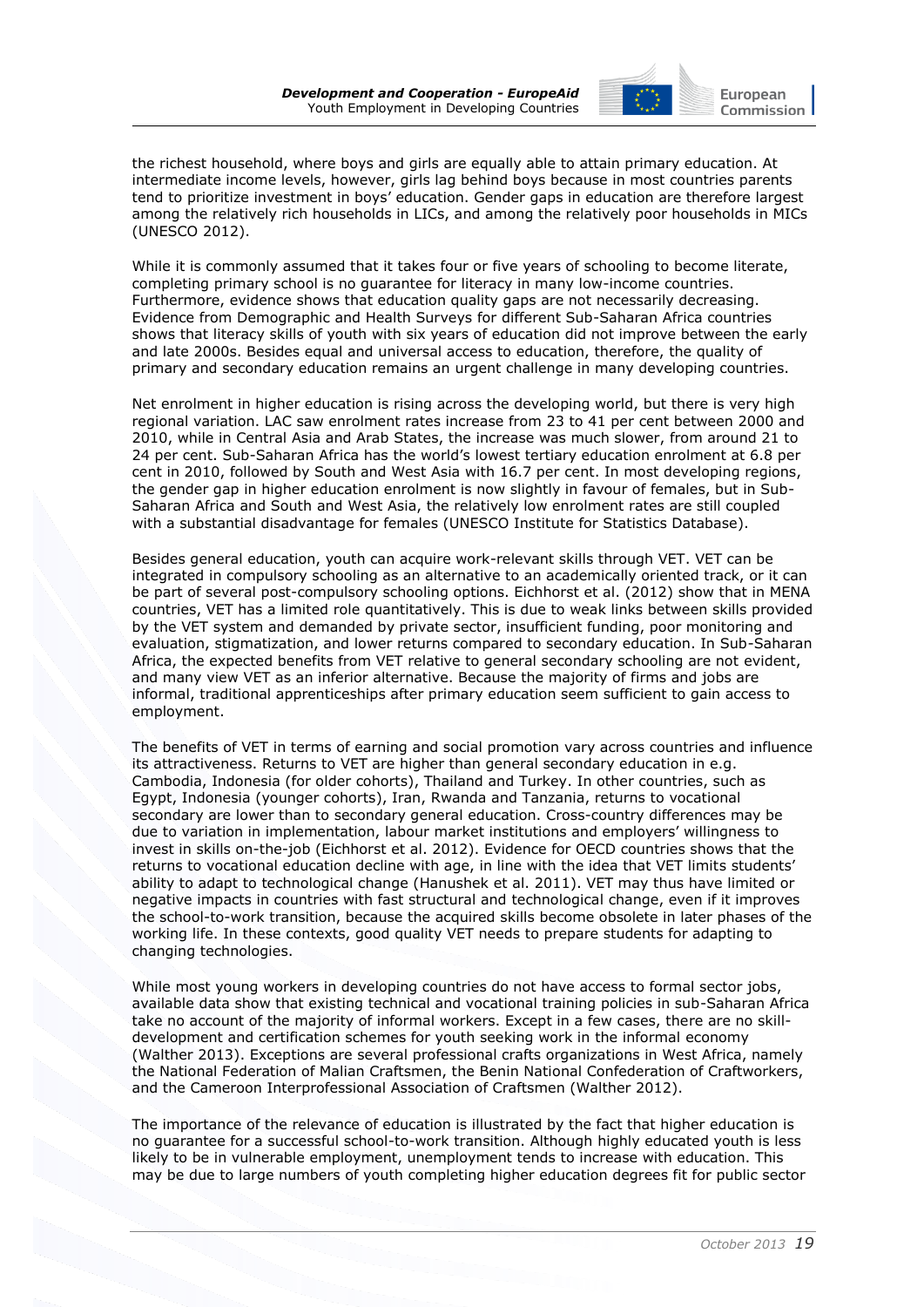

jobs, while public sector employment is declining. Unemployment can then be accompanied by unmet demand for highly skilled workers in the formal private sector. Such mismatches between young people"s skills and the structure of (employment) growth may hamper future economic growth, because new generations of the working age population do not possess the skills demanded by employers. Lack of adequate skills is all the more worrying as the number of years of education attained by youth has been increasing rapidly.

Preparing youth for successful entrepreneurship has become increasingly important, as selfemployment is often the only opportunity when the private formal sector does not create enough jobs. There is little youth-specific research on self-employment, but evidence from Latin American and Caribbean countries shows that almost 13 per cent of working youth is selfemployed. Most of the young self-employed come from the poorest households and have at most incomplete secondary education. They tend not to hire any employees, thus only creating employment for themselves as owner of a micro-firm (Llisterri et al, 2006). Important determinants of self-employment entry and success are a person"s basic and entrepreneurial skills, and access to credit. The perceived status of self-employment is also particularly relevant among highly educated youth in middle-income countries: where a majority of self-employed youth has little education and unemployment rises with education, this can be a signal that highly educated youth do not aspire to running their own business.

#### *3.1.2.1. Migration*

-

Across the developing world, labour supply in different places is also affected by rural-urban and international migration. Due to rural-urban migration patterns, urban labour supply tends to grow faster than the working age population, further increasing the pressure on urban labour markets. Globally, about 25% of urban growth is driven by rural-urban migration, though migration accounts for a larger share in countries that are still largely rural (especially East and Southern Asia and sub-Saharan Africa, but also the MENA region) (Grant 2012). At the same time, economic crises induce high rates of return-migration when migrants lack social safety nets in the cities, shifting some of the labour supply back to rural areas.

Most of the world"s international migrants are labour migrants, related to the lack of opportunities for full employment and decent work in many developing countries (IOM 2010). Labour migration is determined by many factors such as existing job opportunities, wage levels, and working conditions. The facilitation of foreign employment is a strategy used by some developing countries for alleviating labour market pressures and increasing remittance receipts and thus household income for families left behind. Evidence suggests that this strategy can be effective if a number of conditions are met in terms of working conditions, access to social protection, portability of benefits, social costs of family disruption or gender-related risks. On the other hand there may be negative effects of brain drain, as normally those having the capacity to leave are the more productive in the labour market (IOM 2010).

Most rural-urban migrants are young people, while young people make up a significant share of international migrants as well.<sup>4</sup> Youth migration can serve to build human capital if young migrants attend school or gain work experience in the host region or country. In contrast, for some young people migration exposes them to several risks, including lack of access to basic rights and exploitation. This can also be due to weak social networks and limited access of young migrants to information on their rights and entitlements.

Little is known about the livelihood opportunities and the risks associated with migration of young people, the policies and measures that help them reap the benefits and contribute to development of both countries of origin and of destination, and the mechanisms that exist for migrant workers to avoid falling into risky situations. Young international migrant workers tend to be concentrated in a few occupations. For young men, these are mainly in construction and

<sup>&</sup>lt;sup>4</sup> Youth make up about one third of international migrant flows, especially flows towards developing countries (McKenzie 2008 – based on census data for 12 countries, including 6 developing countries).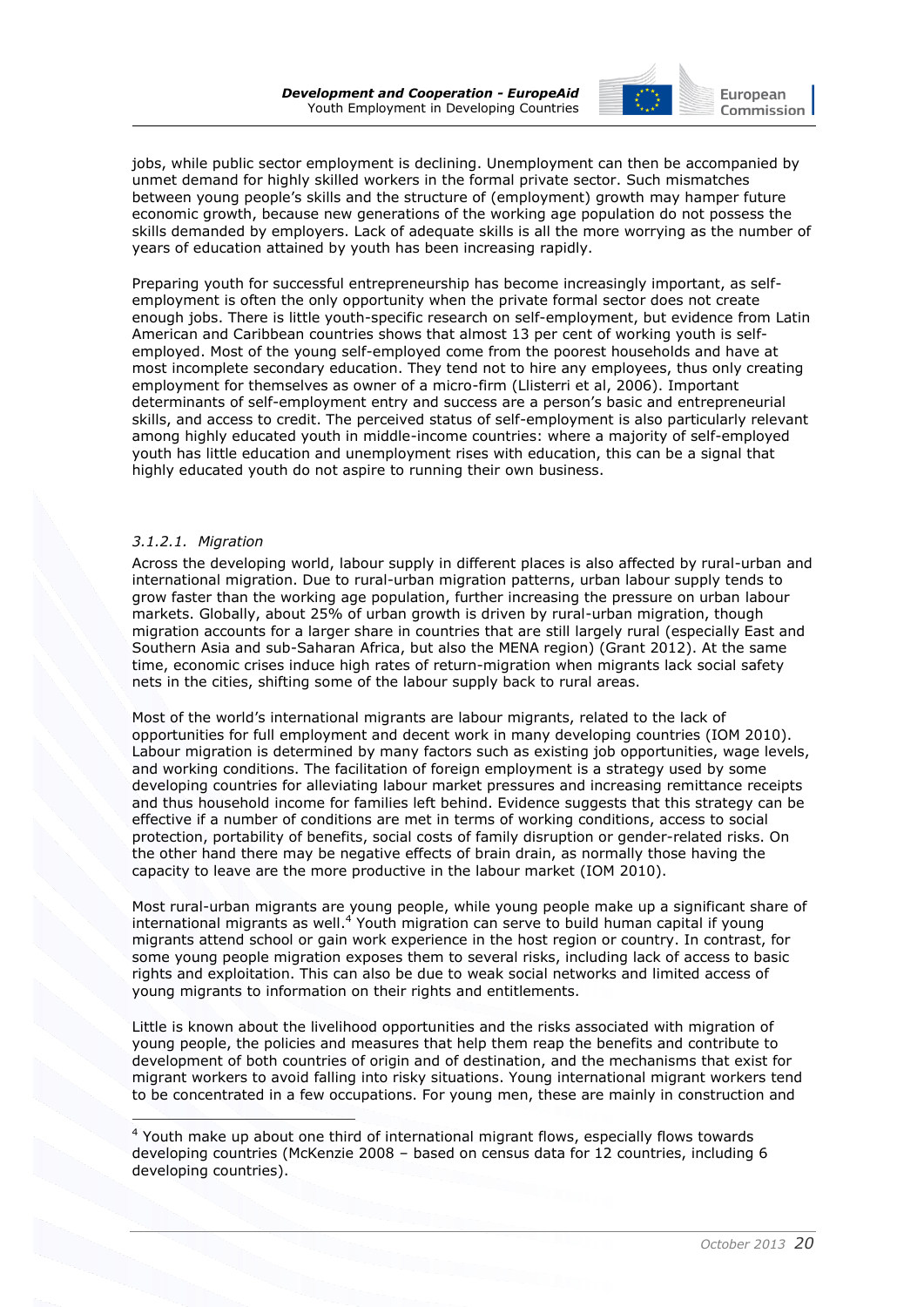

agriculture, while young women often work in domestic services, sales, or restaurants (McKenzie 2008).

Female domestic workers are vulnerable and isolated, often working in their employer"s home. Furthermore, according to the 2012 United Nations Report on Trafficking in Persons, human trafficking for forced labour has doubled over the past for years and now comprises 36% of all trafficking (mainly in the Middle East, Southeast Asia, the Pacific, and Africa), while almost 60% of all human trafficking is for sexual exploitation (most common in Europe, Central Asia and the Americas). Women and girls account for 75% of all trafficking victims.

#### <span id="page-22-0"></span>*3.1.3. Labour market functioning*

Youth employment outcomes are shaped by the institutions governing the matching of job seekers to vacancies, notably information, intermediation, and labour market regulation.

Availability and quality of information play a key role in the labour market, for job seekers to identify relevant opportunities and for employers to find adequate workers. Evidence from School-to-Work Transition Surveys in Azerbaijan, Egypt, Iran, Kosovo, Mongolia, Nepal, and Syria (Matsumoto and Elder 2010) shows that the most important channel of job search for youth is the social network: via family and friends.<sup>5</sup> Reliance on informal networks and connections may be efficient when employers find it costly to assess competencies of potential employees, or when there are no formal institutions mediating short notice hiring. However, it does mean that young job seekers are unlikely to find work outside their own network, which limits social and intergenerational mobility.

Lack of information about job opportunities can contribute to skill shortages and mismatches, because parents and children are not well able to assess the returns to education. Experimental evidence for India and the Dominican Republic has shown that giving information about job opportunities or returns to education increases children"s time spent in school (Jensen 2010 and 2012).

Formal sources of information are public employment services and private recruitment agencies. Their services, however, are typically confined to jobs in the public sector and large formal private firms. And even there, their relevance is limited if hiring happens through family and political connections, which is a major problem according to young job seekers in the MENA region. The role of information thus also includes providing transparency in hiring practices.

Labour market functioning further depends on regulation, such as minimum wages, which exist in all developing countries for which institutional data are available. Unemployment benefit legislation is present in most countries in CIS-Europe, North Africa, and the Latin American and Caribbean middle-income countries (Aleksynska and Schindler 2011). However, with the majority of workers in informal employment, labour market regulation may have little direct effect on youth employment outcomes. Indirectly, however, regulation could affect aggregate outcomes if there are large spillovers to the informal economy. Regulation is further discussed in section 4.7.

#### <span id="page-22-1"></span>*3.2. Main challenges by region*

#### <span id="page-22-2"></span>*3.2.1. Latin America*

-

Over half of the working youth in Latin America are in informal employment (against 30% of adults), and informality in wage employment is rising. Informality is highest among youth with

<sup>&</sup>lt;sup>5</sup> The ILO is currently collecting data with the School-to-Work Transition Survey in 28 countries across all developing regions [\(http://www.ilo.org/employment/areas/youth-employment/work](http://www.ilo.org/employment/areas/youth-employment/work-for-youth/WCMS_191853/lang--en/index.htm)[for-youth/WCMS\\_191853/lang--en/index.htm\)](http://www.ilo.org/employment/areas/youth-employment/work-for-youth/WCMS_191853/lang--en/index.htm).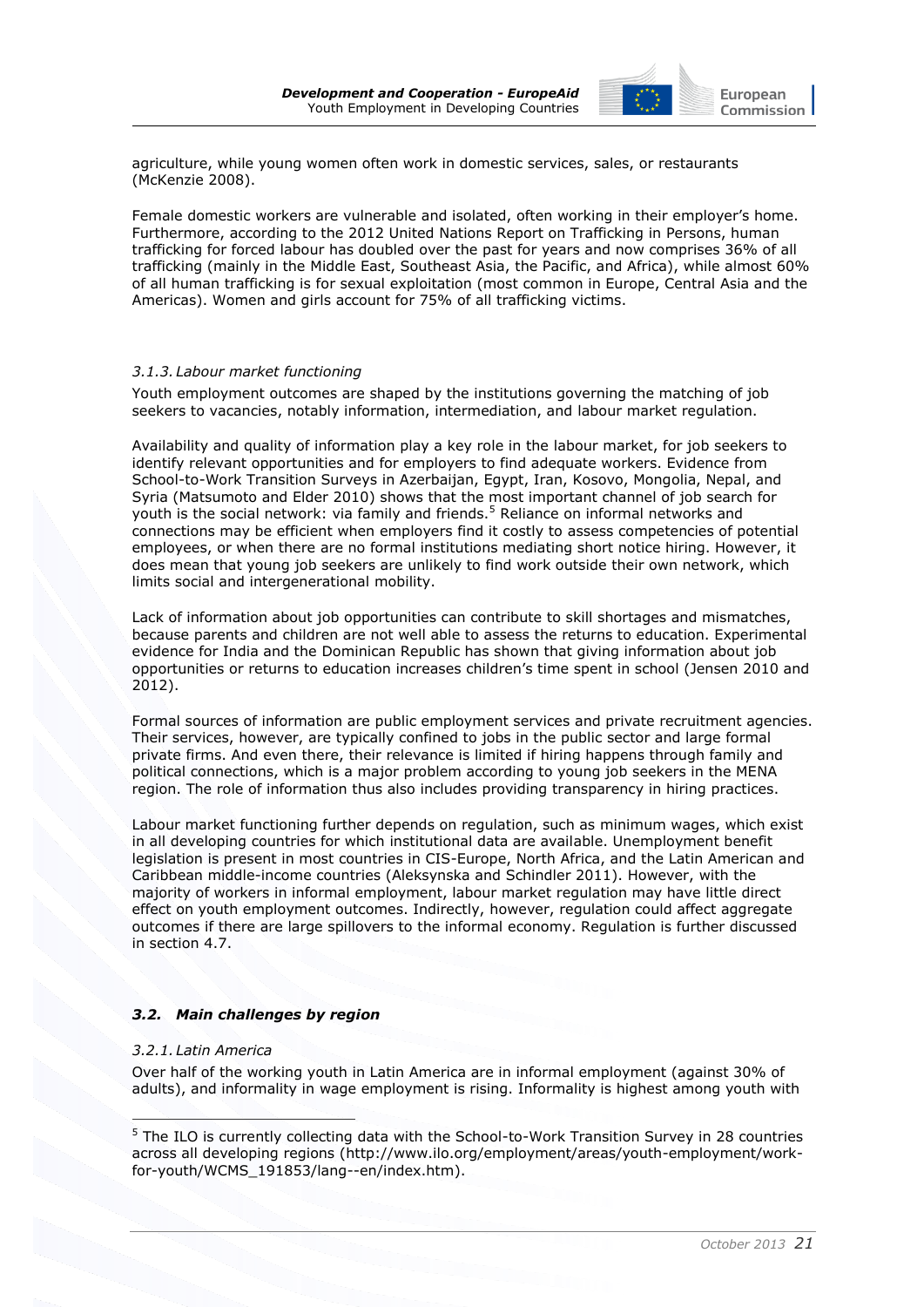

primary education, but has recently increased fastest for highly educated youth, signalling a lack of formal private sector labour demand and a lack or mismatch of skills obtained in secondary and tertiary education (IDB 2012). Furthermore, NEET figures are particularly high in LA as compared with other regions. About one fifth of youth in Latin American countries is NEET, with NEET rates much higher for women than for men.

Besides a slow-down in growth and formal private sector labour demand, youth employment in Latin America faces major supply side challenges, in particular the quality and relevance of skills attained in secondary education. Large skill mismatches and poor quality of education and training mean that joblessness coexists with unmet demand for skilled labour. In cases where experience in informal employment serves as a training ground to prepare for a steady job, this has been seen as a signal of deficiencies in the education system. Ideally, youth would learn the skills that employers demand during their education and would not require informal sector work experience to fill gaps left by the education system (Bosch and Maloney 2010; Cunningham and Bustos 2011).

A particular challenge related to informality in Latin America is the design of social insurance and social assistance systems in the region. Formal sector workers pay mandatory contributions to social insurance schemes, which increase the cost of formal labour, while informal workers are covered by social assistance programs, which effectively subsidize informal labour. Redesigning these financing mechanisms can have important impacts on the labour market (Ferreira and Robalino 2010). Another challenge that Ferreira and Robalino (2010) discuss is for policies to move from protection through safety nets towards an integrated strategy for employment promotion, especially for vulnerable groups.

#### <span id="page-23-0"></span>*3.2.2.North Africa and Middle East*

With limits to public sector employment growth, the lack of jobs in productive private sector activities is a big demand side challenge for youth in North African and the Middle East. The region has the world"s lowest private sector investment contribution to growth, and most investment is directed to capital- and low-skilled-labour-intensive sectors (Gatti et al. 2013, based on FDI data from the United Nations Conference on Trade and Development and World Bank World Development Indicators). Private sector dynamism is harmed by inconsistent and unpredictable policy implementation and poor access to credit. Distorted input prices, due to energy and fuel subsidies, increase the relative cost of labour (Gatti et al. 2013).

On the supply side, the major challenge is the mismatch between skills and expectations of young job seekers on the one hand, and skills in demand in the labour market on the other. Queuing for public sector jobs is often a rational strategy for highly educated youth, as public jobs are more secure and better paying, with higher returns to education than in the private sector. Since the public sector has long been the main client of the education system, it is the main shaper of students" choices and expectations. Assaad (2013) discusses how people"s education investments in MENA countries are closely related to public-private dualism in the labour market, where Egypt's public employment quarantee for secondary and postsecondary graduates illustrates the extreme case (Assaad 1997). Students choose degrees that are increasingly irrelevant for the private sector. World Bank Enterprise Survey results thus show that about a third of the firms in the region identify the lack of appropriate skills in the labour force as a major obstacle for their business. Moreover, the low quality of VET reinforces its low perceived status. This exacerbates the effects of relatively early tracking in the education system, which limits learning opportunities in formal education and through second chances especially for youth from poorer families.

A great challenge in terms of labour market functioning in North Africa and the Middle East is the lack of merit-based hiring processes. There is currently a very limited role for private and public job market intermediation services. Corruption and preferential family and political connections pose a disadvantage to most youth, as only those people who are well placed in society appear to have access to decent jobs (UN World Youth Report). Meritocracy in hiring practices would secure greater equality of opportunity across socio-economic backgrounds, and, importantly, would improve signals from the market to education and training institutions.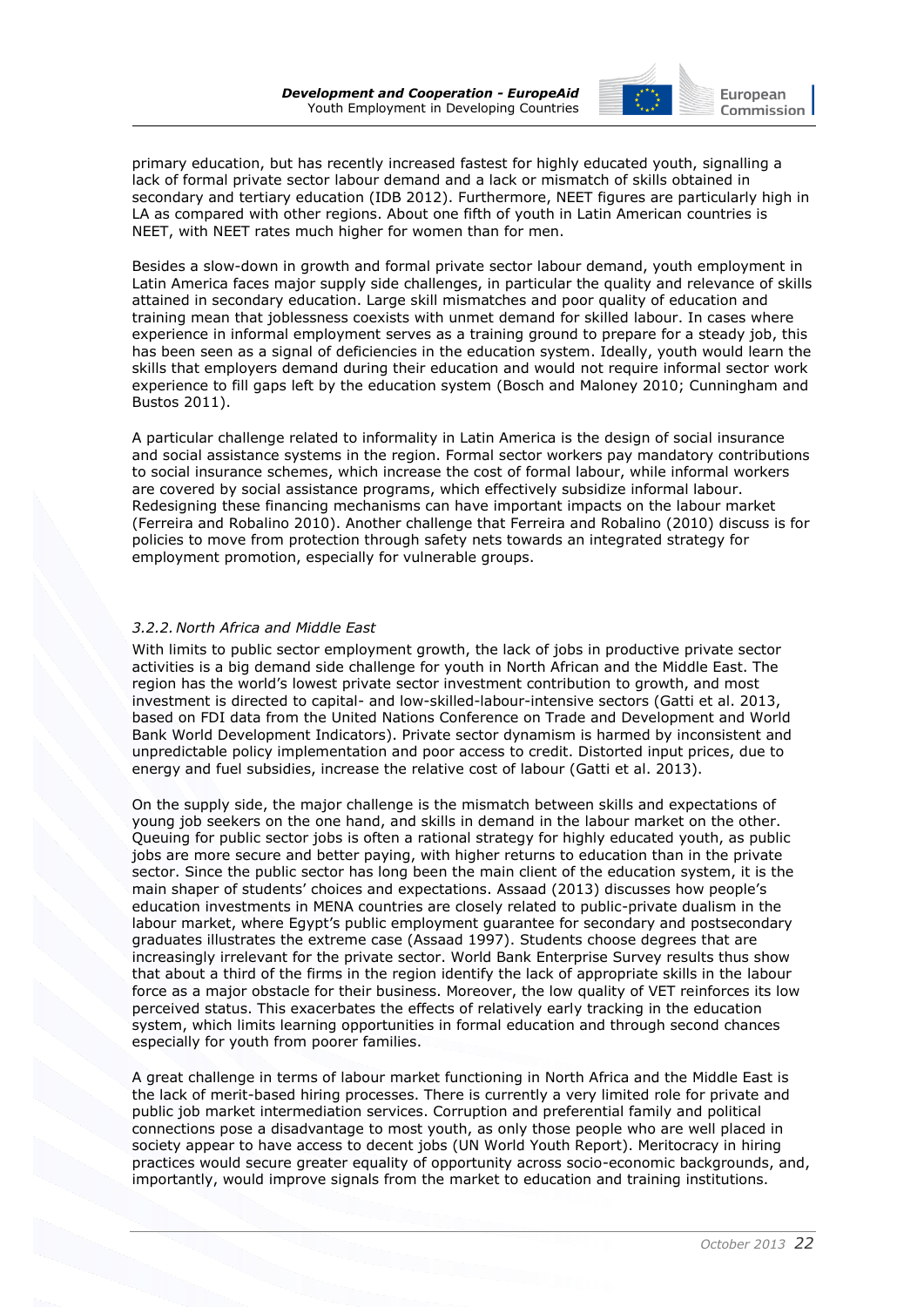

Finally, the region stands out because of the large gender gap in youth labour market outcomes. Women do much worse on all quality and quantity indicators than men and make up the majority of young NEETs. In many of the region"s countries, social norms restrict women"s mobility and access to work, with very few employment opportunities for young women. Girls are often not allowed to continue education after compulsory lower secondary schooling, resulting in high NEET rates. And the few work opportunities that exist tend to be concentrated in low skilled and low-paid opportunities, resulting in very high unemployment rates for the minority of young women who did complete higher education (ETF 2012).

#### <span id="page-24-0"></span>*3.2.3.Sub-Saharan Africa*

Sub-Saharan Africa has the world"s highest youth population growth rate and the highest share of youth in the working age population. Still, the region"s youth employment problem should be seen in qualitative rather than quantitative terms. This is especially true in low-income countries and for the most vulnerable groups: young women, youth in rural areas, youth from poor families, and those with no or little education.

Private sector employment creation has been weak, due to a low growth-elasticity of employment, especially in resource-rich countries. Solid growth of the past decade has not led to a significant improvement in labour market outcomes and poverty reduction, although there are positive developments in terms of fast productivity improvement. According to business owners, electricity and finance are the biggest obstacles to growth. There is an urgent need for pro-employment economic and social policies stimulating and building on structural change (ILO 2013a).

The informal economy is a structural feature of Sub-Saharan countries' economies, employing up to 90% of the working age population in low-income countries (AfDB 2012). Because of its pervasiveness, the informal sector has to be part of any policy addressing youth employment. Low labour productivity and earnings in self-employment and the informal economy are a limitation to sustained poverty reduction. In countries where the majority of youth is in rural areas, increasing agricultural productivity and non-farm rural activities are crucial. As ruralurban migrants are often worse off than urban youth, investing in rural areas is also needed to prepare youth for more successful migration. Low productivity is related to lack of learning opportunities for youth in the informal economy. But also in basic formal education, gender gaps in enrolment and the poor quality of education remain an urgent challenge.

#### <span id="page-24-1"></span>*3.2.4.Asia*

Most countries in South Asia have high vulnerable employment shares, informality, and working poverty. Despite high growth rates compared to other regions, a large share of workers remains in agriculture, in the urban informal sector or in informal jobs in formal enterprises. Employment growth in the formal sector is too low to absorb large numbers of young labour market entrants. Manufacturing still accounts for a low share of total output and employment, compared to other developing regions. This mostly affects low- and medium-skilled workers, who are still predominantly confined to working in agriculture and informal services (ILO 2013a). Besides structural change towards more low-skilled intensive manufacturing production, increasing productivity in agricultural and informal activities is key to improving youth employment outcomes.

On the supply side, although primary school enrolment has increased, the transition rate from primary to secondary schooling is declining. Due to the poor quality of basic formal education and persistent gender gaps in educational attainment, the most vulnerable groups of youth fail to get a good chance at decent work. Another striking feature of youth employment in the region is the persistently low female labour force participation.

South-East Asia has the world"s highest youth-to-adult ratio of the unemployment rate, because adult unemployment is very low (2.5% in 2011 according to ILO statistics) while youth unemployment is close to the world average (13% in 2011). There have been some positive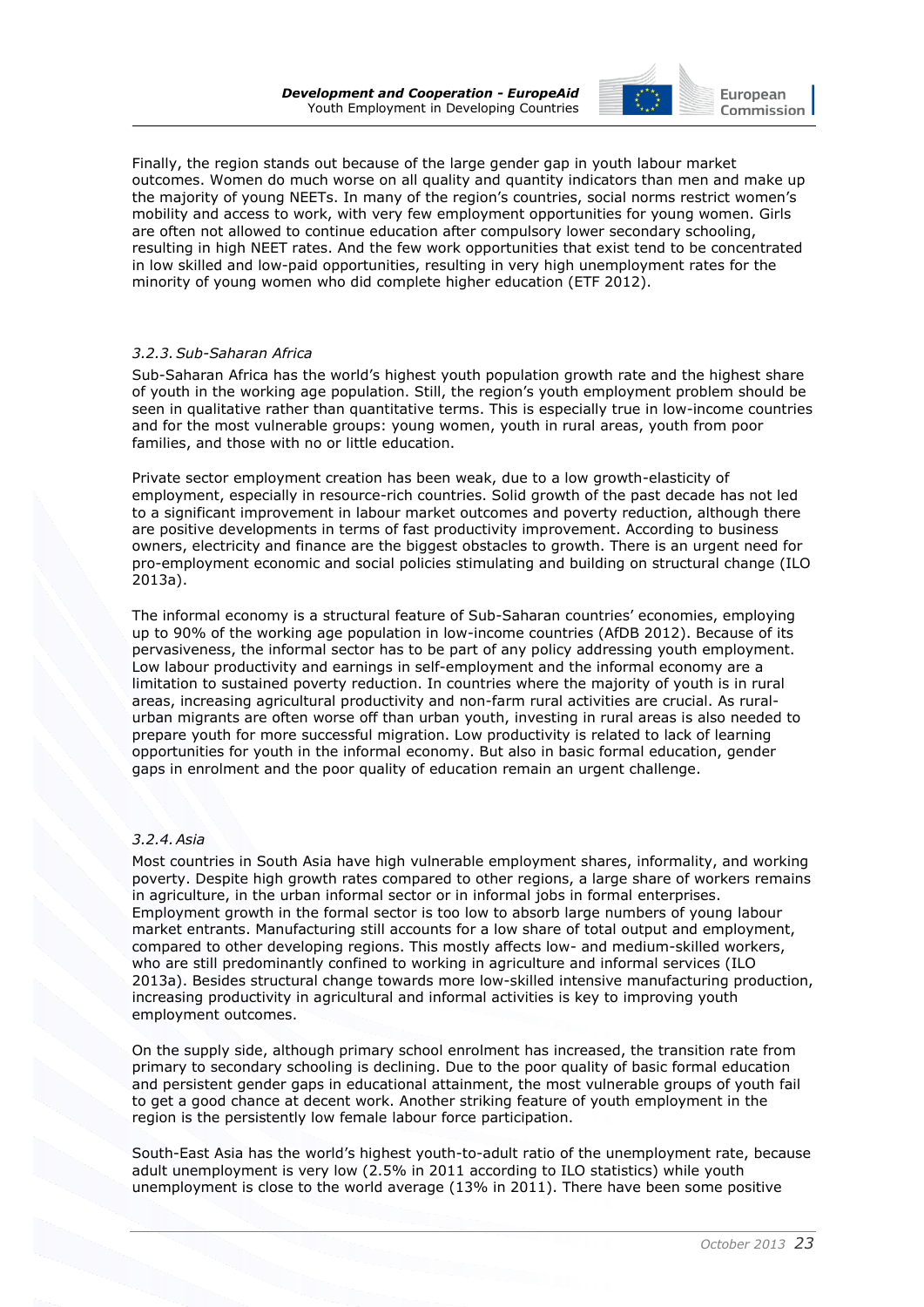

developments in the Philippines and Indonesia, the two countries in the region with the largest labour force, with decreasing youth unemployment rates. The main challenge for South-East Asian countries is the poor quality of employment for the majority of workers, as in 2012 still more than 60 per cent of the region"s employed were estimated to be in vulnerable employment. Furthermore, in the countries where data is available, vulnerable employment rates for women remain significantly higher than for men (ILO 2013a).

In Indonesia, the services sector and export-oriented employers will remain a significant driver of demand for skills, and with import growth it is likely that imported technology will become more important in overall production. A large share of firms reports difficulties in finding skilled workers for professional (white collar) jobs. There is some evidence that inadequate skill certification is an important constraint in job matching (World Bank 2010).

## <span id="page-25-0"></span>**4. POLICY RECOMMENDATIONS AND LESSONS FOR PROGRAM DESIGN**

#### <span id="page-25-1"></span>*4.1. Comprehensive youth employment strategies*

To address youth employment strategies, countries need an integrated youth employment approach involving different levels of government and several stakeholders, ranging from relevant ministries to education and training providers and social partners. And although youth needs to be targeted with specific policies, it is important to link youth employment strategies with overall development and employment policy. Because of the complex nature of developing country labour markets, and the diversity of income-generating activities that people undertake, youth employment challenges require policy action beyond education and labour markets, in areas such as credit markets, infrastructure, business regulation, and rural development. Responsibilities therefore need to lie with a government agency that has appropriate capacity and political support to ensure coherence and coordination (ILO 2012b). Social dialogue needs to include youth and the private sector, and effective programs require the target groups of youth to be involved in the design, implementation, and evaluation processes.

Evidence-based policies addressing youth employment challenges require strong labour market information and analysis systems. Information is crucial for setting realistic targets and measuring outcomes. The ILO School-to-Work Transition Survey and the ETF school-leaver survey are examples of targeted data collection, and it may be possible to integrate certain components into regular labour force surveys. To understand youth"s pathways to decent work and inform policy making, employment measures need to be available for different subgroups of youth (male and female, rural and urban, youth at different income levels, and youth at different education levels). The same holds for evaluations of specific policies and programs.

Finally, most countries face their largest challenges in term of the quality of jobs. In setting targets and measuring outcomes, therefore, nominal targets such as numbers of jobs or training opportunities are not sufficient. Employment statistics and analysis should be able to measure qualitative aspects of employment outcomes and capture the dynamics of young people working in the informal economy.

#### <span id="page-25-2"></span>*4.2. Growth*

Promoting job-rich inclusive growth is key to youth employment promotion in the long-term. Although achieving job-rich growth is a major general challenge, strategies to expand labour demand are needed to complement interventions targeting more short-term and youth-specific goals, such as wage subsidies and skills training (IEG 2013). Thus, macro and growth policies need to stimulate private investment especially in labour-intensive sectors or sectors with large employment multipliers (ILO 2012b). Examples of such policies for the MENA region are reducing relative labour costs and promoting more labour-intensive agricultural crops, rather than the traditional subsidies on fuel, energy, and wheat (Gatti et al. 2013).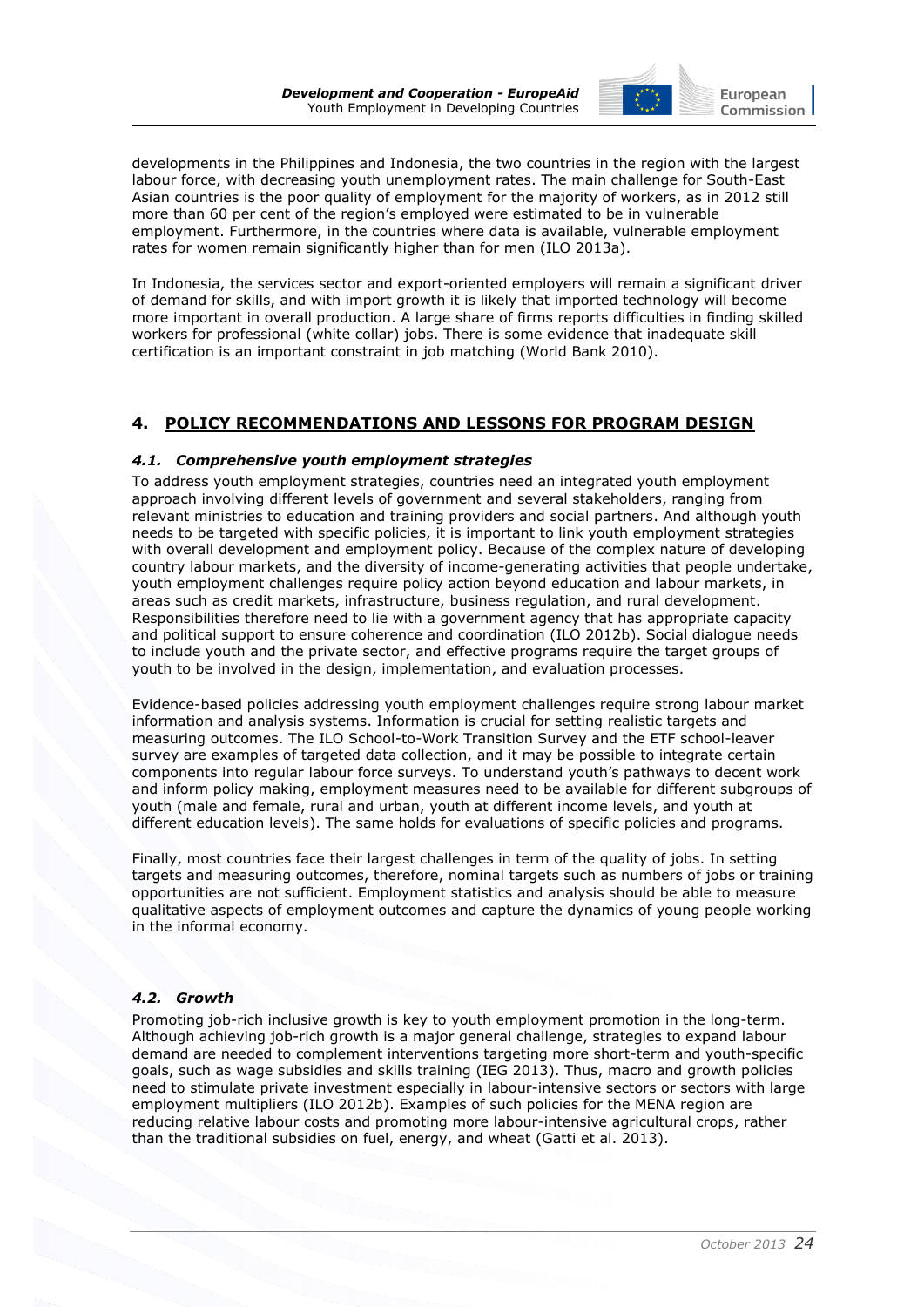

The call for targeted trade and industrial policy in developing countries has increased in recent years, in the context of globalization in which many developing countries have failed to reap sustained benefits from international trade and investment. Justin Lin (in Lin and Chang 2009) calls for policies that facilitate firms and sectors making use of a country"s relatively abundant production factors. In low-income countries, this indeed means focusing on labour- and resource-intensive production activities, rather than prioritizing capital-intensive industries. Harrison and Rodriguez-Clare (2010) call for so-called "soft" industrial policy, aiming to facilitate collaboration between government, industry, and cluster-level private organizations, to reduce coordination failures in order to increase productivity.

#### <span id="page-26-0"></span>*4.3. Entrepreneurship promotion*

Youth entrepreneurship and self-employment promotion require increased access to credit by strengthening financial infrastructure, bank competition and nonbank financing. The financial sector typically has insufficient banking skills for dealing with micro-enterprises and the cost of small-scale lending are high. Youth micro-entrepreneurship promotion also requires reform and more consistent enforcement of business regulation, in order to reduce red tape and increase transparency (ILO 2012b).

The most effective entrepreneurship training combines "core" business administration skills, such as accounting, with "softer" entrepreneurial skills, such as problem solving. It is important to systematically screen youth for latent or active entrepreneurial characteristics, such as innovative thinking, leadership attributes, passion and results-orientation. Training also needs to include support services, such as coaching, mentoring, and financing. Programs should clearly separate training and financing functions by forming partnerships with financial institutions to provide and manage credit for youth (MIF 2012). To improve entrepreneurs" ability to benefit from trade liberalization and foreign investment, they also need skills for developing their networks and linking with higher levels of the value chain.

In all countries, but particularly low-income countries and least developed regions, livelihood self-employed should be targeted as a different group than entrepreneurs. Measures to improve the situation of the most vulnerable groups of self-employed, such as the poor, women, and migrants, may take many forms from capacity building and training, to social protection measures, through improved access to social services or to finance. Well-designed interventions should be specifically targeted to their needs, integrating several of these components. Programs also need to address people's empowerment as a way to provide informal workers with tools for defending their interests and rights in the long term. Empowerment can have an individual and/or collective dimension (e.g. small workers or employers" associations, cooperatives, etc.). An example of this holistic approach is India"s Self Employment Women"s Association (SEWA), which offers various support services, coordinates many local organizations, and manages to give poor, self-employed women a voice.<sup>6</sup>

#### <span id="page-26-1"></span>*4.4. Public Work Programs*

The most direct way to increase labour demand in the short term is through Public Works Programs (PWPs). PWPs create temporary jobs for the poorest and most vulnerable, with the primary goals of income smoothing, poverty reduction, and asset building.<sup>7</sup> Many PWPs are organized around infrastructure development, but there is significant scope for PWPs to provide social services. This is a highly labour-intensive sector and could be better targeted at young women"s participation (ILO 2012b).

÷,

<sup>6</sup> <http://www.sewa.org/>

<sup>7</sup> See McCord (2012) for a critical review of PWPs in eastern and southern Africa.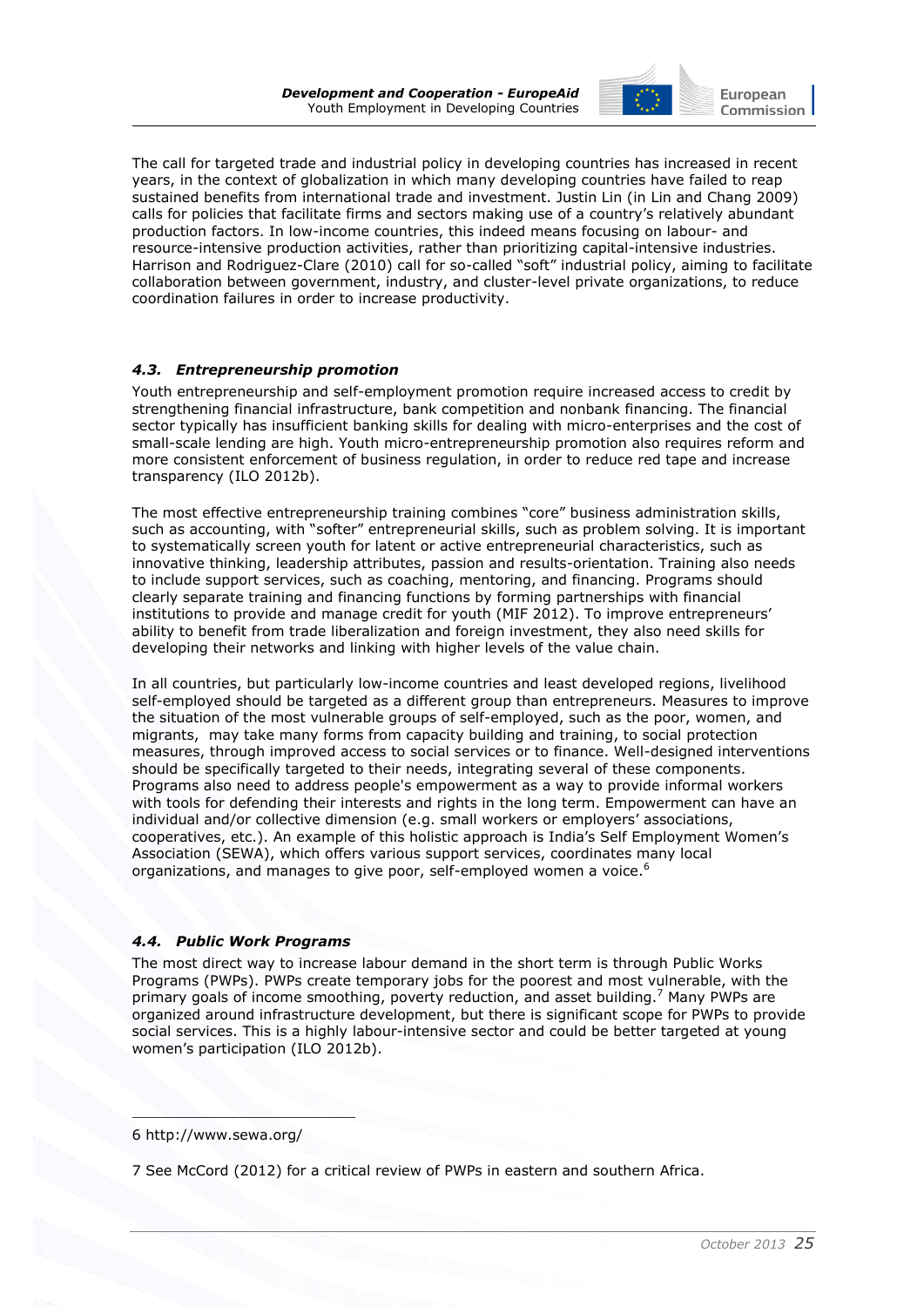

Beyond providing a safety net, PWPs can also be used to improve participants' employability in paid jobs or self-employment in order to graduate from the program. The record of existing PWPs in supporting employability is mixed, as they generally involve low-skilled low-status jobs. Yet, an increasing number of programs are investing in skills and human capital building. Examples are the Sierra Leone Cash for Work Project, the Temporary Income Assistance Program in El Salvador, the Expanded Public Works Program in South Africa, and the Kazi KwaVijana Programme in Kenya (Andrews and Kryezin 2012; Subbarao et al. 2013). To increase employability, youth or participants with high re-employment opportunities receive skills training and education that may result in some type of accredited certification. Training can be related to the area of activity of the PWP or they can link beneficiaries to growing sectors where the scope for hiring new entrants is high. In some cases they get access to employment services, finance, or business development support services for starts-up. These components partially address the concerns raised by beneficiaries about the short-term nature of PWPs and their inability to link beneficiaries to future, long-term employment opportunities (Subbarao et al. 2013).

PWPs have thus far mainly been evaluated on their effects on targeted outcomes such as poverty and food safety, and in some cases on health and education of children. Even though broader PWPs – such as Public Works Plus programmes<sup>8</sup> – have been implemented in several countries to also target beneficiaries" employability, the impact of the graduation strategies in these programs have not yet been sufficiently evaluated (Subbarao et al. 2013). There is thus limited guidance on effective design of these broader programs in order to enhance youth"s labour market outcomes.

#### <span id="page-27-0"></span>*4.5. Skills*

Addressing skill shortages and mismatches requires action on several fronts, including formal and non-formal general education, VET, and apprenticeship training.

Improving literacy skills through better primary education is urgent in many low-income countries. Education policies should also aim at improving access to secondary education for disadvantaged youth. They are constrained by the cost of schooling and, in the case of young women, by social and cultural barriers. Mentoring and remedial teaching in primary education can be a means to improving not just literacy and numeracy skills, but also social skills, selfesteem, and information about further education. Unfortunately, there is little evidence on mentoring programs in developing countries, and on their longer term impacts on employment and earnings (Rodriguez-Planas 2012).

For the current youth cohort, who has already passed basic secondary schooling age, secondchance education is the only option to address basic literacy and numeracy deficiencies. Existing programs reach very few of these young people. The use of ICT, especially radio and mobile phones, in education is a promising way of reaching disadvantaged youth (UNESCO 2012). New technologies in education and access to open educational resources (OER) could enhance flexible course delivery and customized training for specific groups of youth.

Policies that increase the permeability of education systems are also needed, to allow youth to move more easily between different levels and types of education. In low-income countries, more mobility in education and training systems is necessary to facilitate social mobility, such that youth can re-enter education in later stages of life. Permeability is not only about institutional and bureaucratic barriers. Family background and choices and early tracking systems are major factors influencing education and training choices and careers. Mobility would also include allowing students to move between VET and other higher education tracks, which could increase the attractiveness of VET.

 $\overline{a}$ <sup>8</sup> Referring to PWPs that go beyond temporary income-generation activities by offering links to employment (e.g., through skills training) or access to community and health services (e.g., through existing social assistance programs, such as health care or nutrition programs) (Subbarao et al. 2013).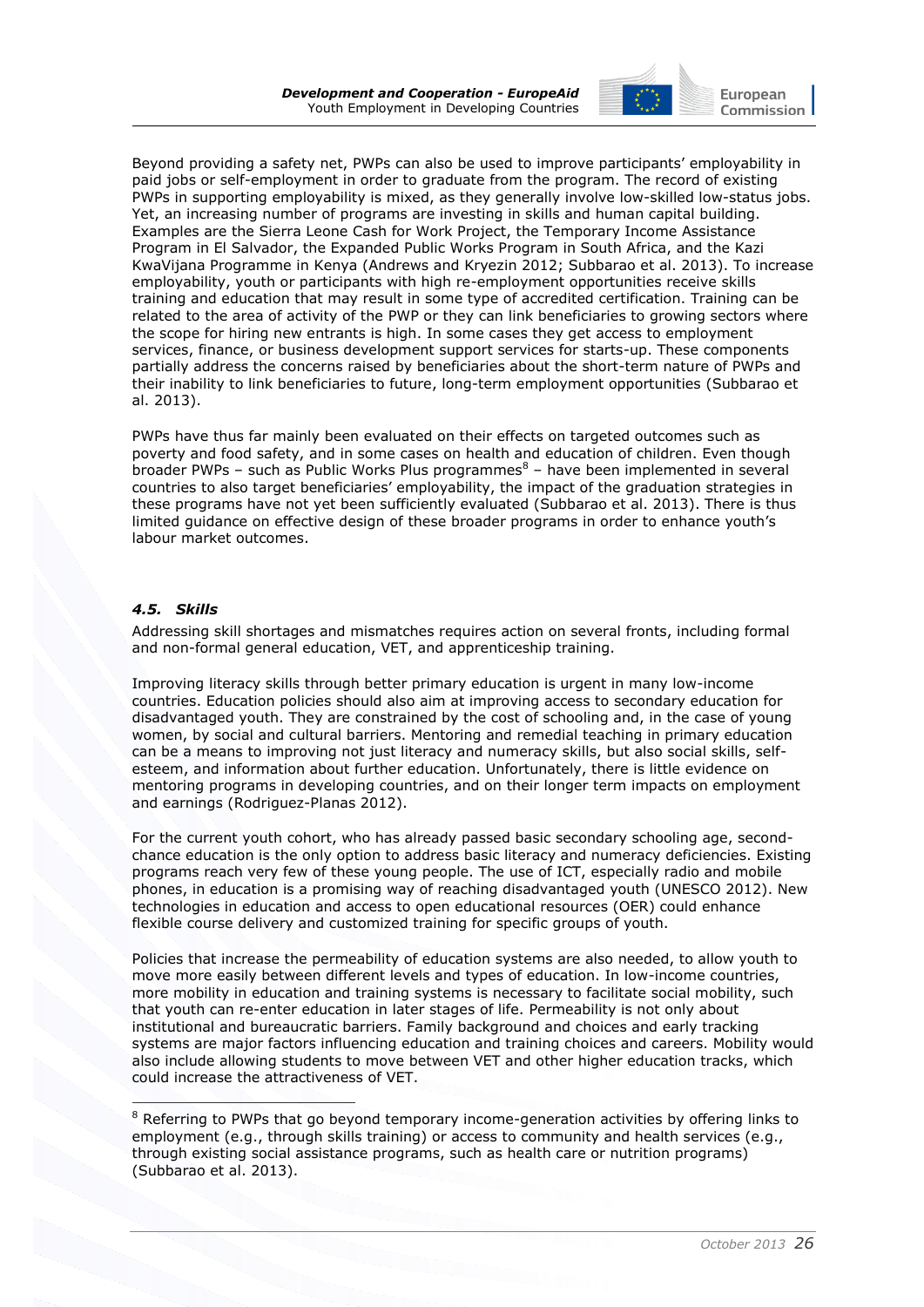

Since the benefits of formal VET depend largely on the relevance of skills to actual demand in the private sector, a widely heard policy recommendation is to build public-private partnerships in the design and provision of VET. Almost by definition, however, formal VET policies cannot address challenges for the majority of youth in LICs working in the informal sector.

It is crucial that skills development policies include youth in agricultural and non-agricultural informal employment, where poverty reduction is most urgent (Walther 2011). This could be achieved by improving and expanding traditional apprenticeship schemes, for example through local training committees and training schemes for agricultural (or agriculture-related) occupations. Importantly, education and training organized by informal actors themselves should first be identified and strengthened before developing new learning schemes from the outside. Governments in addition need to organize the recognition and certification of skills acquired in non-formal learning, and integrate non-formal schemes in their national skills development strategies. And finally, regulations should be introduced for traditional apprenticeships in order to set limits to the number of years of training and daily and weekly working hours (UNESCO 2012, Walther 2011 and 2013).

What clearly appears from evaluations of existing training programs and other types of ALMPs, is that programs need to combine complementary interventions. Training programs are effective only if they target and include work experience, rather than focusing on skills first and job later (ILO 2012). In countries with a sizeable formal private sector, the most effective programs combine private sector involvement in training, classroom instruction combined with internships or apprenticeship, and employment services like job search assistance. Personal monitoring and follow up of individual participants also increase the probability of success (WB/IFC 2012, UNESCO 2012). In countries with a large informal economy, however, the applicability of employment services may be limited. Alternative channels, such as local media and advertising, could be also considered as beneficial for spreading information on labour market and job opportunities.

Program evaluations in Latin America have shown that pace, components, content and teaching approaches need to be adjusted to the capacities and interests of different types of youth. Some key groups are male versus female youth, younger versus older youth, and married versus unmarried women. Youth themselves should be actively engaged in the design, implementation, and evaluation of programs. Graduation rates can be maximized by addressing common reasons for dropping out, such as transportation costs and lack of family support (MIF 2012).

Past experiences with youth programs in LAC further show that soft skills (such as communication, team work, responsibility, motivation) matter a great deal for improving youth employability. In order to maximize the extent of soft skills training in ALMPs, besides spending time on direct soft skills training, they also need to be applied throughout other program components. The quality of trainers appears to be of crucial important, as they often serve as role models (MIF 2012). Nevertheless, there is still uncertainty regarding how these skills can be imparted, what they include, and if and how they can be assessed.

#### <span id="page-28-0"></span>*4.6. Labour market information*

When jobs exist, youth can be helped by providing information and employment exchange services through educational institutions, or by offering these in youth centres. Better access to information further requires the availability of transportation. For poorer youth and those living further from urban centres, offering transport subsidies may be necessary to allow them to benefit from employment exchange services. There is no evidence yet, however, whether transport subsidies or information provision is more cost-effective.

Besides improving labour market information, policies also need to aim at increasing transparency and fairness in hiring practices. Countries may already have laws requiring firms to publicly announce their job openings, but where this is the case there might be important scope for improvement in enforcement of these laws.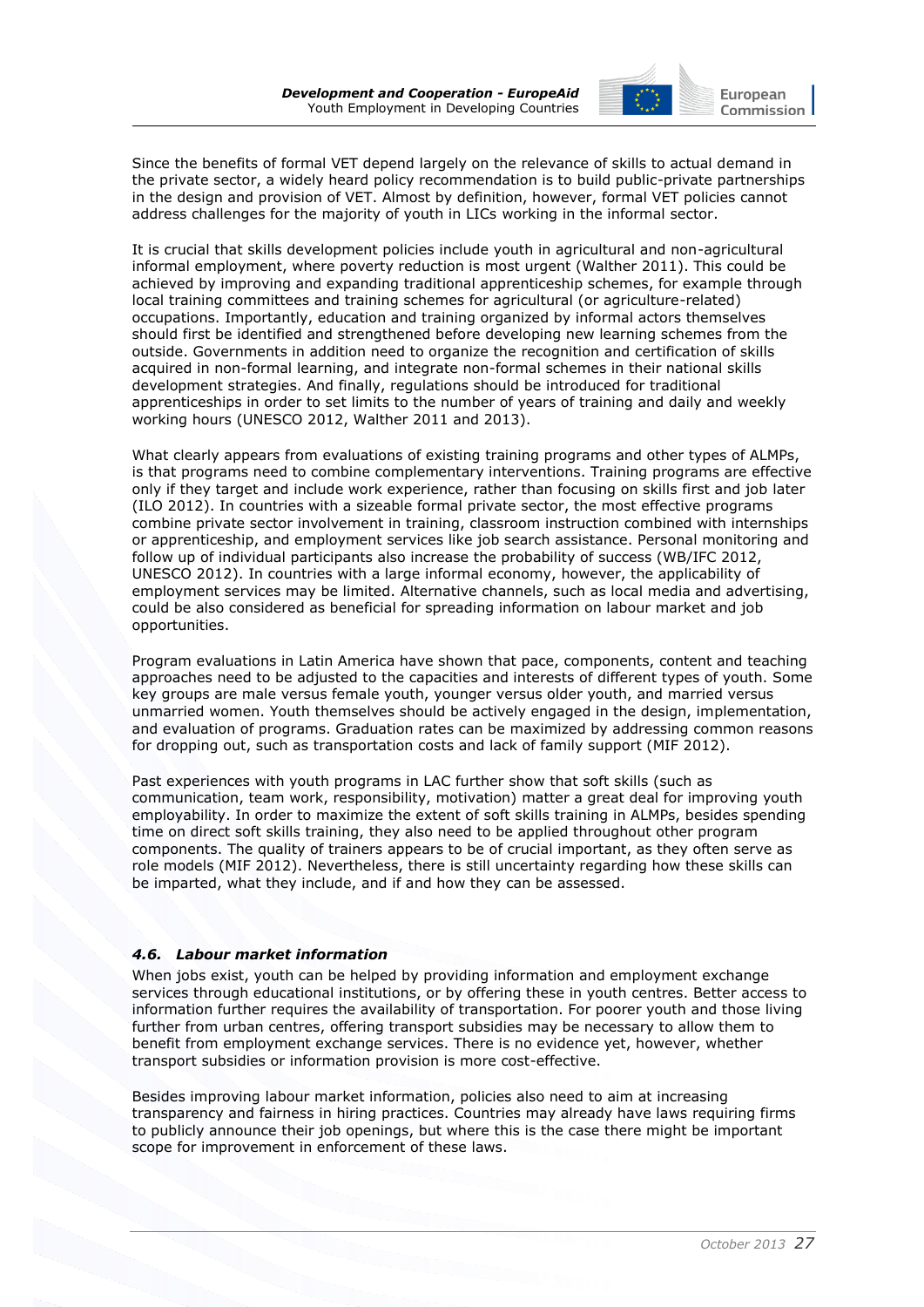

In predominantly informal labour markets, however, information laws bear little relevance. We know little about the functioning of informal labour markets, but it is clear that informal networks are key in the job search process. The use of new technologies, particularly mobile phone based, could help in expanding job search networks for youth, linking formal and informal networks, and increasing the effectiveness of these networks. This is clearly an area where progress can be made if governments enable private services provision.

Where growth is weak and there is lack of productive jobs, overseas employment programs may be part of a solution for youth employment deficits. It can stimulate local labour markets through remittances and through youth"s incentives to invest in education, but at the same time it is not clear whether the local economy is harmed by the out-migration of educated youth. However, overseas employment services already exist in many developing countries, and should therefore be part of national youth employment strategies.

#### <span id="page-29-0"></span>*4.7. Regulation*

-

In countries with high unemployment among educated youth, particularly in MENA, there is a need for restructuring public administration hiring and promotion processes, and to reduce public-private dualism in the labour market. This requires labour regulation and social insurance reforms and more social dialogue, including with youth organizations and representatives (Gatti et al. 2013).

Wage subsidies and reduced social contributions for young workers can be used to increase demand for young workers, if targeted and provided for a limited period of time and with strong monitoring to avoid abuses (ILO 2012b). Minimum wages could be important for young workers to sustain a decent earnings level, while a lower youth minimum wage can be used to stimulate youth labour demand. In terms of employment protection, special first job contracts or reducing restrictions on temporary contracts have also been used to stimulate youth labour demand (ILO 2012b).

In designing labour market policies for youth employment, it is important to realize the trade-off between short-term increases in temporary or part-time jobs on the one hand, and the risk of decreasing the quality of employment in the long term. While youth wage subsidies or extended periods of fixed term and other flexible contracts may induce firms to hire more young workers, they also lengthen the time it takes for youth to reach job security (ILO 2012b, UN 2011)

Similarly, in countries with a large informal economy, strong regulation creates dualism between formal and informal labour markets. Reforms of labour regulation can be used to facilitate entrance of workers into the formal sector and to encourage hiring of youth, but unfortunately, evidence on the impact of minimum wages and employment protection legislation in developing countries is mixed (Freeman 2009).<sup>9</sup> There is hardly any information available about the presence and impact of regulation specifically targeted at youth in developing countries.

Since the existing formal sector may not be able to absorb most of the current youth cohort in the short term, policies need to consider social protection and social security to the selfemployed, to workers in informal enterprises and to those working informally in formal enterprises. Experiences in LAC indicate that offering subsidized social safety nets to informal workers increases the relative cost of formal labour and thereby discourages firms to hire

 $9$  Setting or raising a minimum wage would lead to a shift of workers from the formal to the informal sector (which is not covered by legislation), depressing the wages of informal workers. Evidence for several Latin American countries, however, has shown that rising minimum wages can lead to a (short-term) increase informal sector earnings, by inducing informal workers to bargain for higher wages. This effect is called the lighthouse effect, but its impact depends on the institutional context and linkages between formal and informal sectors (see for example Boeri et al. 2011 and Ham 2013).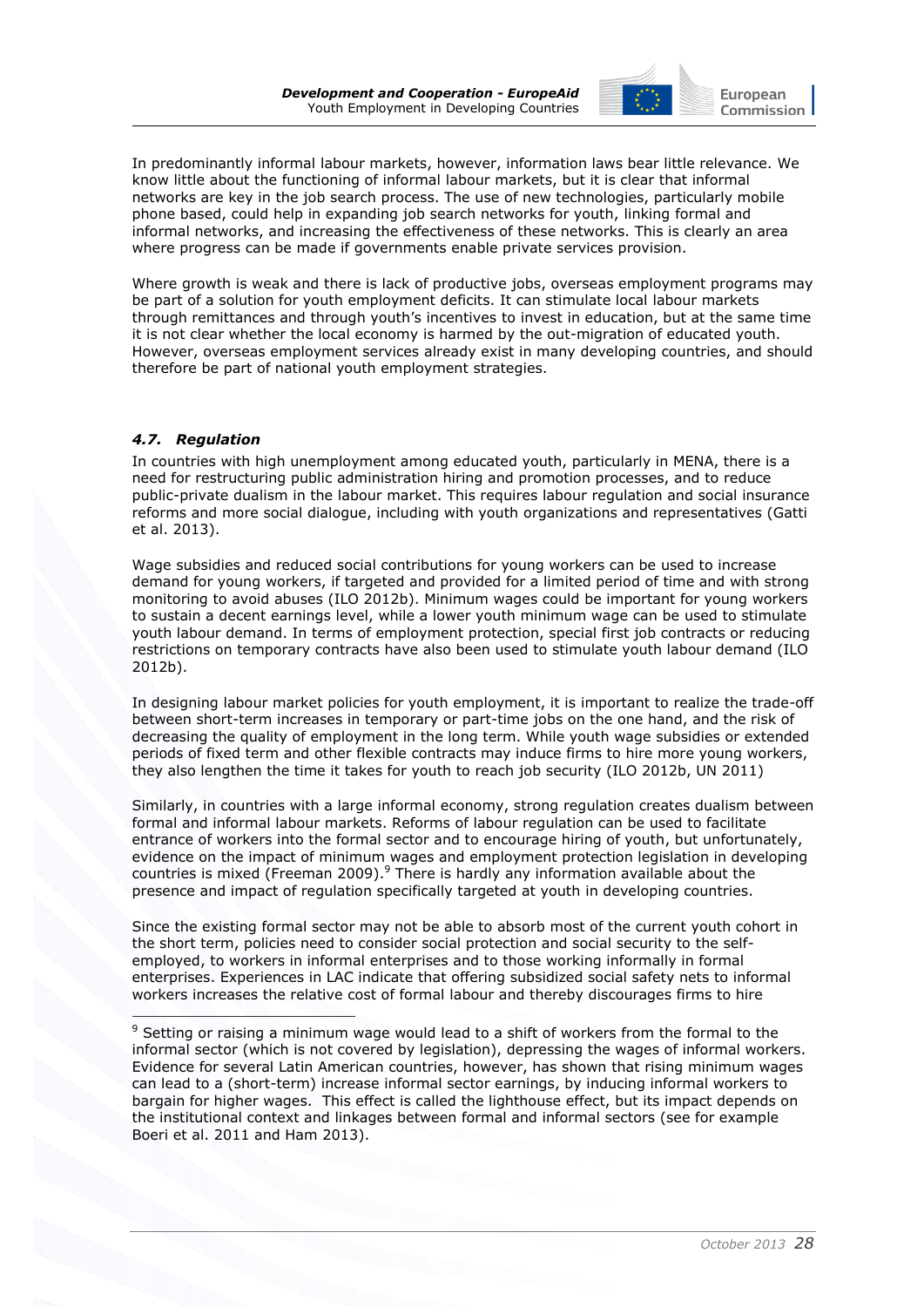

workers formally. While this results in increasing exclusion of workers from the formal economy, firms and workers alike may even voluntarily exit the formal sector if the perceived benefits are lower than the costs of adhering to regulation. The debate on social protection and social security in LAC has just started, but future developments can proof to offer valuable lessons for designing social protection systems in other developing regions.

#### <span id="page-30-0"></span>*4.8. Knowledge gaps*

In low-income countries, youth will continue to be absorbed in agriculture, non-farm informal jobs, or self-employment. But analytic work tends to focus on formal employment in the urban areas, where political interest and the data can be found. We therefore know very little about the functioning of informal and agricultural labour markets, and even less about the youthspecifics of these labour markets. As discussed at the start of this section, investing in youth labour market data is an important first step in aiding policy and program design. Improving data infrastructure in LICs, in cooperation with their local statistical offices, is furthermore likely to increase attention to the labour market situation of vulnerable youth.

Even where policies can be and have been evaluated, impacts of interventions on non-targeted groups, spillover effects, and other general equilibrium effects are extremely hard to assess. One example comes from a job placement assistance program for young graduates in France. Evidence from a randomized implementation showed that the increased employment of program participants was transitory, and partly came at the expense of eligible youth who did not participate (Crepon et al. 2012). This illustrates how the direct impact of an intervention on its beneficiaries can be very different from the overall net impact.

Finally, a number of youth employment determinants and relatively new policy areas and programmes remain particularly understudied. Examples are the role of urbanization and the location of jobs, new technologies in production and in job search, microfranchising for stimulating entrepreneurship, and green growth strategies.

## <span id="page-30-1"></span>**5. MAPPING OF INTERNATIONAL POLICY FRAMEWORK**

Youth employment has come to take a central place on the international development agenda, including the post-2015 agenda, which aims to actively involve youth in developing the framework. Given the large number of global and regional networks, government policies, and programs targeting youth employment, this section only covers some of the main initiatives.

## **Partnerships and networks**

ILO, UN and World Bank are partnered in the Youth Employment Network [\(http://www.ilo.org/public/english/employment/yen/index.htm\)](http://www.ilo.org/public/english/employment/yen/index.htm), a global platform to prioritize youth employment on the development agendas and to facilitate exchange on youth employment policies and programs.

Global Partnership for Youth Employment [\(http://www.gpye.org/about-us\)](http://www.gpye.org/about-us): Joint project of the World Bank, the International Youth Foundation, the Youth Employment Network, the Arab Urban Development Institute, and the Understanding Children's Work Project, aimed at building and disseminating evidence on youth employment outcomes and effective programs. The partnership focuses on Africa and the Middle East.

Other initiatives:

- Work4Youth, an ILO partnership with the MasterCard Foundation
- [\(http://www.ilo.org/employment/areas/youth-employment/work-for-youth/lang-](http://www.ilo.org/employment/areas/youth-employment/work-for-youth/lang--en/index.htm) [en/index.htm\)](http://www.ilo.org/employment/areas/youth-employment/work-for-youth/lang--en/index.htm)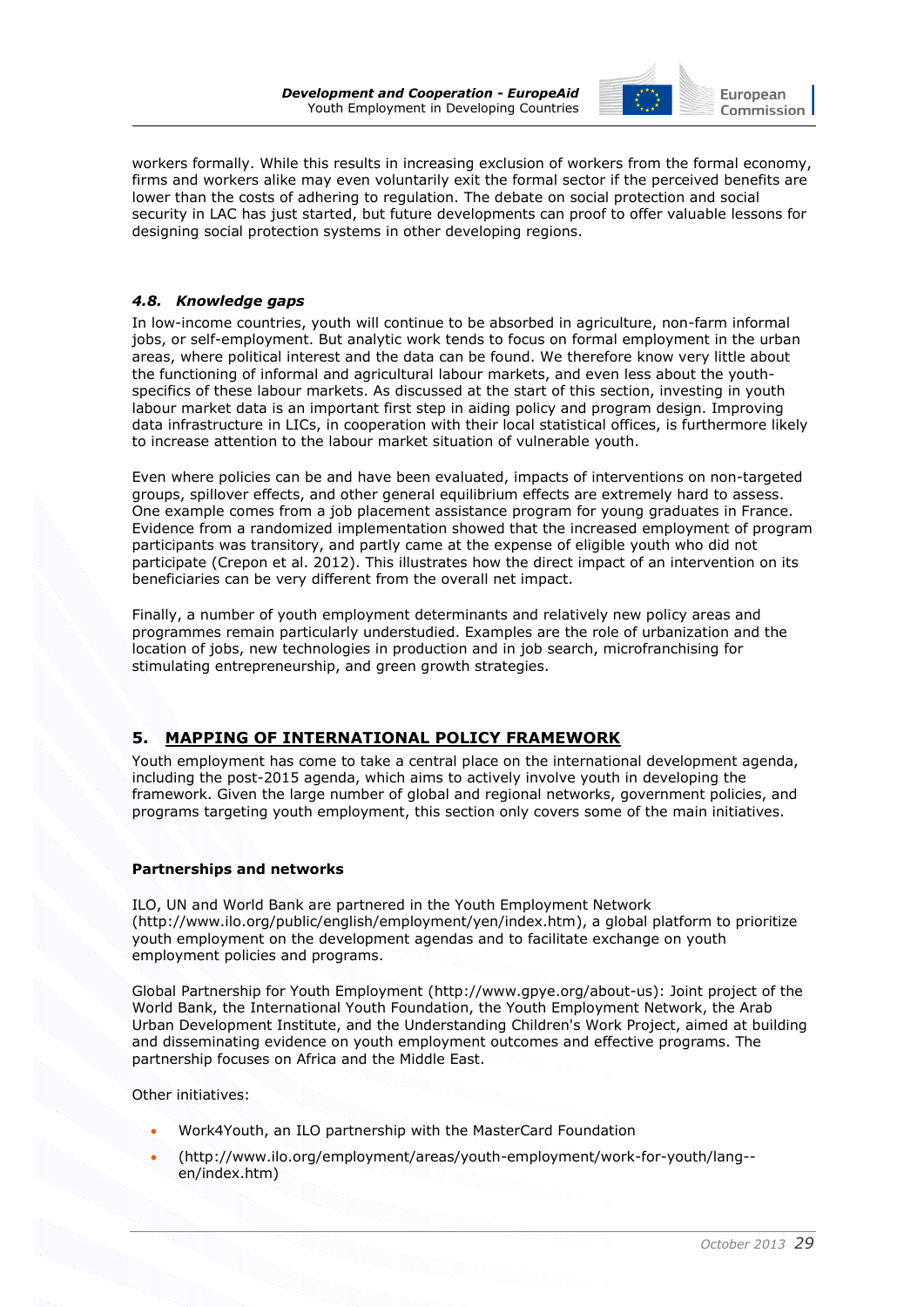

- Global Agenda Council on Youth Employment at the World Economic Forum
- [\(http://www.weforum.org/content/global-agenda-council-youth-unemployment-2012-](http://www.weforum.org/content/global-agenda-council-youth-unemployment-2012-2013) [2013\)](http://www.weforum.org/content/global-agenda-council-youth-unemployment-2012-2013).
- Asia–Pacific Knowledge Network on Youth Employment, launched in 2008 by the ILO [\(http://apyouthnet.ilo.org\)](http://apyouthnet.ilo.org/).
- Middle East Youth Initiative, launched in 2006 by the Brookings Institution and the Dubai School of Government [\(http://www.shababinclusion.org\)](http://www.shababinclusion.org/).
- Joint Initiative for Youth Employment in Africa, launched by the African Development Bank, ILO, African Union, and Economic Commission for United Nations Africa [\(http://www.youthemploymentinafrica.org\)](http://www.youthemploymentinafrica.org/).

#### **Inventories**

Youth Employment Inventory [\(http://www.youth-employment-inventory.org\)](http://www.youth-employment-inventory.org/): The World Bank initiated a global inventory of interventions designed to integrate youth into the labour market, which is now a joint project by the World Bank, the German Ministry of Economic Cooperation and Development, the Inter-American Development Bank, the International Labour Organiszation (ILO), and Youth Employment Network (YEN). The inventory includes evidence from more than 400 studies of interventions in 90 countries, and is largely limited to postformal schooling interventions (described in Betcherman et al. 2007).

Other inventories:

- The ILO"s 2012 report on Global Employment Trends for Youth includes an inventory of current country measures addressing youth employment (ILO 2012a, Annex 3).
- The World Bank and International Finance Corporation portfolios for youth employment are described in the recent evaluation report by the Independent Evaluation Group (IEG 2013, Appendices D and E).

#### **Programs and policy initiatives**

- British Council initiatives on skills for employability:
- [\(www.britishcouncil.org/learning-skills-for-employability-our-work-case-studies.htm\)](http://www.britishcouncil.org/learning-skills-for-employability-our-work-case-studies.htm)
- JICA programs on youth unemployment in Africa
- [\(www.jica.go.jp/ghana/english/office/topics/press\\_121115.html\)](http://www.jica.go.jp/ghana/english/office/topics/press_121115.html)
- Jóvenes and Entra21 programs for ICT skills training in LAC
- NEO New Employment Opportunities for Youth: a partnership of the Inter-American Development Bank Group, the International Youth Foundation, and five leading employers in the LAC region.
- UNDP Regional Program for Youth Employment and Social Cohesion in Dakar, Senegal (YERP)
- World Bank Adolescent Girls Initiatives in eight low-income countries [\(go.worldbank.org/I5PX4JETM0\)](http://go.worldbank.org/I5PX4JETM0)
- Youth Business International [\(www.youthbusiness.org\)](http://www.youthbusiness.org/)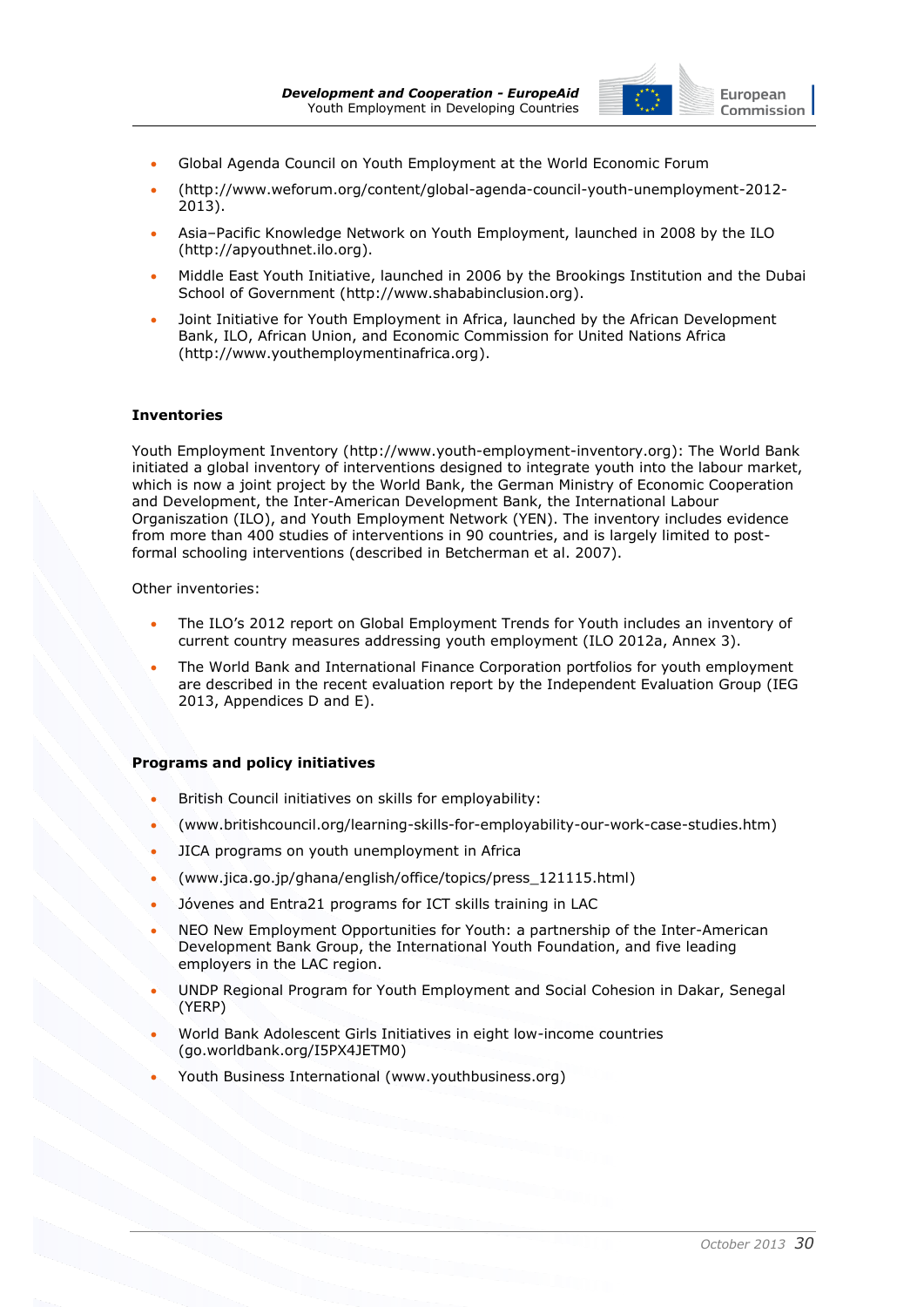

## <span id="page-32-0"></span>**6. CONCLUSIONS AND RECOMMENDATIONS FOR EU DEVELOPMENT COOPERATION**

Although youth unemployment is probably the most visible aspect of the current youth employment crisis, the challenge for the majority of youth in developing countries is to improve the quality of employment rather than the quantity. Unemployment mainly affects relatively highly educated urban youth in middle-income countries, but most of the young people in developing countries, particularly the most vulnerable groups, are trapped in some form of low quality employment. Nonetheless, unemployed youth are arguably the group with most visibility and voice, and the ones who spurred current global interest in youth employment.

When addressing youth employment challenges from the development perspective, with poverty reduction as the principal objective, policies need to have a specific focus on youth in lowincome countries and the most vulnerable groups of youth, i.e. youth in rural areas and those with lower levels of education. However, keeping in mind the broader role of decent work in promoting social cohesion, development cooperation also needs to target the large group of the openly unemployed youth, particularly in middle-income countries. Furthermore, in order to promote and safeguard progress towards gender equality, which can erode rapidly with growing competition for scarce jobs, young women are another key subgroup in employment-related strategies and interventions.

It has to be acknowledged that programs aimed at improving youth employability risk having no or only limited impact in a low-growth environment. Policies aimed at stimulating employmentintensive private sector growth are a necessary component of any long-term youth employment strategy. In most countries this will include reforms ranging from business and labour regulation to economic diversification and industrial and trade policies.

In the short term and for the current youth cohorts, more targeted policies and programs are needed. One clear message in a context where most of the labour force is operating in the informal economy, is that reaching vulnerable groups of youth can only be achieved by targeting productivity, skills, social safety nets, and labour market functioning in the informal economy. Supporting the organization of informal workers can be an effective means towards reinforcing their position in the value chain and identifying available opportunities for training, finance and insurance structures, as well as information networks.

Public works programs also appear as a promising tool for addressing employment challenges for the vulnerable youth, through the inclusion of additional components such as training and labour market counselling. Unfortunately, the design of basic PWPs is difficult as such, and there is only limited evidence on the impact of broader PWPs on employment outcomes. There is clearly scope for investing in impact evaluations in this area.

Reaching young women remains a particular challenge, especially in countries with historically low female labour force participation rates. Programs targeting adolescent girls are among the most effective and are believed to have wider long-term impacts on health and wellbeing. Because many important early life transitions may coincide during adolescence, it is important to generally analyse youth employment within the broader framework of the multidimensional nature of social inclusion of young people and to differentiate between different age groups and family situations when designing programs for young women.

Finally, the effective design, implementation, and evaluation of any type of policy or program require two ingredients regardless of the specific context. First of all, the inclusion of youth, particularly vulnerable youth, and the formal and informal private sector in the process is key. And second, we need better data, particularly on the pathways to work and the quality of jobs, as well as on the impact of youth labour market policies and programmes. Investing in information systems, particularly in low-income countries, in cooperation with local statistical offices, as well as strengthening evaluation of labour market policies and interventions targeting young people will be an important step towards strengthening the employment perspective, enhancing analysis and research on labour markets and improving effectiveness of employment interventions.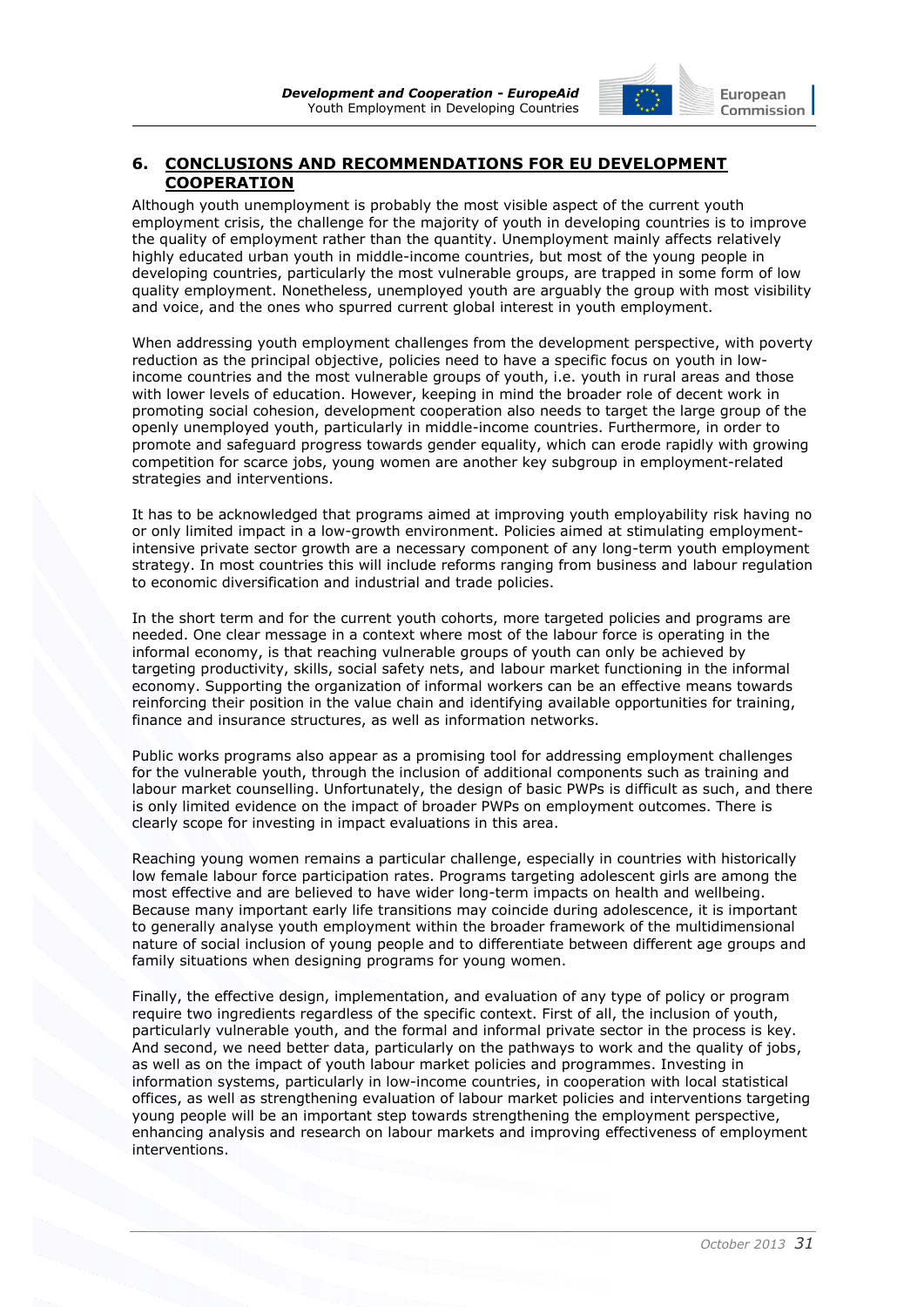

## <span id="page-33-0"></span>**REFERENCES**

African Development Bank (2012), African Economic Outlook 2012: Promoting Youth Employment.

Aleksynska, Marya, and Martin Schindler (2011), Labor Market Institutions in Advanced and Developing Countries: A New Panel Database. IMF Working Paper No. 11/154.

Andrews, Colin and Adea Kryeziu (2010), Public Works and the Jobs Agenda: Pathways for Social Cohesion? Background Paper for the World Development Report 2013.

Assaad, Ragui (1997). The Effects of Public Sector Hiring and Compensation Policies on the Egyptian Labor Market. *World Bank Economic Review, 11*(1): 85-119.

Assaad, Ragui (2013). Making Sense of Arab Labor Markets: The Enduring Legacy of Dualism. IZA Discussion Paper No. 7573.

Bell, David N. F. and David G. Blanchflower (2011), Young People and the Great Recession. *Oxford Review of Economic Policy*, 27(2): 241-267.

Betcherman, Gordon, Martin Godfrey, Susana Puerto, Friederike Rother, and Antoneta Stavreska (2007), A Review of Interventions to Support Young Workers: Findings of the Youth Employment Inventory. World Bank Social Protection Discussion Paper No. 0715.

Boeri, Tito, Pietro Garibaldi, and Marta Ribeiro (2011), The Lighthouse Effect and Beyond. *Review of Income and Wealth, 57*(S1): 54-78.

Bosch, Mariano, and William F. Maloney (2010), Comparative Analysis of Labor Market Dynamics Using Markov Processes: An Application to Informality*. Labour Economics, 17*(4): 621-631.

Burgess, Simon, Carol Propper, Hedley Rees, and Arran Shearer (2003), The Class of 1981: The Effects of Early Career Unemployment on Subsequent Unemployment Experiences. *Labour Economics*, 10(3): 291–309.

Crepon, Bruno, Esther Duflo, Marc Gurgand, Roland Rathelot, and Philippe Zamora (2012), Do labor market policies have displacement effects? Evidence from a clustered randomized experiment. CREST Working Paper No 2012-28.

Cunningham, Wendy and Javier Bustos Salvagno (2011), Youth employment transitions in Latin America. World Bank Policy Research Working Paper Series No. 5521.

Eichhorst, Werner, Nuria Rodriguez-Planas, Ricarda Schmidl, Klaus F. Zimmermann (2012), A Roadmap to Vocational Education and Training Systems around the World. IZA Discussion Paper No. 7110.

Egel, Daniel and Djavad Salehi-Isfahani (2010), Youth Transitions To Employment And Marriage In Iran: Evidence From The School To Work Transition Survey. *Middle East Development Journal, 2*(1): 89-120.

ETF (2012), Union for the Mediterranean Regional Employability Review - The Challenge of Youth Employment in the Mediterranean. European Training Foundation.

Fares, Jean, Claudio E. Montenegro, and Peter F. Orazem (2006), How are Youth Faring in the Labor Market? Evidence from Around the World. World Bank Policy Research Paper 4071.

Ferreira, Francisco, and David Robalino (2010), Social Protection in Latin America – Achievements and Limitations. World Bank Policy Research Paper 5305.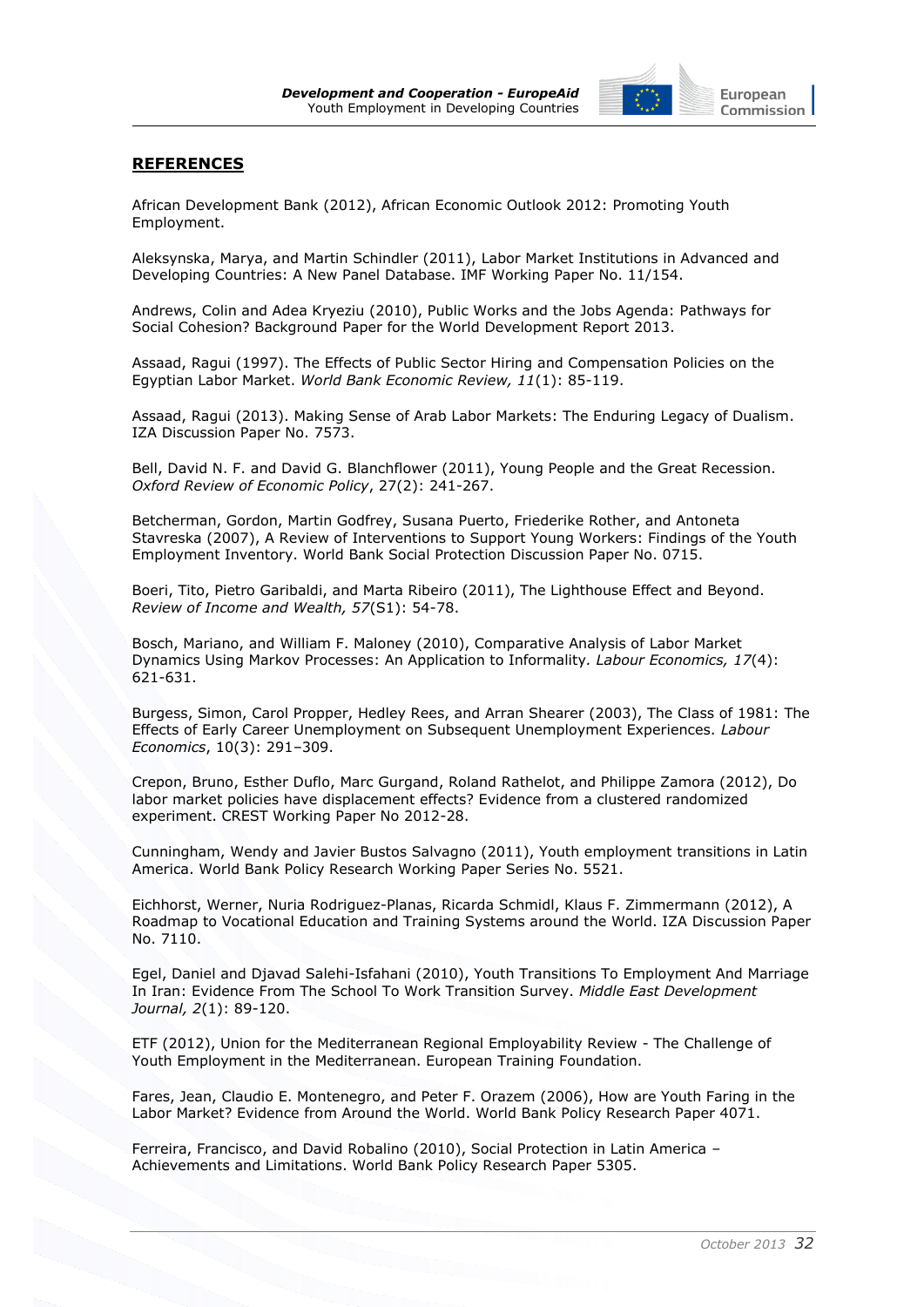

Fields, Gary (1990), Labour Market modeling and the Urban Informal Sector: Theory and Evidence. In Turnham, David, Barnard Salome, and Antoine Schwarz (eds.), *the Informal Sector Revisited.* Washington DC: OECD.

Freeman, Richard (2009), Labor Regulations, Unions, and Social Protection in Developing Countries: Market Distortions or Efficient Institutions? NBER Working Paper No. 14789.

Gatti, Roberta, Matteo Morgandi, Rebekka Grun, Stefanie Broadmann, Diego Angel-Urdinola, Juan Manuel Moreno, Daniela Marotta, Marc Schiffbauer, and Elizabeth Mata Lorenzo (2013), *Free to Prosper – Jobs in the Middle East and North Africa. Overview.* Washington, DC: World Bank.

Grant, Ursula (2012), Urbanization and the Employment Opportunities of Youth in Developing Countries. Background paper for the Education for All Global Monitoring Report 2012, UNESCO.

Ham, Andres (2013), Revisiting the effects of minimum wages in developing countries – Evidence from a particular policy change in Honduras. University of Illinois at Urbana-Champaign.

Hanushek, Eric A., Ludger Woessmann and Lei Zhang (2011), General Education, Vocational Education, and Labor-Market Outcomes over the Life-Cycle. NBER Working Paper No. 17504.

Harrison, Ann and Andrés Rodríguez-Clare (2010), Trade, Foreign Investment, and Industrial Policy for Developing Countries. NBER Working Paper No. 15261.

IDB (2012), Disconnected - Skills, Education, and Employment in Latin America. Inter-American Development Bank.

IEG (2013), Youth Employment Programs - An Evaluation of World Bank and IFC Support. Washington, DC: World Bank.

IFC (2011), Education for Employment: Realizing Arab Youth Potential. Washington, DC: International Finance Corporation.

ILO (2010), Global Employment Trends for Youth. Geneva: International Labour Office.

ILO (2012a), Global Employment Trends for Youth. Geneva: International Labour Office.

ILO (2012b), The youth employment crisis: Time for action. International Labour Conference, 101st Session, Report V.

ILO (2013a), Global Employment Trends - Recovering from a second jobs dip*.* Geneva: International Labour Office.

ILO (2013b), Employment and Social Protection in the New Demographic Context. International Labour Conference, 102nd Session, Report IV.

ILO (2013c), Global Employment Trends for Youth 2013: A Generation at Risk. Geneva: International Labour Office.

IMF (2012), Regional Economic Outlook Sub-Saharan Africa: Maintaining Growth in an Uncertain World. Washington DC: International Monetary Fund.

IOM (2010), Mainstreaming Migration into Development Planning. A Handbook for Policy Makers and Practitioners. International Organization for Migration.

Jensen, Robert (2010), The (Perceived) Returns to Education and the Demand for Schooling. *Quarterly Journal of Economics*, 125(2): 515-548.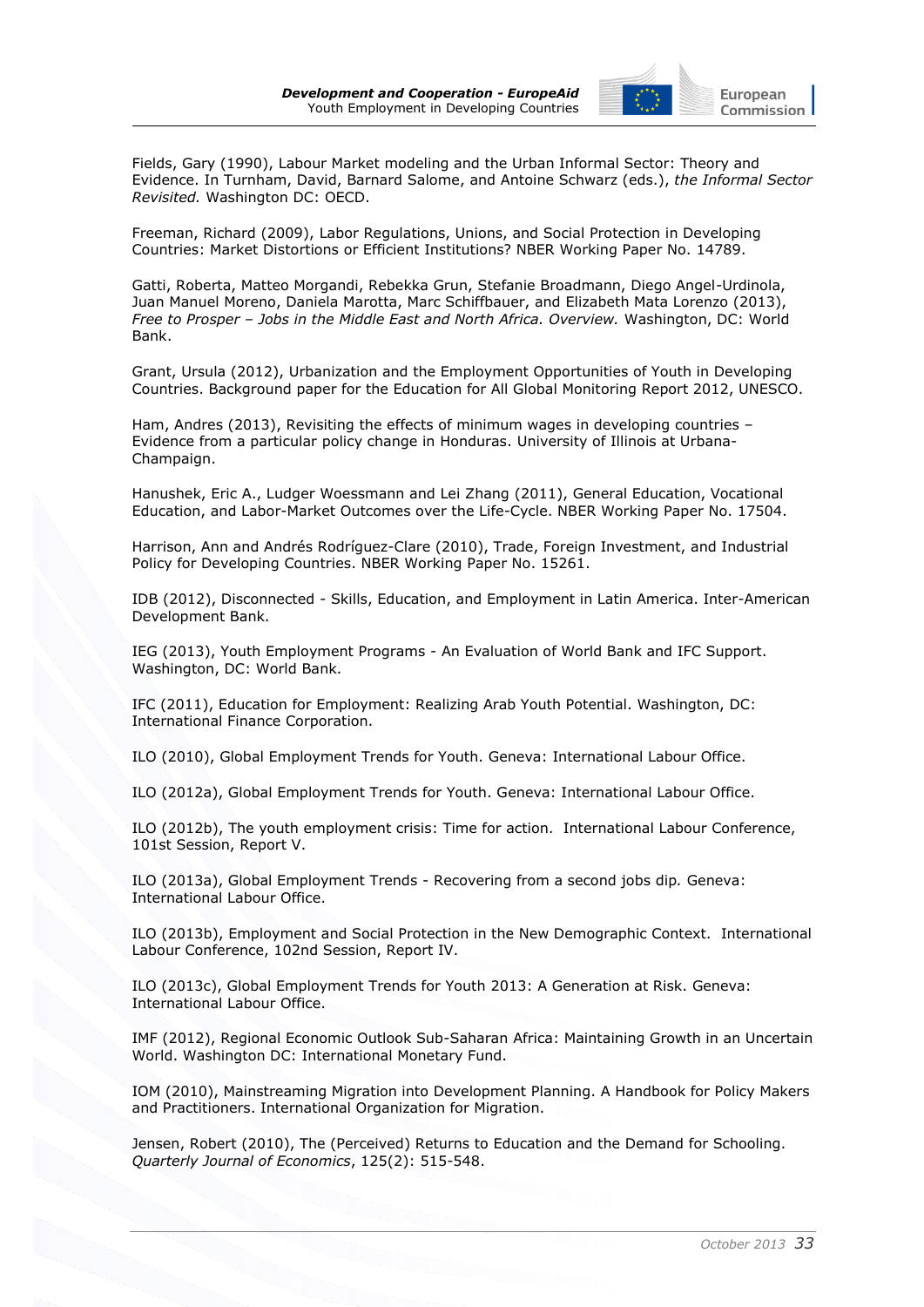

Jensen, Robert (2012), Do Labor Market Opportunities Affect Young Women's Work and Family Decisions? Experimental Evidence from India. *Quarterly Journal of Economics*, 127(2): 753-792.

Kahn, Lisa B. (2010). The long-term labor market consequences of graduating from college in a bad economy. *Labour Economics, 17*(2): 303-316.

Kletzer, Lori G. and Robert W. Fairlie (2003), The Long-Term Costs of Job Displacement for

Young Adult Workers. *Industrial and Labor Relations Review*, 56(4): 682-698.

Koehler, Horst (2013), Post-2015 Global Agenda: Employment and Perspectives for the Youth. High-level Panel Working Papers Series.

Lam, David (2006), The Demography of Youth in Developing Countries and its Economic Implications. World Bank Policy Research Working Paper No. 4022.

Lee, Jean N. and David Newhouse (2012), Cognitive Skills and Youth Labor Market Outcomes. Background Paper for the World Development Report 2013.

Lin, Justin and Ha-Joon Chang (2009), Should Industrial Policy in Developing Countries

Conform to Comparative Advantage or Defy it? A Debate between Justin Lin and Ha-Joon Chang. *Development Policy Review, 27* (5): 483-502.

Llisterri, Juan Jose, Huga Kantis, Pablo Angelelli, and Luis Tejerina (2006), Is Youth Entrepreneurship a Necessity or an Opportunity? Washington DC: Inter-American Development Bank.

Maloney, William (2004), Informality Revisited. *World Development, 32*(7): 1159-1178.

Matsumoto, Makiko and Sara Elder (2010), Characterizing the school-to-work transitions of young men and women: Evidence from the ILO School to work transition surveys. Employment Sector Employment Working Paper No. 51. Geneva: ILO.

McCord, Anna (2012), Public works and social protection in sub-Saharan Africa - Do public works work for the poor? Cape Town: UCT Press.

McKenzie, David J. (2008), A Profile of the World"s Young Developing Country International Migrants. *Population and Development Review, 34*(1): 115-135.

McMillan, Margaret S. and Dani Rodrik (2012), Globalization, Structural Change, and Productivity Growth. NBER Working Paper No. 17143.

MIF (2012), Give Youth a Chance – An Agenda for Action. Washington, DC: Multilateral Investment Fund.

Rodriguez-Planas, Nuria (2012), Mentoring, educational services, and incentives to learn: What do we know about them? Evaluation and Program Planning, 35: 481–490.

Subbarao, Kalanidhi, Carlo del Ninno, Colin Andrews, and Claudia Rodríguez-Alas (2013), Public Works as a Safety Net: Design, Evidence, and Implementation. Washington, DC: World Bank.

UN (2011), UN World Youth Report 2011: Youth Employment - Youth Perspectives on the Pursuit of Decent Work in Changing Times. [http://www.unworldyouthreport.org](http://www.unworldyouthreport.org/)

UNDG (2013), Growth and Employment in the Post-2015 Agenda: Messages from a global consultation.<http://www.worldwewant2015.org/node/392756>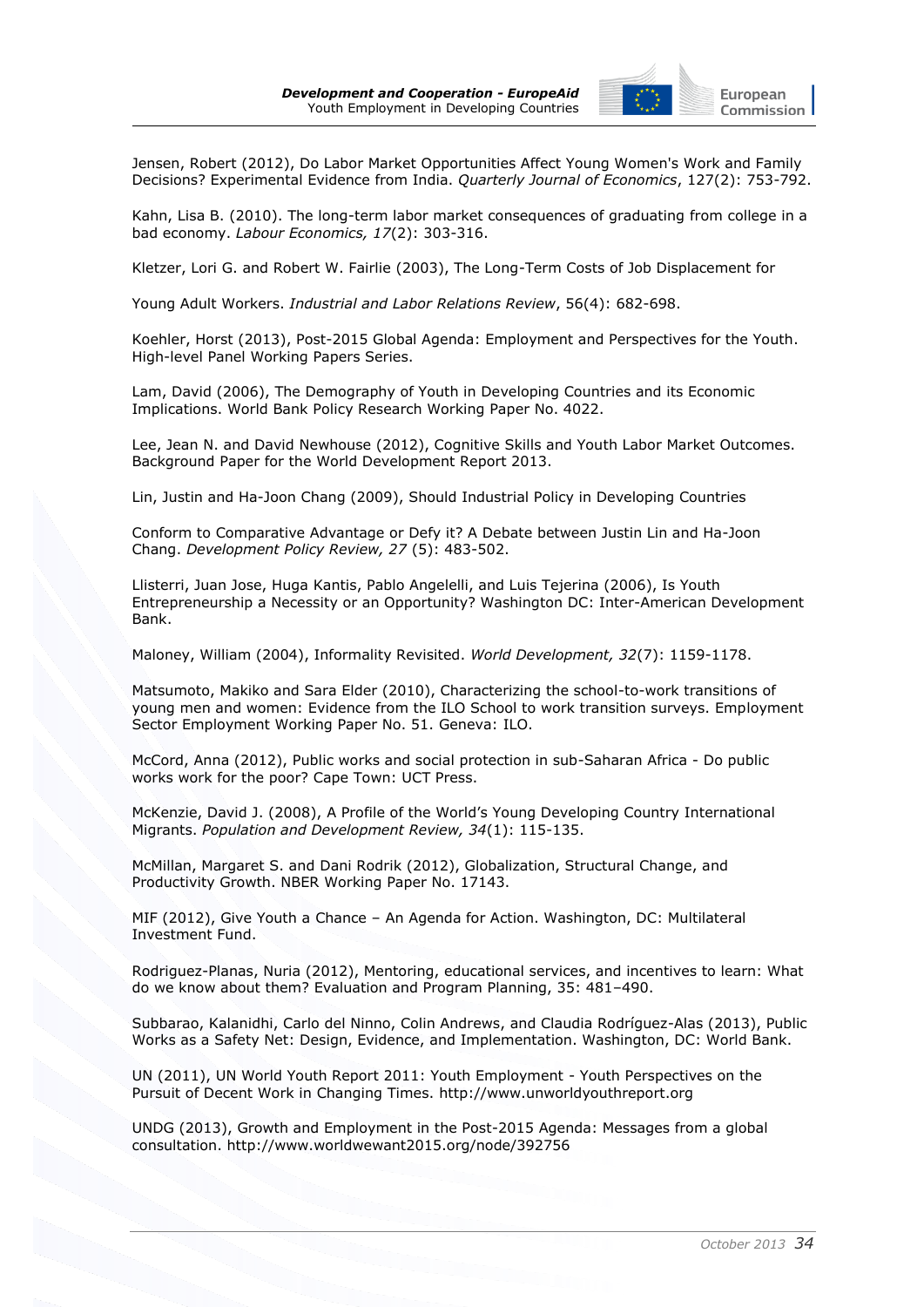

UNESCO (2012), Youth and Skills, Putting Education to Work. Education for All Global Monitoring Report 2012. Paris: UNESCO.

Van der Geest, Kees (2010), Rural Youth Employment in Developing Countries: A Global View. FAO overview/synthesis paper no. 1.

Van der Sluis, Justin, Mirjam van Praag, and Wim Vijverberg (2005), Entrepreneurship Selection and Performance: A Meta-Analysis of the Impact of Education in Developing Economies. World Bank Economic Review, 19(2): 225-261.

Walther, Richard (2012), Building Skills in the Informal Sector. Background paper for the Education for All Global Monitoring Report 2012, UNESCO.

Walther, Richard (2013), Etude sur le développement des compétences dans l"économie informelle. Paper prepared for the European Commission DG DevCo.

World Bank (2010), Indonesia Skills Report - Trends in Skills Demand, Gaps, and Supply in Indonesia.

World Bank (2012), World Development Report 2013: Jobs. Washington DC: World Bank

World Economic Forum (2012), Addressing the 100 Million Youth Challenge: Perspectives on Youth Employment in the Arab World in 2012. Geneva: World Economic Forum.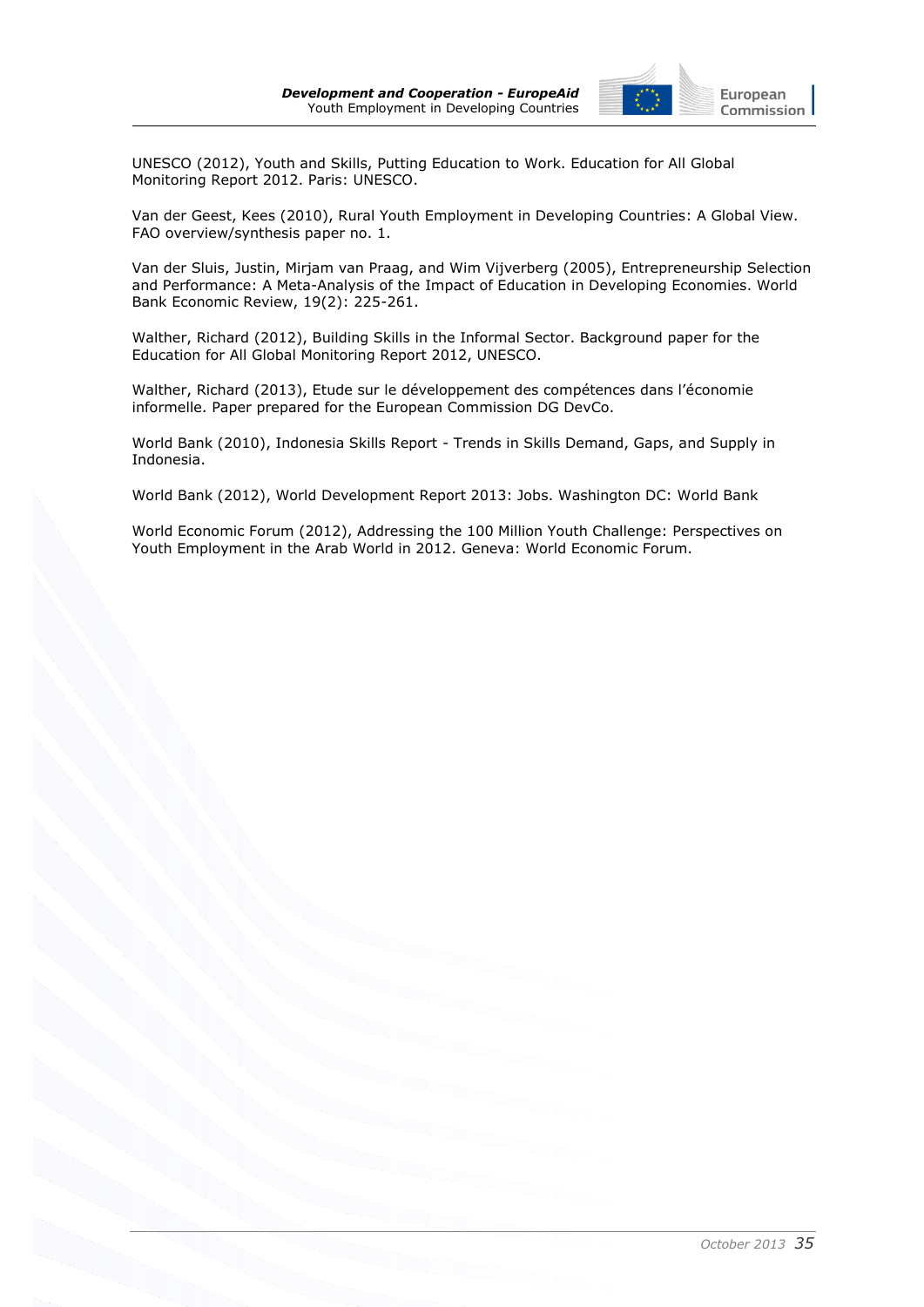

## <span id="page-37-0"></span>**APPENDIX**



#### Note: Data for 1998 (Morocco), 2001 (Senegal), 2002 (Indonesia, Jordan, Thailand), 2003 (Benin, Bhutan, Burkina Faso, Colombia, Mozambique, Philippines), 2004 (Cambodia, Mexico), 2005 (Congo, Gabon, Madagascar, Nicaragua, Niger, Pakistan, Uganda), 2006 (Guatemala, Mali, Peru, Togo). Source: ILO 2012a.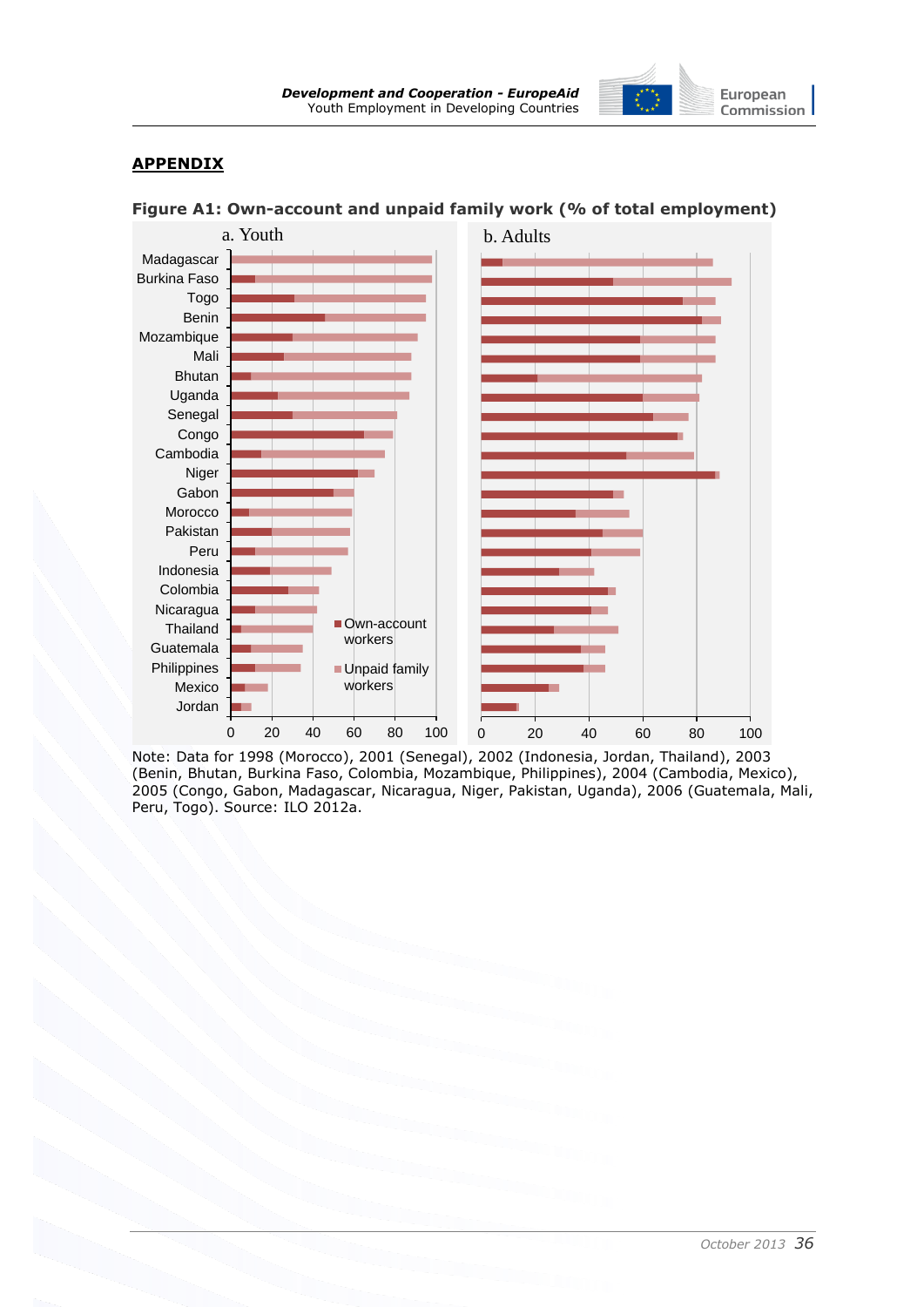



## **Figure A2: Youth working poverty (% of workers on less than US\$2)**

*Source*: ILO KILM Table 18b.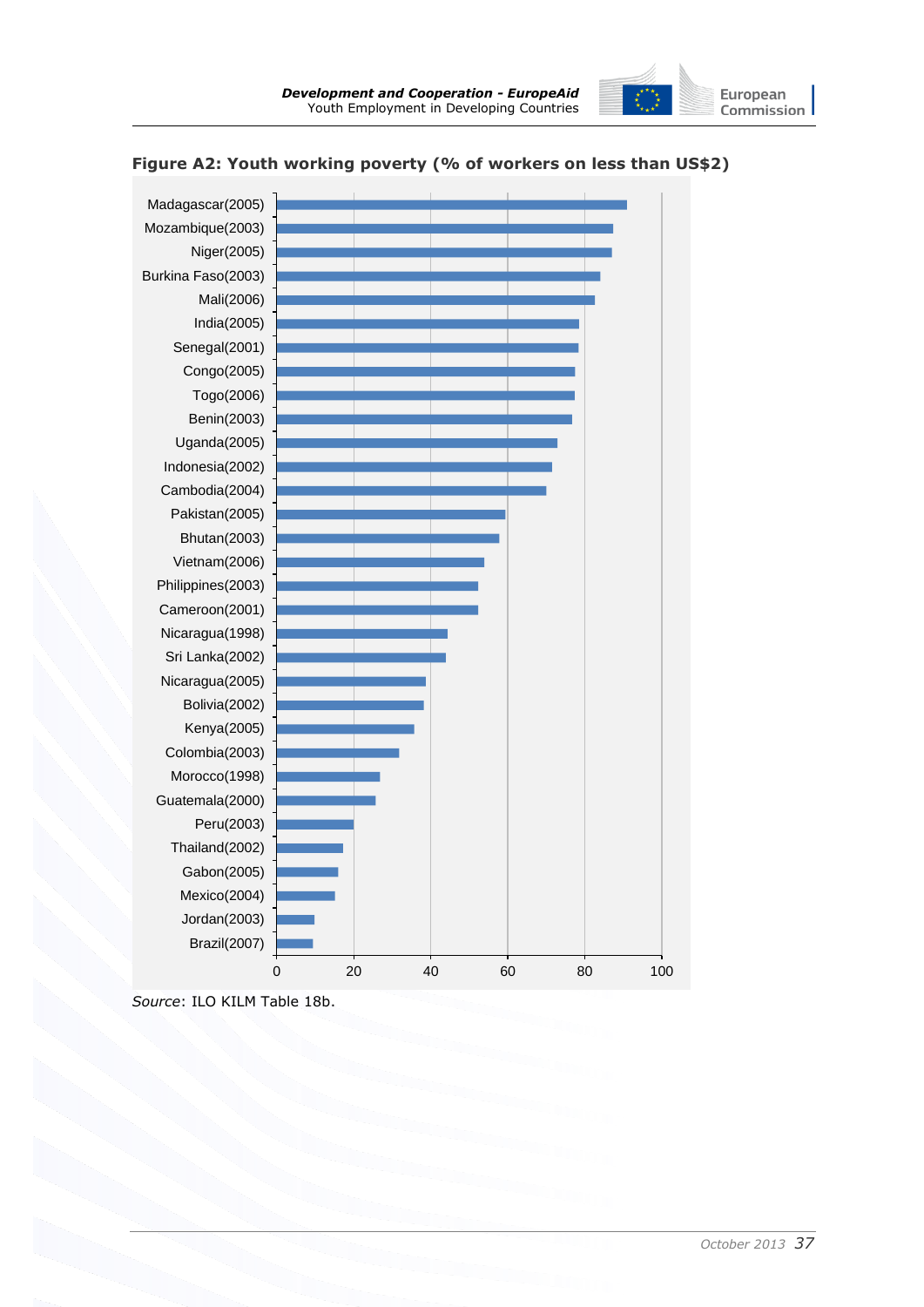

**Figure A3: Youth unemployment rate relative to adult unemployment rate, by region**



0 10 20 30 40 50 60 70 80 90 100 **Central** and Eastern Europe East Asia and Pacific Central South and Asia West Asia LAC Arab States SSA Net enrollment rate primary education (1999) Net enrollment rate primary education (2010) **Transition rate primary to** secondary (1999) **Transition rate primary to** secondary (2009)

**Figure A4: Primary education enrolment and transition to secondary education (%)**

*Source*: UNESCO Institute for Statistics database, 2012.